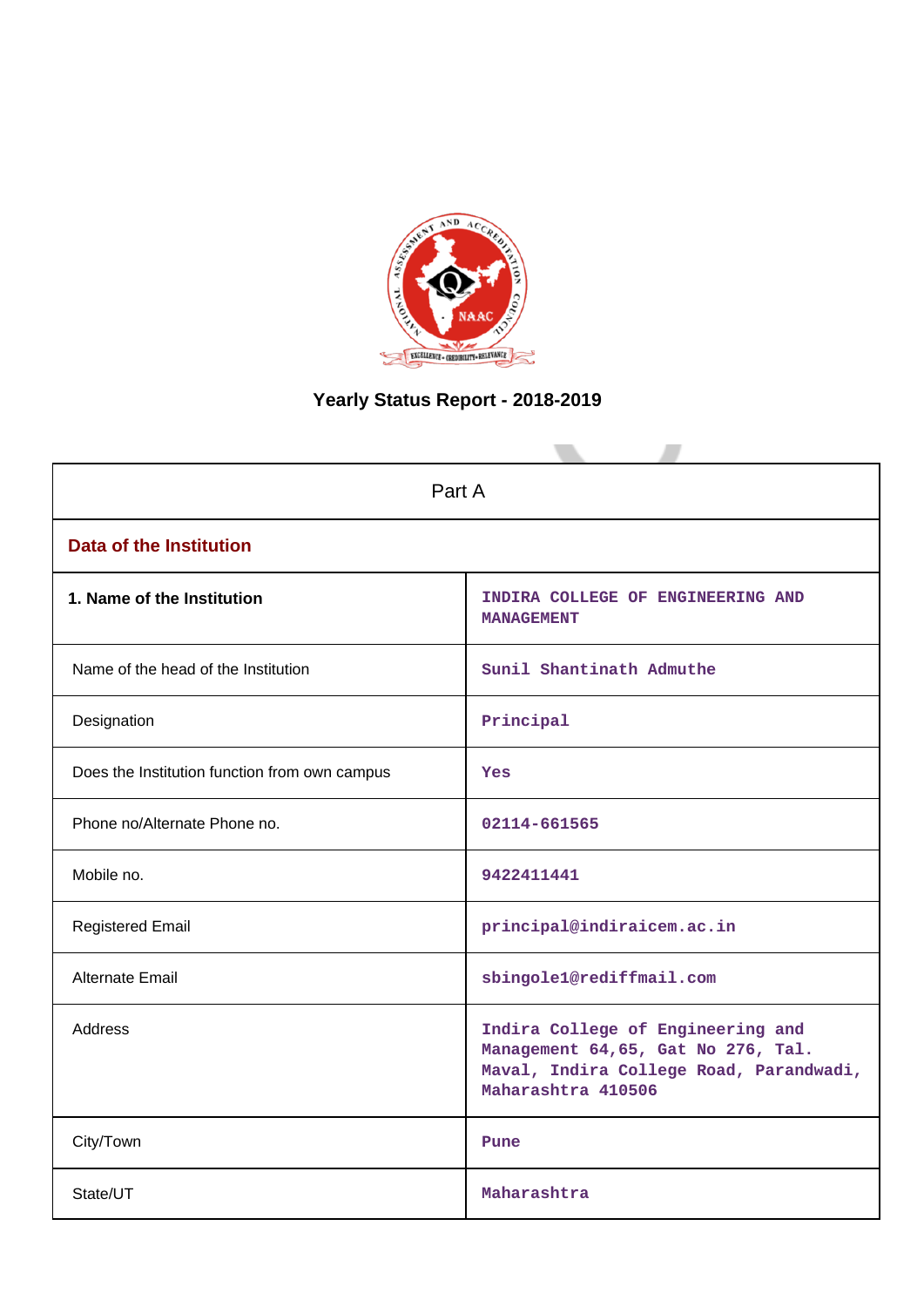| Pincode                                                                  |             | 410506                                         |                              |                   |
|--------------------------------------------------------------------------|-------------|------------------------------------------------|------------------------------|-------------------|
| 2. Institutional Status                                                  |             |                                                |                              |                   |
| Affiliated / Constituent                                                 | Affiliated  |                                                |                              |                   |
| Type of Institution                                                      |             | Co-education                                   |                              |                   |
| Location                                                                 |             | Rural                                          |                              |                   |
| <b>Financial Status</b>                                                  |             | private                                        |                              |                   |
| Name of the IQAC co-ordinator/Director<br>Dr. PoornaShankar              |             |                                                |                              |                   |
| Phone no/Alternate Phone no.                                             |             | 02114661540                                    |                              |                   |
| Mobile no.                                                               |             | 8237816742                                     |                              |                   |
| <b>Registered Email</b>                                                  |             | poornashankar@indiraicem.ac.in                 |                              |                   |
| <b>Alternate Email</b>                                                   |             |                                                | poornashankar07@gmail.com    |                   |
| 3. Website Address                                                       |             |                                                |                              |                   |
| Web-link of the AQAR: (Previous Academic Year)                           |             |                                                | http://indiraicem.ac.in/ssr/ |                   |
| 4. Whether Academic Calendar prepared during<br>the year                 |             | Yes                                            |                              |                   |
| if yes, whether it is uploaded in the institutional website:<br>Weblink: |             | http://indiraicem.ac.in/academic-<br>calendar/ |                              |                   |
| <b>5. Accrediation Details</b>                                           |             |                                                |                              |                   |
| Cycle<br>Grade                                                           | <b>CGPA</b> | Year of                                        | Validity                     |                   |
|                                                                          |             | Accrediation                                   | Period From                  | Period To         |
| 1<br>$B++$                                                               | 2.92        | 2019                                           | $15 - Jul - 2019$            | $14 - Jul - 2024$ |

# **6. Date of Establishment of IQAC 16-Aug-2017**

## **7. Internal Quality Assurance System**

| Quality initiatives by IQAC during the year for promoting quality culture |                 |                                       |  |  |
|---------------------------------------------------------------------------|-----------------|---------------------------------------|--|--|
| Item / Title of the quality initiative by<br><b>IQAC</b>                  | Date & Duration | Number of participants/ beneficiaries |  |  |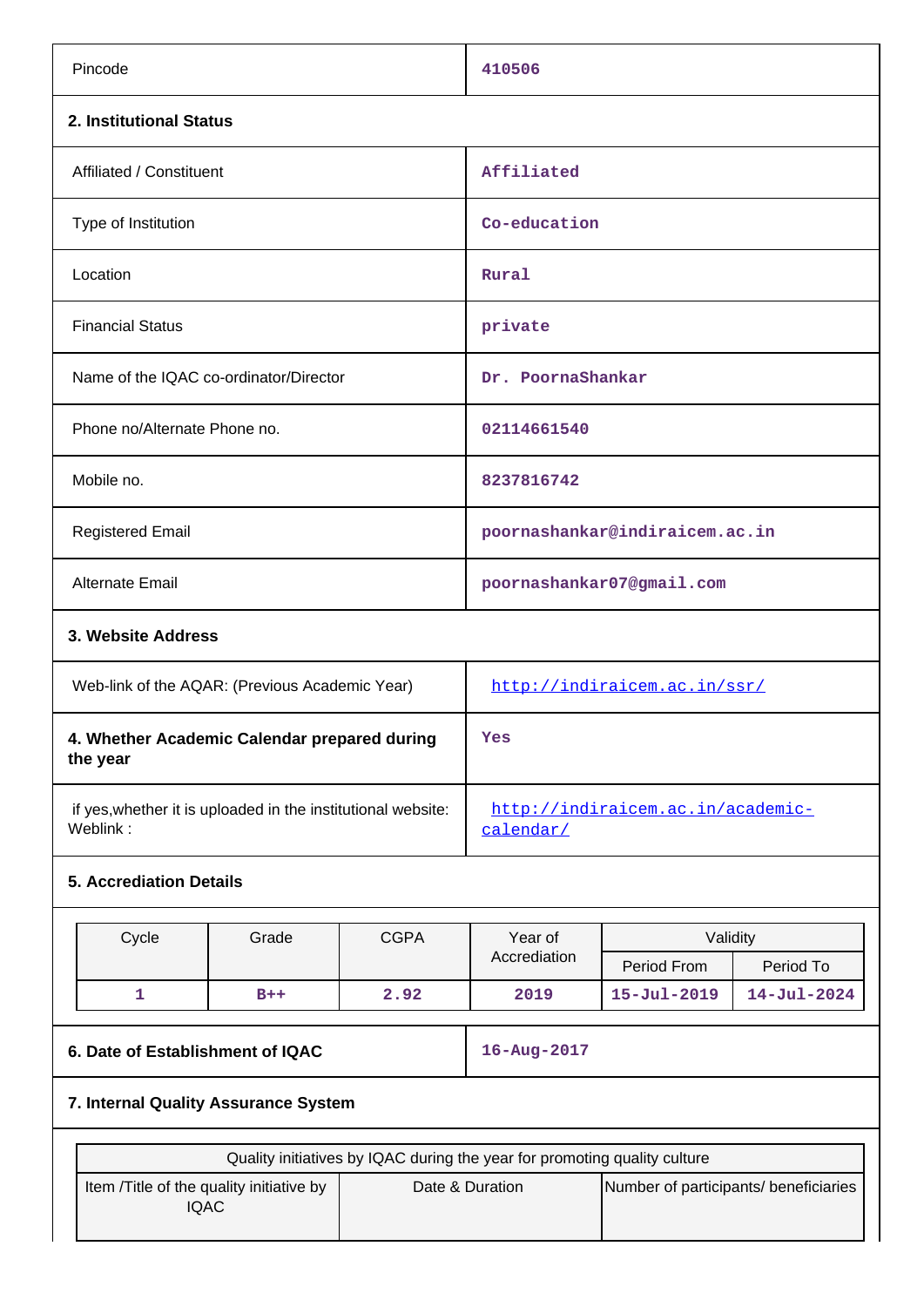| Academic audit                                                    | $19 - Dec - 2018$<br>2 | 96 |  |  |
|-------------------------------------------------------------------|------------------------|----|--|--|
| ICEM Academic review                                              | $29 - Jan - 2018$<br>2 | 96 |  |  |
| FDP on paradigm shift                                             | $12 - Dec - 2018$<br>2 | 95 |  |  |
| One Day workshop on                                               | $13 - Dec - 2018$      | 92 |  |  |
| FDP on Microsoft One note<br>$09 - \text{Feb} - 2019$<br>and Sway |                        | 90 |  |  |
| View File                                                         |                        |    |  |  |

**8. Provide the list of funds by Central/ State Government- UGC/CSIR/DST/DBT/ICMR/TEQIP/World Bank/CPE of UGC etc.**

| Institution/Departmen<br>t/Faculty | Scheme                              | <b>Funding Agency</b>                  | Year of award with<br>duration | Amount |  |
|------------------------------------|-------------------------------------|----------------------------------------|--------------------------------|--------|--|
| Mechanical<br>Engineering          | Quality<br>Improvement<br>Programme | Savitribai<br>Phule Pune<br>University | 2019<br>2                      | 200000 |  |
| Computer<br>Engineering            | Quality<br>Improvement<br>Programme | Savitribai<br>Phule Pune<br>University | 2019<br>2                      | 96000  |  |
| View File                          |                                     |                                        |                                |        |  |

| 9. Whether composition of IQAC as per latest<br><b>NAAC</b> guidelines:                                            | Yes              |
|--------------------------------------------------------------------------------------------------------------------|------------------|
| Upload latest notification of formation of IQAC                                                                    | <u>View File</u> |
| 10. Number of IQAC meetings held during the<br>year :                                                              | 8                |
| The minutes of IQAC meeting and compliances to the<br>decisions have been uploaded on the institutional<br>website | Yes              |
| Upload the minutes of meeting and action taken report                                                              | <u>View File</u> |
| 11. Whether IQAC received funding from any of<br>the funding agency to support its activities<br>during the year?  | <b>No</b>        |

**12. Significant contributions made by IQAC during the current year(maximum five bullets)**

**1) Academic Audit review 2) Implementation of Outcome Based Education 3) Standardization of Documentation**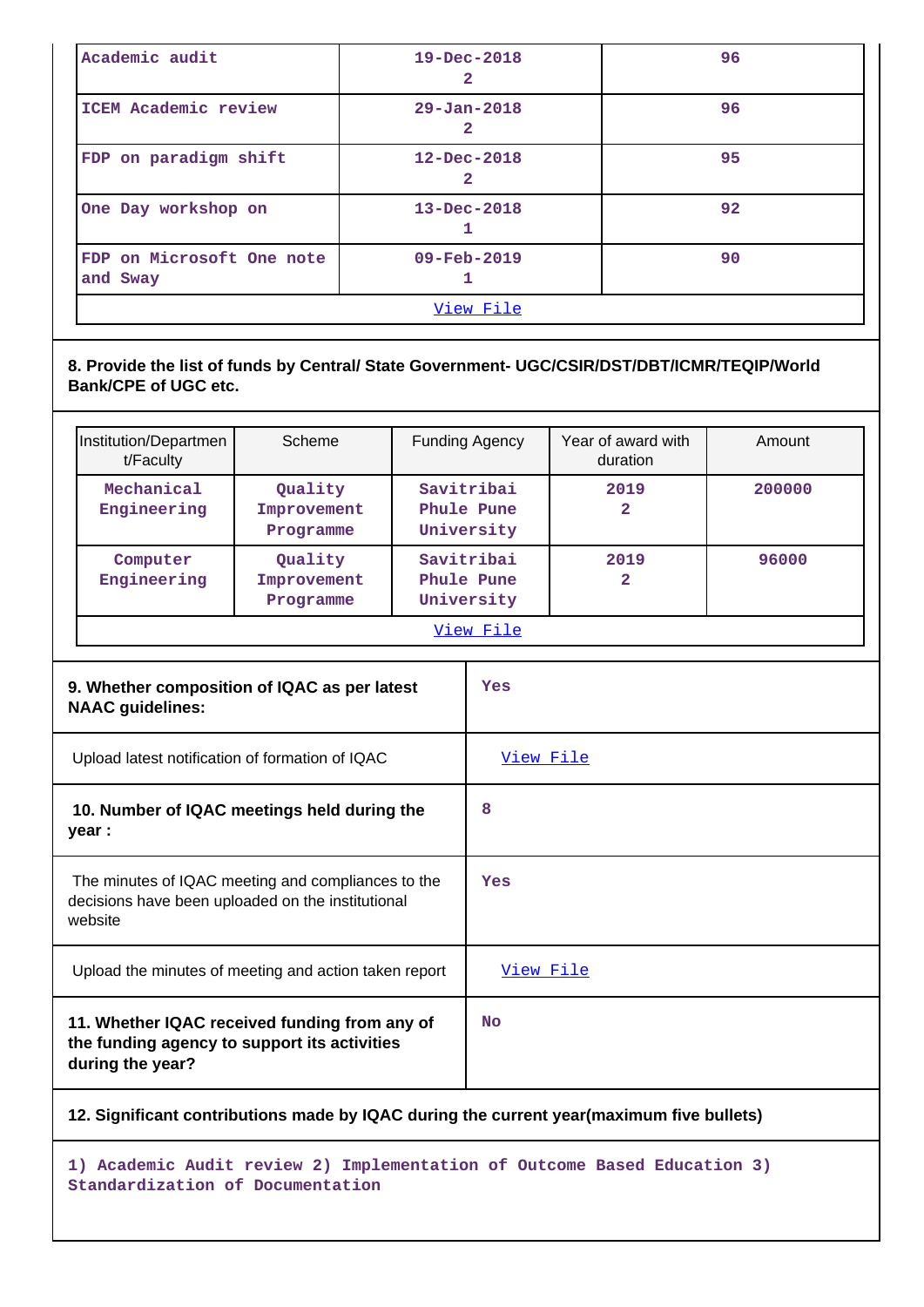| View File                                                                                                                                                            |                                                                                                                                                                                                                                                                                                                                                                                                                                                                                                                      |  |
|----------------------------------------------------------------------------------------------------------------------------------------------------------------------|----------------------------------------------------------------------------------------------------------------------------------------------------------------------------------------------------------------------------------------------------------------------------------------------------------------------------------------------------------------------------------------------------------------------------------------------------------------------------------------------------------------------|--|
| 13. Plan of action chalked out by the IQAC in the beginning of the academic year towards Quality<br>Enhancement and outcome achieved by the end of the academic year |                                                                                                                                                                                                                                                                                                                                                                                                                                                                                                                      |  |
| Plan of Action                                                                                                                                                       | Achivements/Outcomes                                                                                                                                                                                                                                                                                                                                                                                                                                                                                                 |  |
| Student Centric Learning                                                                                                                                             | Implementation of Outcome Based<br>Education                                                                                                                                                                                                                                                                                                                                                                                                                                                                         |  |
| <b>Faculty Development</b>                                                                                                                                           | Conducted Fourteen Faculty development<br>programmes                                                                                                                                                                                                                                                                                                                                                                                                                                                                 |  |
| Academic Enrichment                                                                                                                                                  | academic audit and review started                                                                                                                                                                                                                                                                                                                                                                                                                                                                                    |  |
|                                                                                                                                                                      | View File                                                                                                                                                                                                                                                                                                                                                                                                                                                                                                            |  |
| 14. Whether AQAR was placed before statutory<br>body?                                                                                                                | Yes                                                                                                                                                                                                                                                                                                                                                                                                                                                                                                                  |  |
| Name of Statutory Body                                                                                                                                               | <b>Meeting Date</b>                                                                                                                                                                                                                                                                                                                                                                                                                                                                                                  |  |
| College Development Committee                                                                                                                                        | $11 - Dec - 2018$                                                                                                                                                                                                                                                                                                                                                                                                                                                                                                    |  |
| 15. Whether NAAC/or any other accredited<br>body(s) visited IQAC or interacted with it to<br>assess the functioning?                                                 | Yes                                                                                                                                                                                                                                                                                                                                                                                                                                                                                                                  |  |
| Date of Visit                                                                                                                                                        | $09 - Ju1 - 2019$                                                                                                                                                                                                                                                                                                                                                                                                                                                                                                    |  |
| 16. Whether institutional data submitted to<br>AISHE:                                                                                                                | Yes                                                                                                                                                                                                                                                                                                                                                                                                                                                                                                                  |  |
| Year of Submission                                                                                                                                                   | 2019                                                                                                                                                                                                                                                                                                                                                                                                                                                                                                                 |  |
| Date of Submission                                                                                                                                                   | $30 - Jan - 2019$                                                                                                                                                                                                                                                                                                                                                                                                                                                                                                    |  |
| 17. Does the Institution have Management<br><b>Information System?</b>                                                                                               | Yes                                                                                                                                                                                                                                                                                                                                                                                                                                                                                                                  |  |
| If yes, give a brief descripiton and a list of modules<br>currently operational (maximum 500 words)                                                                  | Modules Implemented in Verifer ERP (ie.<br>Campus Management System) are: 1.<br>Online Admission Module: a. Online<br>Admission Management. b. Document<br>upload and verification. c. Online<br>Payment and Id Card Generation. 2.<br>Academic Module: a. Syllabus and<br>Session Plans b. Timetable c. Student<br>Attendance d. Assignment publishing e.<br>Online Exams f. Student Feedback g.<br>Certificates (e Certificates and<br>printable certificates) 3. Student<br>Module: a. Exhaustive student profile |  |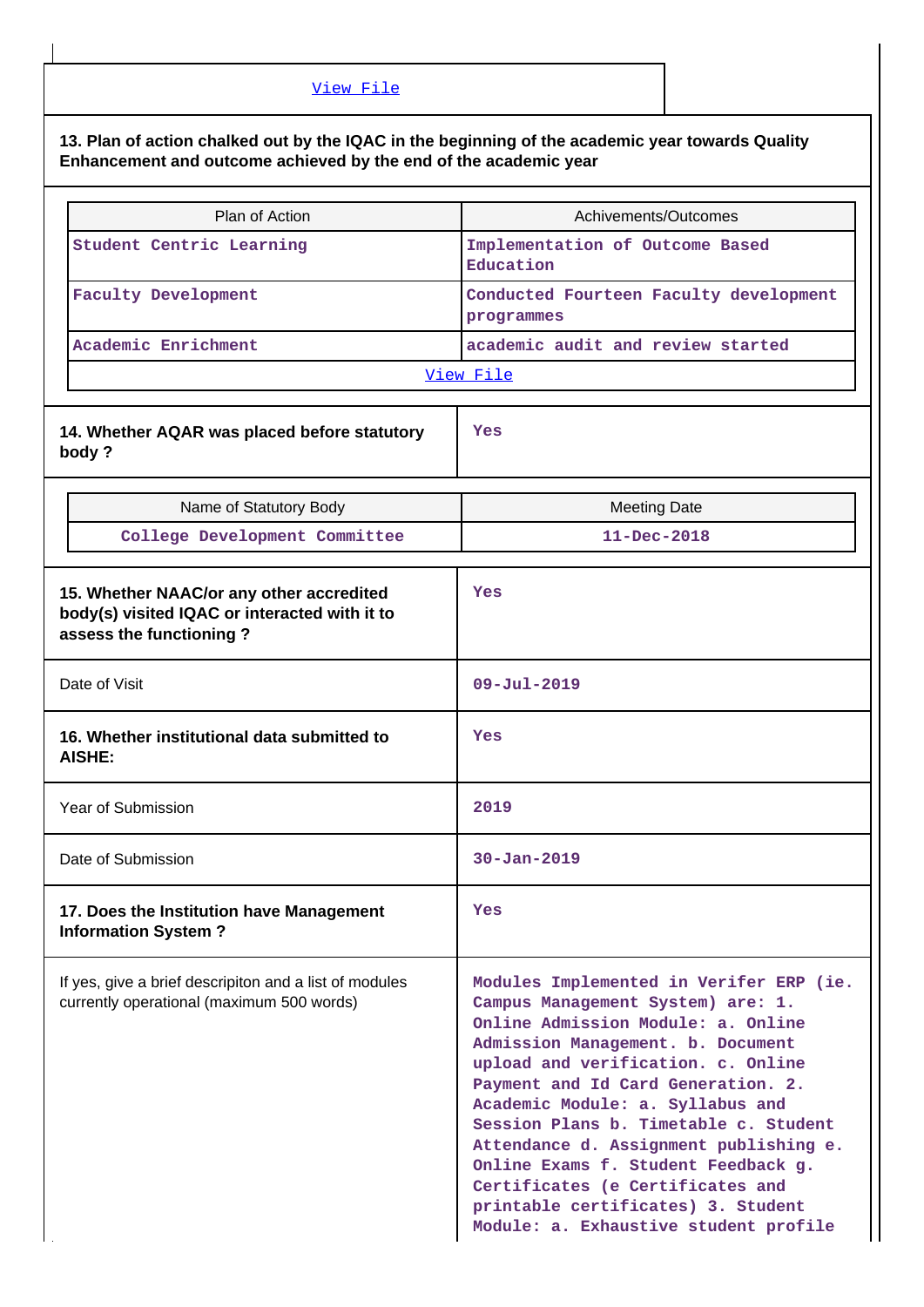**management b. Attendance Reporting c. Assigning GFM/ Mentor to students d. Creation of Batches and assignment of optional subjects e. Creation of events and marking attendance of the same f. Native Android app for Students. 4. HR Module: a. Exhaustive employee profile management b. Employee ID card generation and Printing c. Employee Transfers and exits d. Integrated Biometric Attendance e. Leave Management, Leave application and replacements, Leave approvals f. Leave policy creation policy definitions. 5. Account Module: a. Fees Management: i. Fees head definitions ii. Waiver categories iii. Govt. Scholarships iv. Definition of Payment Schedule/s v. Fees Templates and postings vi. Generation of Invoice/Challans vii. Fees Collection viii. Fees refund Overpaid, Deposits etc. ix. Online Payment Gateway integration 6. Inventory Asset Module: a. Definition of Item types, UoM types, Locations b. Tax Master c. Assets Master, auto depreciation calculator d. Generation of Purchase requisitions Purchase Orders e. GRN, Asset transactions f. Categorized Asset Information g. Item Stock Info h. Material Issue and Receipts i. Stock Taking through android app 7. Time Table Module: a. Definition of Activities, Day Types b. Definition of Session Difficulty Levels c. Definition of Resources, Yearly Events d. Creation of Period Plan, Periodic Assignments, Subject Plans etc. e. Defining the Faculty availability (On roll visiting). f. Defining the Resource availability for optimum resource utility g. Timetable imports and exports h. Availability on Android app for Faculty and students 8. Online Exam Module: a. Defining subject wise sections, topics, sub topics b. Creation of question banks c. Creation of exam schedule d. Creating real or practice e. Upload question f. Auto Shuffling of questions to add security g. Instant result computation 9. Communication Module: a. Integrated free SMS Gateway b. Definition of messaging policies c. Flat messaging on android phone and browser d. Configurable Auto notifications for crucial functions e. Broadcasting circulars f. Publishing of notices with**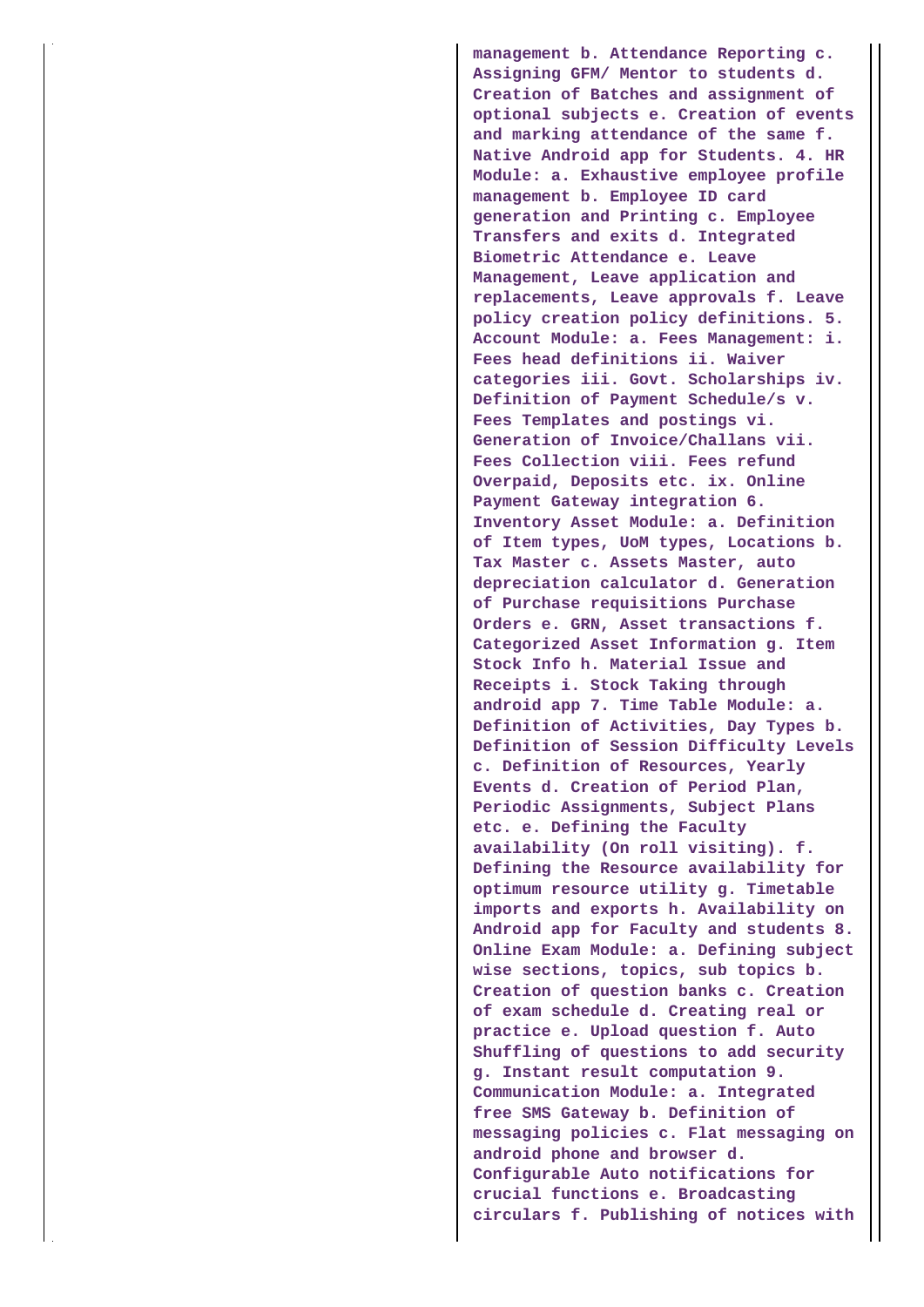**attachments g. Push notifications on android app. 10. Key Performance Indicator (KPI) Module: This module is primarily developed for administrators and directors who want to have instant access to key information about institute. (Student Attendance, Staff Attendance, Fees Collection, Session Plans, Academic Health) 11. Feedback Survey Module: Define templates for various types of feedbacks and surveys. a. Create and launch feedback and/or survey b. Students are auto notified on their android app c. All the surveys and feedbacks are available on android app d. Exhaustive reporting for the feedbacks and surveys.**

# **Part B**

## **CRITERION I – CURRICULAR ASPECTS**

#### **1.1 – Curriculum Planning and Implementation**

 1.1.1 – Institution has the mechanism for well planned curriculum delivery and documentation. Explain in 500 words

 **Institute is affiliated to SPPU and follows the curriculum prescribed by SPPU. Institute prepares the institute calendar in line with SPPU academic calendar and also include the inputs from various co-curricular, extra-curricular activities planned by various statutory and no statutory bodies. The suggestions given by Department Academic Advisory committee (DAAC) regarding planning of curriculum updation and co-curricular and extracurricular activities also considered while preparing the academic calendar. Institute follows the outcome based teaching learning process and Institute has a structured action plan for the effective implementation of the curriculum. HODs prepare department academic planner in line with institute calendar and allocates teaching load to faculty before commencement of the semester then Faculty prepares the course file, SIM etc. All department faculties adheres to schedules generated in teaching plans. To make the session interactive faculties follows different methodologies and use different ICT tools like NPTEL, video lectures. For the effective delivery of curriculum faculties use the smart classroom efficiently. The Institute believes in quality education and has developed a transparent and robust mechanism of internal assessment to provide that. The institute closely monitors & strictly evaluates the performance of students at regular intervals. Faculty identify the Content beyond curriculum and cover it through Guest lecture, Industry experts. To make student updated about the recent industry trends the Alumni interactions and industrial visits are organized by the institute. Students are encouraged to for internship and taking field project based on current industry requirement. Institute has effective mentoring system through which the performance of the students is communicated to their parents on a regular basis. Institute conducts parents meet in each semester in order to communicate the students' progress to their parents. Schedule of internal, external and project examinations are displayed on notice board as well as on digital board. The implementation and delivery of curriculum is monitored and reviewed by Academic Monitoring committee who prepares weekly and monthly report. Faculty members are encouraged to contribute to the revised curriculum by attending the syllabus revision workshops also support faculties to attend seminars,**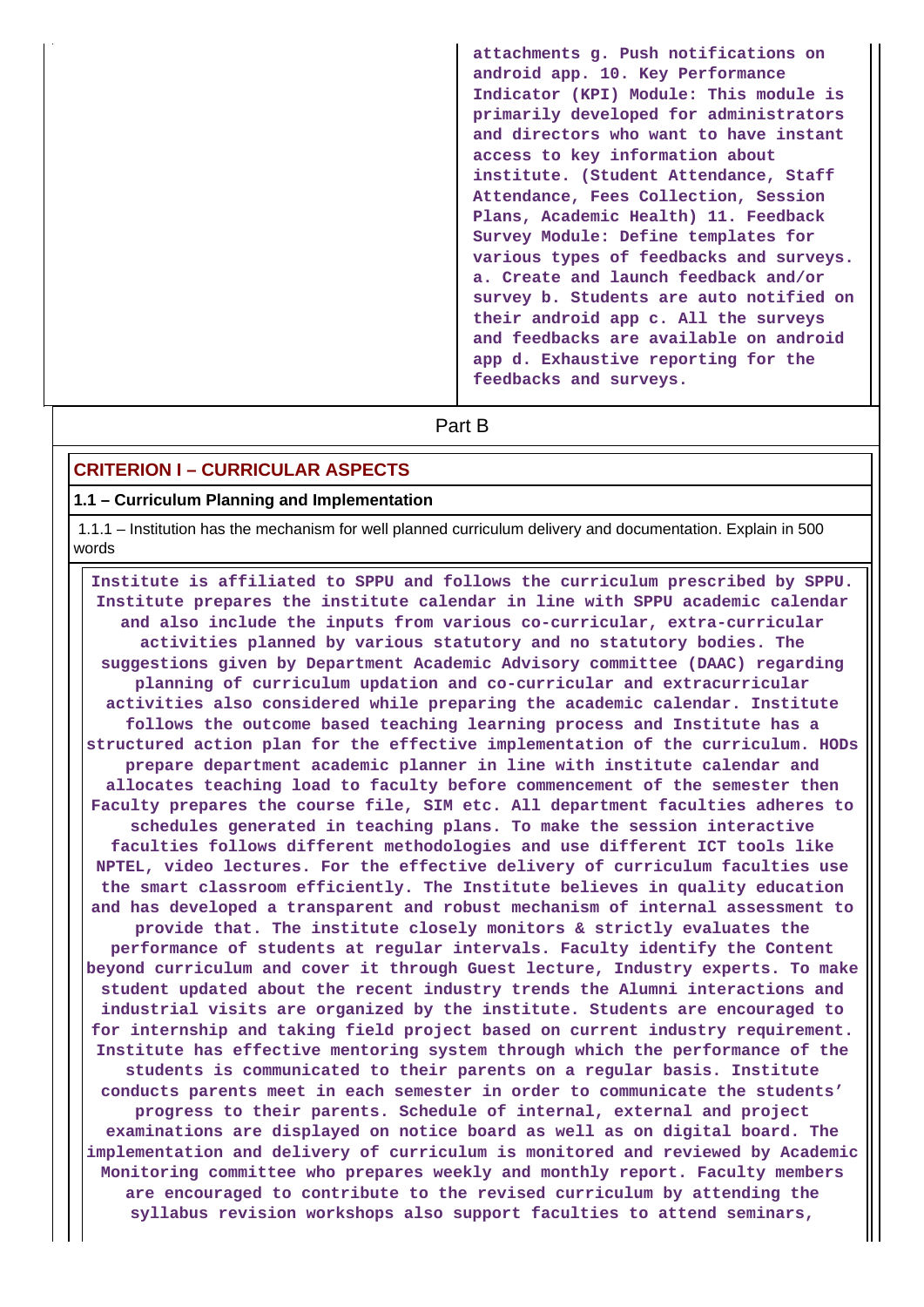| conferences, FDPs, STTP to enrich their skill, competencies. It also encourage<br>faculty for the Interaction with industries to enhance their practical<br>knowledge. To improve the academic standard institute has its own stakeholder's<br>feedback policy in place. Feedback taken from the stakeholders is used for the<br>progress of the institution and the feedback regarding the curriculum are<br>summarize and recommendations are communicated to the BOS for curriculum<br>revision. |                                                       |                                     |  |  |  |
|-----------------------------------------------------------------------------------------------------------------------------------------------------------------------------------------------------------------------------------------------------------------------------------------------------------------------------------------------------------------------------------------------------------------------------------------------------------------------------------------------------|-------------------------------------------------------|-------------------------------------|--|--|--|
| 1.1.2 – Certificate/ Diploma Courses introduced during the academic year                                                                                                                                                                                                                                                                                                                                                                                                                            |                                                       |                                     |  |  |  |
| Certificate<br>Diploma Courses<br>Dates of<br>Duration<br>Skill<br>Focus on employ<br>Introduction<br>ability/entreprene<br>Development<br>urship                                                                                                                                                                                                                                                                                                                                                   |                                                       |                                     |  |  |  |
|                                                                                                                                                                                                                                                                                                                                                                                                                                                                                                     | No Data Entered/Not Applicable !!!                    |                                     |  |  |  |
| 1.2 - Academic Flexibility                                                                                                                                                                                                                                                                                                                                                                                                                                                                          |                                                       |                                     |  |  |  |
| 1.2.1 - New programmes/courses introduced during the academic year                                                                                                                                                                                                                                                                                                                                                                                                                                  |                                                       |                                     |  |  |  |
| Programme/Course<br>BE                                                                                                                                                                                                                                                                                                                                                                                                                                                                              | Programme Specialization<br>B.E. computer engineering | Dates of Introduction<br>12/06/2018 |  |  |  |
| BE                                                                                                                                                                                                                                                                                                                                                                                                                                                                                                  | BE Civil Engineering                                  | 12/06/2018                          |  |  |  |
| <b>BE</b>                                                                                                                                                                                                                                                                                                                                                                                                                                                                                           | <b>B.E</b> Mechanical                                 | 12/06/2018                          |  |  |  |
| BE                                                                                                                                                                                                                                                                                                                                                                                                                                                                                                  | B.E (sandwich mech.)                                  | 12/06/2018                          |  |  |  |
| BE                                                                                                                                                                                                                                                                                                                                                                                                                                                                                                  | <b>B.E E&amp;TC</b>                                   | 12/06/2018                          |  |  |  |
|                                                                                                                                                                                                                                                                                                                                                                                                                                                                                                     | View File                                             |                                     |  |  |  |
| 1.2.2 - Programmes in which Choice Based Credit System (CBCS)/Elective course system implemented at the<br>affiliated Colleges (if applicable) during the academic year.                                                                                                                                                                                                                                                                                                                            |                                                       |                                     |  |  |  |
| Date of implementation of<br>Name of programmes adopting<br>Programme Specialization<br><b>CBCS</b><br><b>CBCS/Elective Course System</b>                                                                                                                                                                                                                                                                                                                                                           |                                                       |                                     |  |  |  |
| <b>MCA</b>                                                                                                                                                                                                                                                                                                                                                                                                                                                                                          | <b>MCA</b><br>01/01/2018                              |                                     |  |  |  |
| <b>MBA</b>                                                                                                                                                                                                                                                                                                                                                                                                                                                                                          | <b>MBA</b>                                            | 01/01/2018                          |  |  |  |
| <b>BE</b>                                                                                                                                                                                                                                                                                                                                                                                                                                                                                           | BE Civil Engineering                                  | 01/01/2018                          |  |  |  |
| <b>BE</b>                                                                                                                                                                                                                                                                                                                                                                                                                                                                                           | BE Computer Engineering                               | 01/01/2018                          |  |  |  |
| MЕ                                                                                                                                                                                                                                                                                                                                                                                                                                                                                                  | ME Computer Engineering                               | 01/01/2018                          |  |  |  |
| BE                                                                                                                                                                                                                                                                                                                                                                                                                                                                                                  | BE ENTC                                               | 01/01/2018                          |  |  |  |
| MЕ                                                                                                                                                                                                                                                                                                                                                                                                                                                                                                  | ME ENTC                                               | 01/01/2018                          |  |  |  |
| BE                                                                                                                                                                                                                                                                                                                                                                                                                                                                                                  | BE Mechanical Engineering                             | 01/01/2018                          |  |  |  |
| MЕ                                                                                                                                                                                                                                                                                                                                                                                                                                                                                                  | ME Mechanical Engineering                             | 01/01/2018                          |  |  |  |
| BE                                                                                                                                                                                                                                                                                                                                                                                                                                                                                                  | BE Mechanical (S/W                                    | 01/01/2018                          |  |  |  |
| 1.2.3 - Students enrolled in Certificate/ Diploma Courses introduced during the year                                                                                                                                                                                                                                                                                                                                                                                                                |                                                       |                                     |  |  |  |
|                                                                                                                                                                                                                                                                                                                                                                                                                                                                                                     | Certificate                                           | Diploma Course                      |  |  |  |
| <b>Number of Students</b>                                                                                                                                                                                                                                                                                                                                                                                                                                                                           | 1899                                                  | 0                                   |  |  |  |
| 1.3 - Curriculum Enrichment                                                                                                                                                                                                                                                                                                                                                                                                                                                                         |                                                       |                                     |  |  |  |
| 1.3.1 - Value-added courses imparting transferable and life skills offered during the year                                                                                                                                                                                                                                                                                                                                                                                                          |                                                       |                                     |  |  |  |
| <b>Value Added Courses</b>                                                                                                                                                                                                                                                                                                                                                                                                                                                                          | Date of Introduction                                  | Number of Students Enrolled         |  |  |  |
| Aptitude<br>15/06/2018<br>742                                                                                                                                                                                                                                                                                                                                                                                                                                                                       |                                                       |                                     |  |  |  |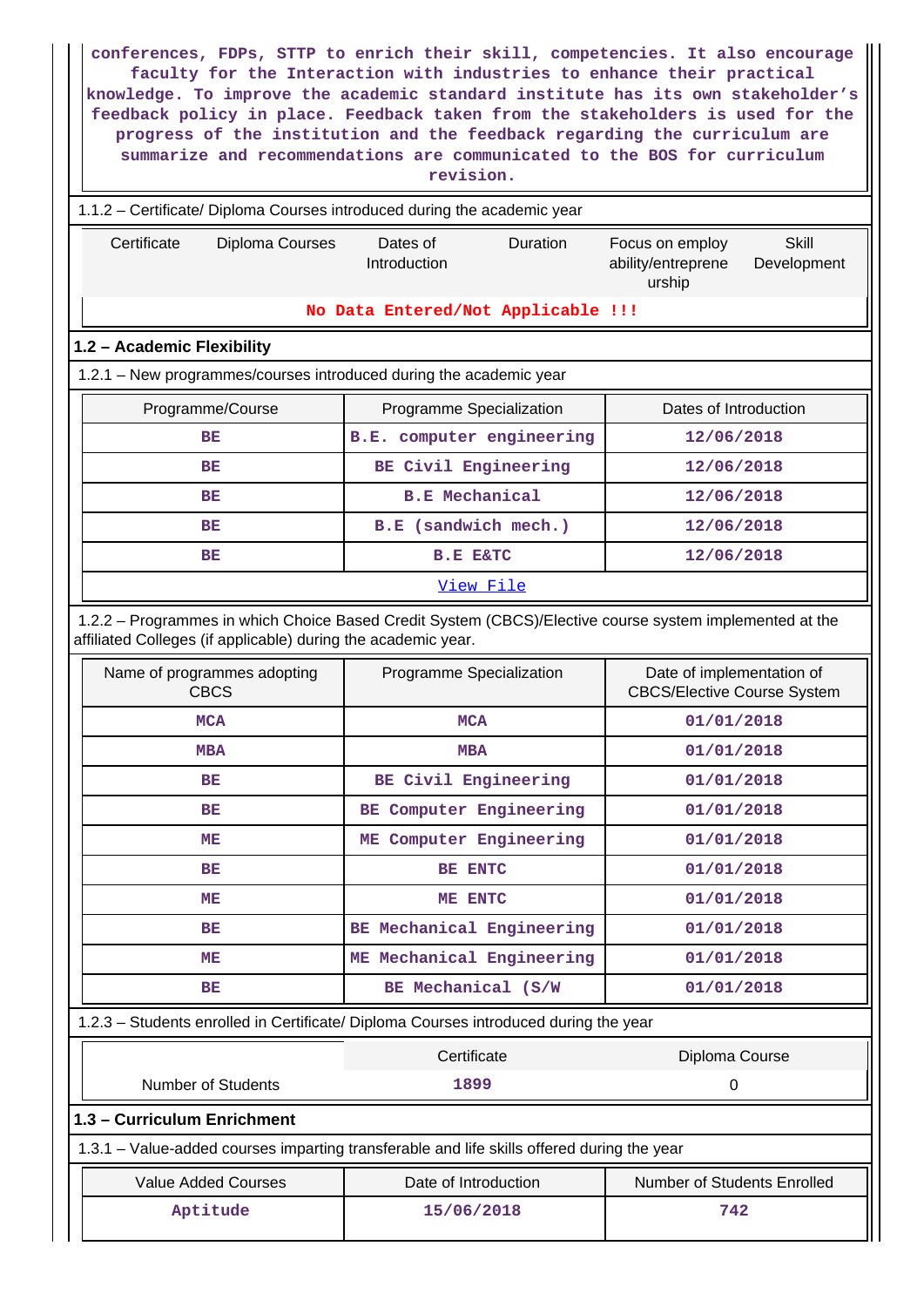| Soft Skills                                                                                                                         | 15/06/2018               |           | 768                                                          |
|-------------------------------------------------------------------------------------------------------------------------------------|--------------------------|-----------|--------------------------------------------------------------|
| Career Development<br>Program                                                                                                       | 18/06/2018               |           | 60                                                           |
| <b>IIT SPOKEN TUTORIAL</b>                                                                                                          | 18/06/2018               |           | 242                                                          |
| ADV. CATIA V5                                                                                                                       | 18/06/2018               |           | 25                                                           |
| ANDROID APPLICATION<br><b>DEVELOPMENT</b>                                                                                           | 18/06/2018               |           | 17                                                           |
| <b>E-TABS STAAD PRO</b>                                                                                                             | 18/06/2018               |           | 25                                                           |
| Core Java Certification                                                                                                             | 18/06/2018               |           | 5                                                            |
|                                                                                                                                     |                          | View File |                                                              |
| 1.3.2 – Field Projects / Internships under taken during the year                                                                    |                          |           |                                                              |
| Project/Programme Title                                                                                                             | Programme Specialization |           | No. of students enrolled for Field<br>Projects / Internships |
| <b>BE</b>                                                                                                                           | <b>CIVIL</b>             |           | 5                                                            |
| BE                                                                                                                                  | Computer                 |           | 16                                                           |
| ВE                                                                                                                                  | <b>E&amp;TC</b>          |           | 1                                                            |
| ВE                                                                                                                                  | Mechanical               |           | 63                                                           |
| <b>BE</b>                                                                                                                           | Mechanical Sandwitch     |           | 85                                                           |
| <b>MBA</b>                                                                                                                          | <b>MBA</b>               |           | 60                                                           |
| <b>MCA</b>                                                                                                                          | <b>MCA</b>               |           | 25                                                           |
|                                                                                                                                     |                          | View File |                                                              |
| 1.4 - Feedback System                                                                                                               |                          |           |                                                              |
| 1.4.1 – Whether structured feedback received from all the stakeholders.                                                             |                          |           |                                                              |
| <b>Students</b>                                                                                                                     |                          |           | Yes                                                          |
| <b>Teachers</b>                                                                                                                     |                          |           | Yes                                                          |
| <b>Employers</b>                                                                                                                    |                          |           | Yes                                                          |
| Alumni                                                                                                                              |                          |           | Yes                                                          |
| Parents                                                                                                                             |                          |           | Yes                                                          |
| 1.4.2 – How the feedback obtained is being analyzed and utilized for overall development of the institution?<br>(maximum 500 words) |                          |           |                                                              |
|                                                                                                                                     |                          |           |                                                              |
| <b>Feedback Obtained</b>                                                                                                            |                          |           |                                                              |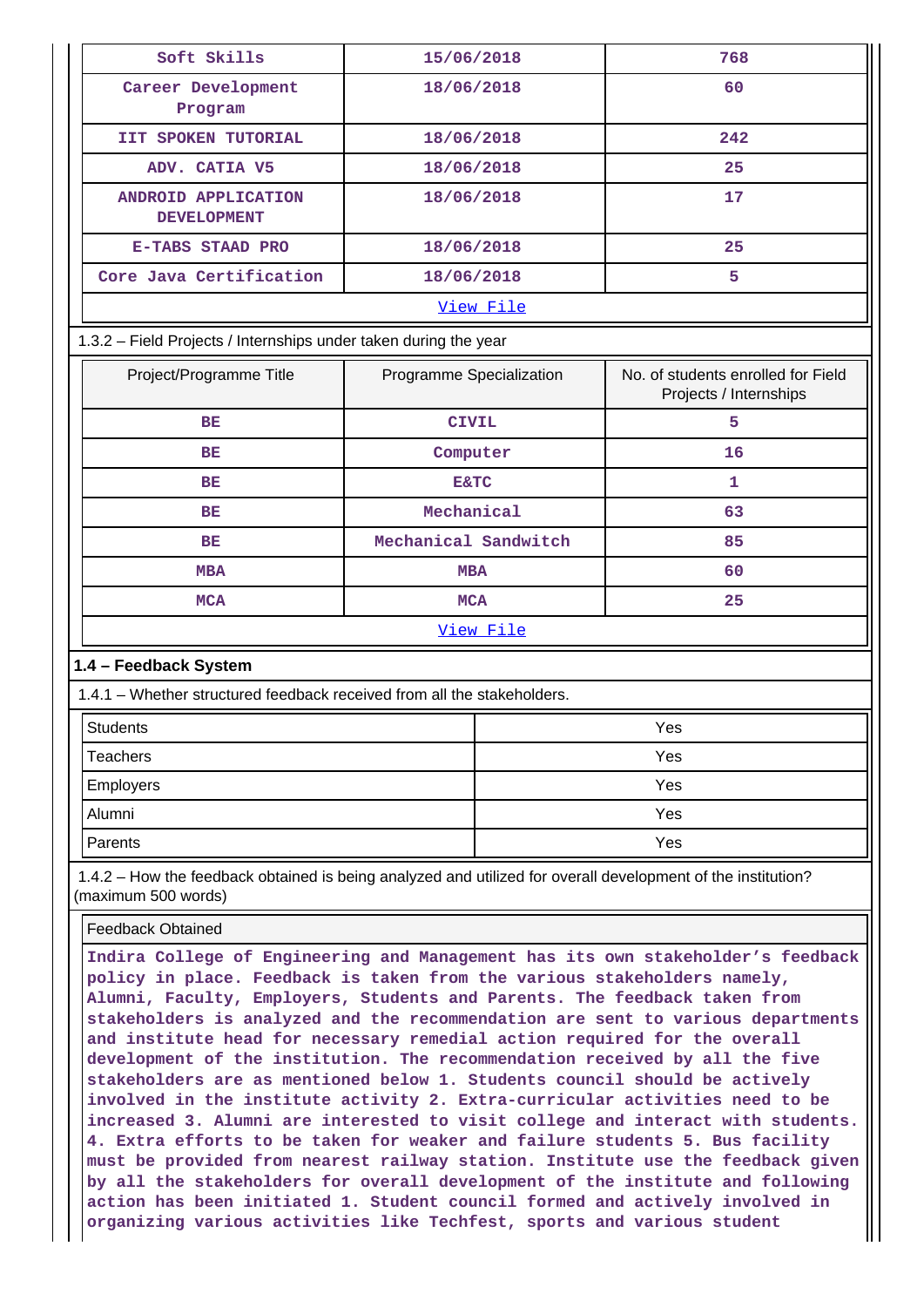**activities. 2. Extra-curricular activities planned like fort cleaning, session on disaster management, self-defense, yoga etc. 3. Alumni interaction session arranged. Alumni are invited to evaluate projects of final year students, invited as session chair in the paper presentation competition. 4. Extra sessions for slow learners implemented and remedial lectures for failure students conducted. 5. From Talegaon railway station free bus facility started for the students who come by local train.**

## **CRITERION II – TEACHING- LEARNING AND EVALUATION**

## **2.1 – Student Enrolment and Profile**

2.1.1 – Demand Ratio during the year

| Name of the<br>Programme | Programme<br>Specialization           | Number of seats<br>available | Number of<br>Application received | <b>Students Enrolled</b> |
|--------------------------|---------------------------------------|------------------------------|-----------------------------------|--------------------------|
| <b>BE</b>                | Civil<br>Engineering                  | 60                           | 12                                | 12                       |
| <b>BE</b>                | Computer<br>Engineering               | 120                          | 87                                | 87                       |
| <b>BE</b>                | Mechanical<br>Engineering             | 120                          | 34                                | 34                       |
| <b>BE</b>                | Mechanical<br>Sandwich<br>Engineering | 60                           | 8                                 | 8                        |
| ME                       | <b>Heat Power</b>                     | 18                           | $\mathbf{1}$                      | 1                        |
| ME                       | Computer<br>Engineering               | 18                           | $\mathbf{1}$                      | 1                        |
| ME                       | Communication<br>Network              | 18                           | $\mathbf 0$                       | $\mathbf 0$              |
| <b>MBA</b>               | <b>MBA</b>                            | 60                           | 59                                | 59                       |
| <b>MCA</b>               | <b>MCA</b>                            | 60                           | 40                                | 40                       |
| No file uploaded.        |                                       |                              |                                   |                          |

### **2.2 – Catering to Student Diversity**

2.2.1 – Student - Full time teacher ratio (current year data)

| Year | Number of          | Number of          | Number of                          | Number of         | Number of        |
|------|--------------------|--------------------|------------------------------------|-------------------|------------------|
|      | students enrolled  | students enrolled  | fulltime teachers                  | fulltime teachers | teachers         |
|      | in the institution | in the institution | available in the                   | available in the  | teaching both UG |
|      | (UG)               | (PG)               | institution                        | institution       | and PG courses   |
|      |                    |                    | teaching only UG Iteaching only PG |                   |                  |
|      |                    |                    | courses                            | courses           |                  |
| 2018 | 1221               | 230                | 86                                 | 16                | 102              |

## **2.3 – Teaching - Learning Process**

 2.3.1 – Percentage of teachers using ICT for effective teaching with Learning Management Systems (LMS), Elearning resources etc. (current year data)

| Number of<br>Teachers on Roll        | Number of<br>teachers using<br>ICT (LMS, e-<br>Resources) | <b>ICT Tools and</b><br>resources<br>available | Number of ICT<br>enabled<br><b>Classrooms</b> | Numberof smart<br>classrooms | E-resources and<br>techniques used |
|--------------------------------------|-----------------------------------------------------------|------------------------------------------------|-----------------------------------------------|------------------------------|------------------------------------|
| 102                                  | 102                                                       |                                                | 25                                            |                              | 10                                 |
| View File of ICT Tools and resources |                                                           |                                                |                                               |                              |                                    |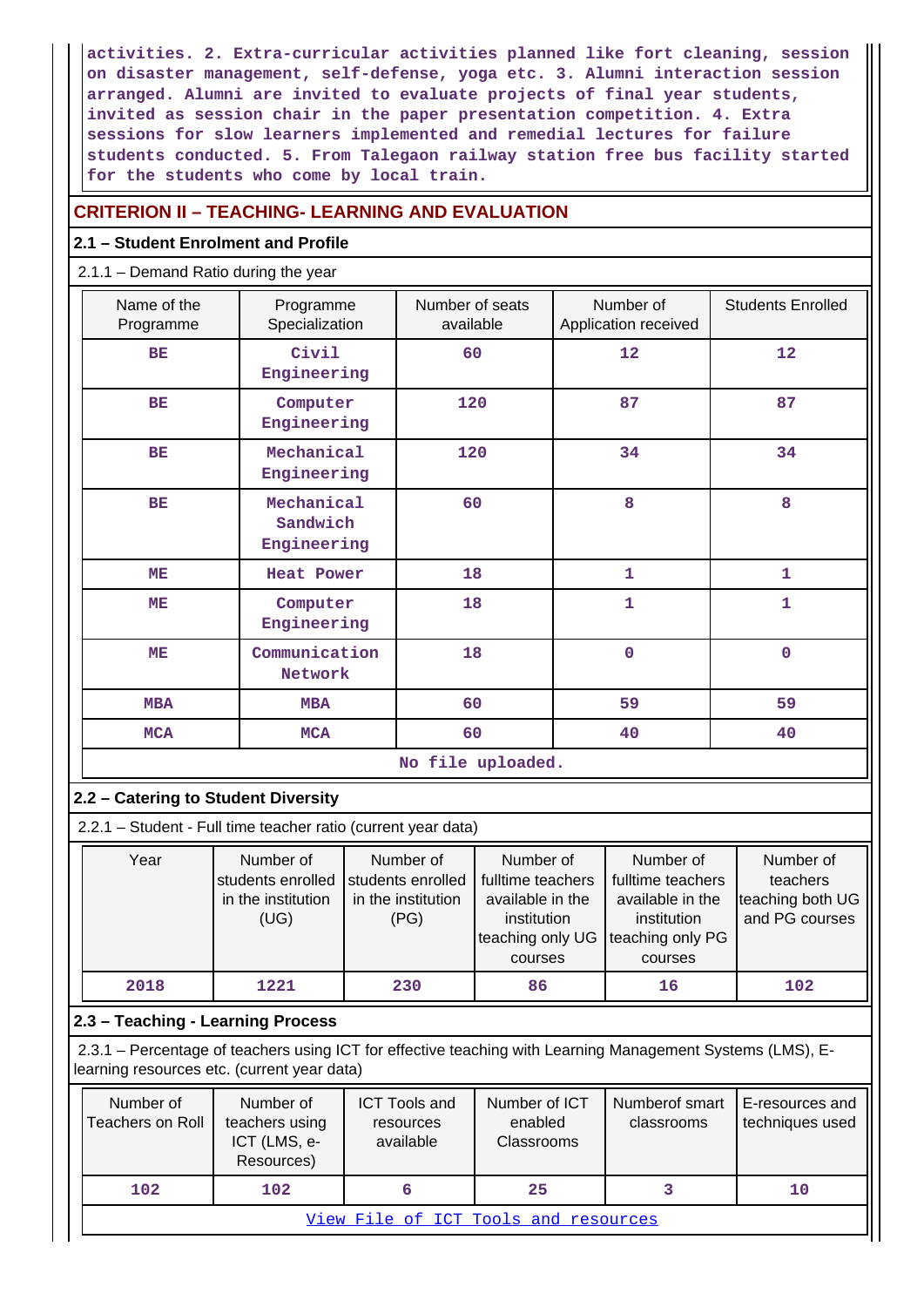### [View File of E-resources and techniques used](https://assessmentonline.naac.gov.in/public/Postacc/e_resource/4908_e_resource_1584089604.xlsx)

#### 2.3.2 – Students mentoring system available in the institution? Give details. (maximum 500 words)

 Mentoring is a powerful personal and career development tool that can enable the mentee to achieve or exceed their lifes goals and aspirations. The basic objectives of the mentoring firstly is to assist new students with adjustment to college life at ICEM, both academically and socially by understanding their needs potential. Secondly mentoring at ICEM offer students a strong support, helping them to improve their attendance, academics, personality development and enjoy their studies. Further during mentoring the academic and behavioural issues are also resolved. The mentoring at ICEM is carried out systematically with proper planning and documentation. Every student at ICEM is assured to have a mentor faculty assigned to him. Mentors are continuously in touch with the assigned mentee students and also regularly have formal as well as informal meetings with them. Documentation in proper formats and evidences are maintained by the mentors for students information, parents calling report, students attendance and performance, their achievements, activity participations, disciplinary actions etc. The report of monthly mentoring meeting is compiled by the department level mentor coordinator by taking inputs from the mentors in desired format. All the department level mentor coordinators then submit their reports to the Institute level mentor coordinator. The department level issues are resolved by the concern head of the department while institutional level and general issues are compiled systematically and submitted to the Principal for action taken. Principal directs the concern for action and the reports of the same is being filed for further communication and record. At ICEM students having poor attendance in a particular month designated as defaulter whose list is displayed in the first week of next month. This activity is regularly carried out in every semester. Mentors calls the parents of defaulter students and watch their progress throughout. There are strict rules in hostel and students are required to take prior permission before leaving campus. Further students in hostels are not allowed to stay in hostel during classes. During exam period and term work submissions library timings are extended till 10:00 pm. In short all measures are taken by the college administrations and the teachers so that students should not face any difficulties in the process of learning.

| Number of students enrolled in the<br>institution | Number of fulltime teachers | Mentor: Mentee Ratio |  |  |
|---------------------------------------------------|-----------------------------|----------------------|--|--|
| 1221                                              | 86                          | 1 • 1 4              |  |  |

#### **2.4 – Teacher Profile and Quality**

2.4.1 – Number of full time teachers appointed during the year

| No. of sanctioned<br>positions | No. of filled positions | Vacant positions | Positions filled during<br>the current year | No. of faculty with<br>Ph.D |
|--------------------------------|-------------------------|------------------|---------------------------------------------|-----------------------------|
| 99                             | 102                     |                  |                                             |                             |

 2.4.2 – Honours and recognition received by teachers (received awards, recognition, fellowships at State, National, International level from Government, recognised bodies during the year )

| Year of Award     | Name of full time teachers<br>receiving awards from<br>state level, national level,<br>international level | Designation         | Name of the award,<br>fellowship, received from<br>Government or recognized<br>bodies |  |  |  |  |
|-------------------|------------------------------------------------------------------------------------------------------------|---------------------|---------------------------------------------------------------------------------------|--|--|--|--|
| 2018              | Prof. Priya Pise                                                                                           | Assistant Professor | Global Cyber Crime<br>Helpline Award 2018                                             |  |  |  |  |
| No file uploaded. |                                                                                                            |                     |                                                                                       |  |  |  |  |

### **2.5 – Evaluation Process and Reforms**

 2.5.1 – Number of days from the date of semester-end/ year- end examination till the declaration of results during the year

| Programme Name | Programme Code | Semester/year | semester-end/year-<br>end examination | Last date of the last Date of declaration of<br>results of semester-<br>end/year-end<br>examination |
|----------------|----------------|---------------|---------------------------------------|-----------------------------------------------------------------------------------------------------|
| BE             | 627819110      | II/IV         | 27/05/2019                            | 24/07/2019                                                                                          |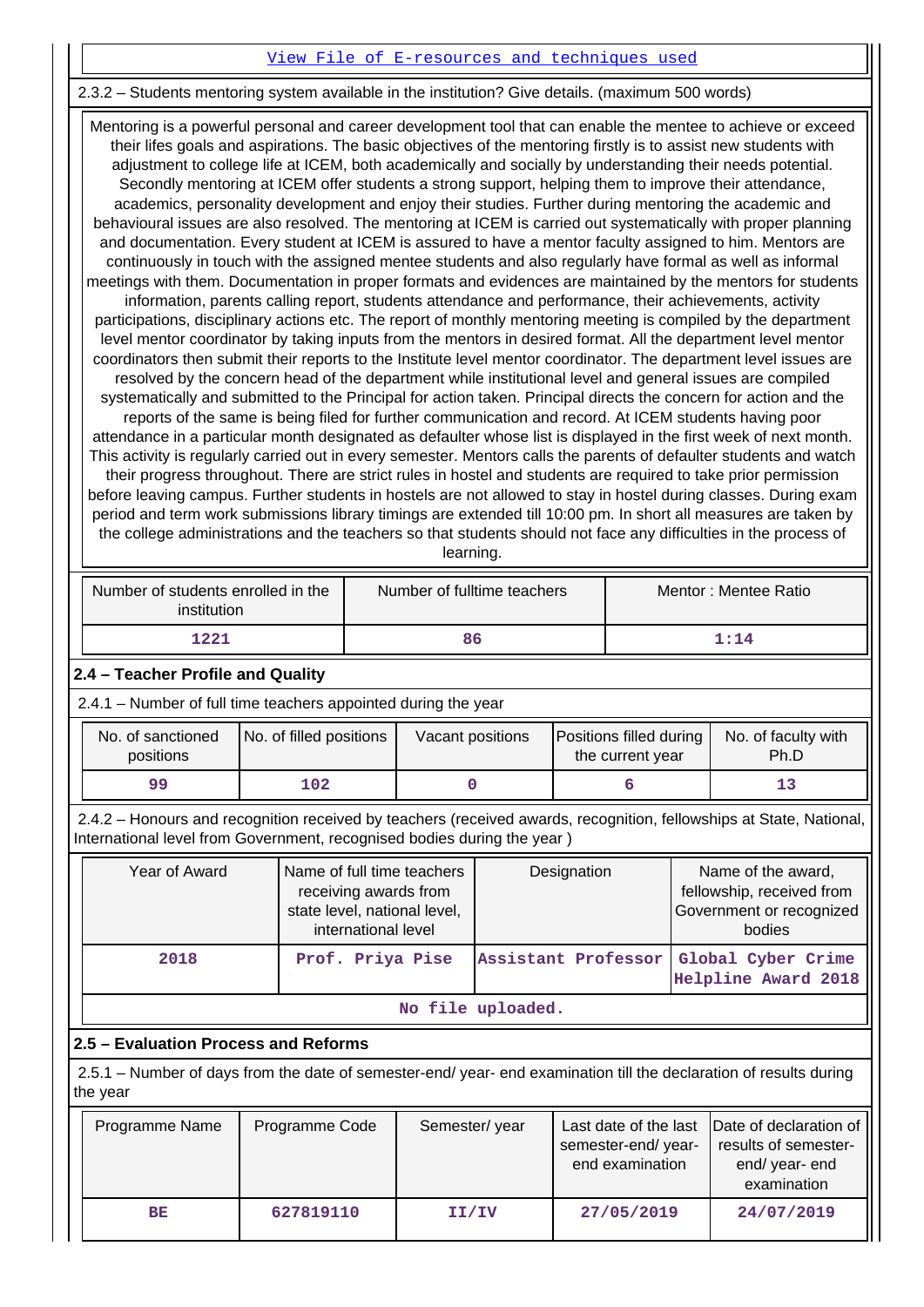| BE                                                                                                                                                                                                                                                                                                                                                                                                                                                                                                                                                                   | 627824510 | 27/05/2019<br>II/IV |                                                                                                                 | 24/07/2019 |  |  |  |
|----------------------------------------------------------------------------------------------------------------------------------------------------------------------------------------------------------------------------------------------------------------------------------------------------------------------------------------------------------------------------------------------------------------------------------------------------------------------------------------------------------------------------------------------------------------------|-----------|---------------------|-----------------------------------------------------------------------------------------------------------------|------------|--|--|--|
| BE                                                                                                                                                                                                                                                                                                                                                                                                                                                                                                                                                                   | 627837610 | II/IV               | 27/05/2019                                                                                                      | 24/07/2019 |  |  |  |
| BE                                                                                                                                                                                                                                                                                                                                                                                                                                                                                                                                                                   | 627861210 | II/IV               | 27/05/2019                                                                                                      | 24/07/2019 |  |  |  |
| BE                                                                                                                                                                                                                                                                                                                                                                                                                                                                                                                                                                   | 627862510 | II/IV               | 29/05/2019                                                                                                      | 24/07/2019 |  |  |  |
| <b>MCA</b>                                                                                                                                                                                                                                                                                                                                                                                                                                                                                                                                                           | 617924110 | II/III              | 17/05/2019                                                                                                      | 04/07/2019 |  |  |  |
| MBA                                                                                                                                                                                                                                                                                                                                                                                                                                                                                                                                                                  | 617910110 | II/II               | 14/05/2019                                                                                                      | 06/07/2019 |  |  |  |
|                                                                                                                                                                                                                                                                                                                                                                                                                                                                                                                                                                      |           | No file uploaded.   |                                                                                                                 |            |  |  |  |
|                                                                                                                                                                                                                                                                                                                                                                                                                                                                                                                                                                      |           |                     | 2.5.2 – Reforms initiated on Continuous Internal Evaluation (CIE) system at the institutional level (250 words) |            |  |  |  |
| The Institute believes in quality education and has developed a transparent and<br>robust mechanism of internal assessment to provide that. The institute closely<br>monitors strictly evaluates the performance of students at regular intervals.<br>Continuous Internal Evaluation (CIE) for Theory subject comprise of several<br>parameters such as Presentation/Mini-Project/Seminar/Any Other<br>Task/Participation in Conferences / Competitions for 5 marks. Internal Tests<br>such as Unit test/ Midterm/ Prelim/ Open Book/ Work allotment/ Practice test/ |           |                     |                                                                                                                 |            |  |  |  |

**MCQ test/ Case study/ Group Discussion have the weightage of 60 marks, throughout the semester. Then the average of these 60 marks is mapped to 10 marks. Assignments have been allotted 5 marks and attendance of the student for that particular theory subject has 5 marks weightage. Continuous Internal Evaluation (CIE) for Practical Tutorial is based on assessment parameters such as timely completion of Tutorial/Practical/Experiment which carries 10 marks per Tutorial/Practical/Experiment. Then the average marks in timely completion obtained by students is mapped to 10 marks. Presentation/ Practicals / Journal/ Submission is considered for 5 marks. Practical Attendance carries 5 Marks. Understanding the practical related concepts /Internal Oral / Any other Task/Participation in conferences/Competitions carry 5 marks weightage. Seminar Project evaluation is continuous rigorous process for UG as well as PG. Timely progress reviews are recorded for each student based on their Understanding of problem/ Knowledge, Design, Presentation skills, Timely submission/ Attendance and Research Publications, Outcome Results.**

 2.5.3 – Academic calendar prepared and adhered for conduct of Examination and other related matters (250 words)

 **Before the commencement of new Academic Year, the Institute prepares Institute Calendar in line with university's academic calendar. Every semester, all academic activities are planned executed as per guidelines schedule provided by University. The dates for commencement and end dates of teaching, Internal exams, project reviews, seminar reviews etc. are outlined in Institute calendar. University exams being the most important event of every semester, the calendar includes dates of In-semester, Online phase and End-semester examinations, Practical – Oral examinations etc. Every department in turn prepares its department planner in line with the Institute calendar which includes the schedule of all continuous internal evaluations. Mock practical examinations and schedule of project reviews are reflected in the department academic planner. This academic planner is conveyed to students through student information manual (SIM),that contains the schedule of CIE in the department.. Institute calendar includes National Festivals celebration Days, National Leaders Birth /or Death anniversary, Cultural Festivals celebration etc. Various student development activities, such as Value added programs, Professional body association programs, Additional Certification trainings, Research activities, Interdepartmental Expert lectures, Medical Check-up, career awareness/ competitive cell sessions, annual gathering Sports days, Techfest and CSR activity etc are also involved in Institute calendar and/or Department planner. For academic excellence, DAAC meetings, Mentor sessions,**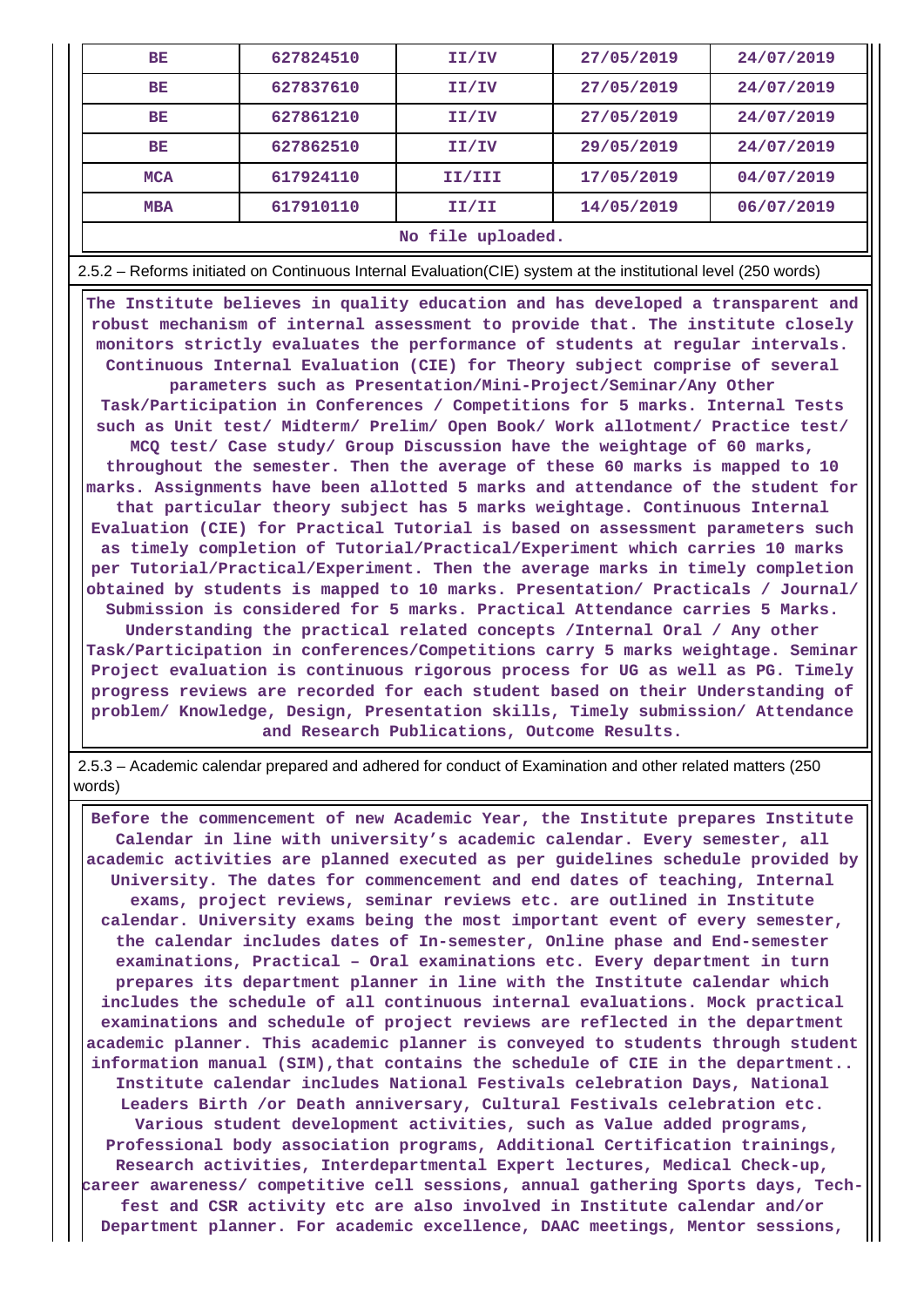**Additional remedial/make-up lectures for slow learners, Project/Seminar reviews, Industrial Visits, IIT Spoken Tutorials, Internal Project Exhibitions, Alumni Interaction, parents' meet, University Graduation/Convocation ceremony these events are incorporated in Institute calendar and/or Department planner. Thus, the institute adheres to the academic calendar for conduct of exams, CIE and all other activities during the semester.**

## **2.6 – Student Performance and Learning Outcomes**

 2.6.1 – Program outcomes, program specific outcomes and course outcomes for all programs offered by the institution are stated and displayed in website of the institution (to provide the weblink)

<http://indiraicem.ac.in/basic-engineering-2/co/>

### 2.6.2 – Pass percentage of students

| Programme<br>Code | Programme<br>Name | Programme<br>Specialization            | Number of<br>students<br>appeared in the<br>final year<br>examination | Number of<br>students passed<br>in final year<br>examination | Pass Percentage |  |  |  |  |  |
|-------------------|-------------------|----------------------------------------|-----------------------------------------------------------------------|--------------------------------------------------------------|-----------------|--|--|--|--|--|
| 627819110         | <b>BE</b>         | Civil<br>Engineering                   | 59                                                                    | 41                                                           | 69.49           |  |  |  |  |  |
| 627824510         | <b>BE</b>         | Computer<br>Engineering                | 116                                                                   | 114                                                          | 98.27           |  |  |  |  |  |
| 627837610         | <b>BE</b>         | Electronics<br>& Telecommun<br>ication | 24                                                                    | 16                                                           | 66.67           |  |  |  |  |  |
| 627861210         | <b>BE</b>         | Mechanical<br>Engineering              | 110                                                                   | 106                                                          | 96.36           |  |  |  |  |  |
| 627862510         | <b>BE</b>         | Mechanical<br>Sandwich<br>Engineering  | 45                                                                    | 39                                                           | 86.66           |  |  |  |  |  |
| 617924110         | <b>MCA</b>        | <b>MCA</b>                             | 26                                                                    | 19                                                           | 73.07           |  |  |  |  |  |
| 617910110         | <b>MBA</b>        | <b>MBA</b>                             | 60                                                                    | 59                                                           | 98.33           |  |  |  |  |  |
|                   | No file uploaded. |                                        |                                                                       |                                                              |                 |  |  |  |  |  |

### **2.7 – Student Satisfaction Survey**

 2.7.1 – Student Satisfaction Survey (SSS) on overall institutional performance (Institution may design the questionnaire) (results and details be provided as weblink)

### <http://indiraicem.ac.in/AQAR/>

## **CRITERION III – RESEARCH, INNOVATIONS AND EXTENSION**

### **3.1 – Resource Mobilization for Research**

3.1.1 – Research funds sanctioned and received from various agencies, industry and other organisations

| Nature of the Project                                                               | Duration | Name of the funding<br>agency | Total grant<br>sanctioned | Amount received<br>during the year |
|-------------------------------------------------------------------------------------|----------|-------------------------------|---------------------------|------------------------------------|
| Students<br>Research<br>Projects (Other<br>than compulsory<br>by the<br>University) | 365      | <b>ICEM</b>                   | 570000                    | 570000                             |
| Industry                                                                            | 365      | Gautami                       |                           |                                    |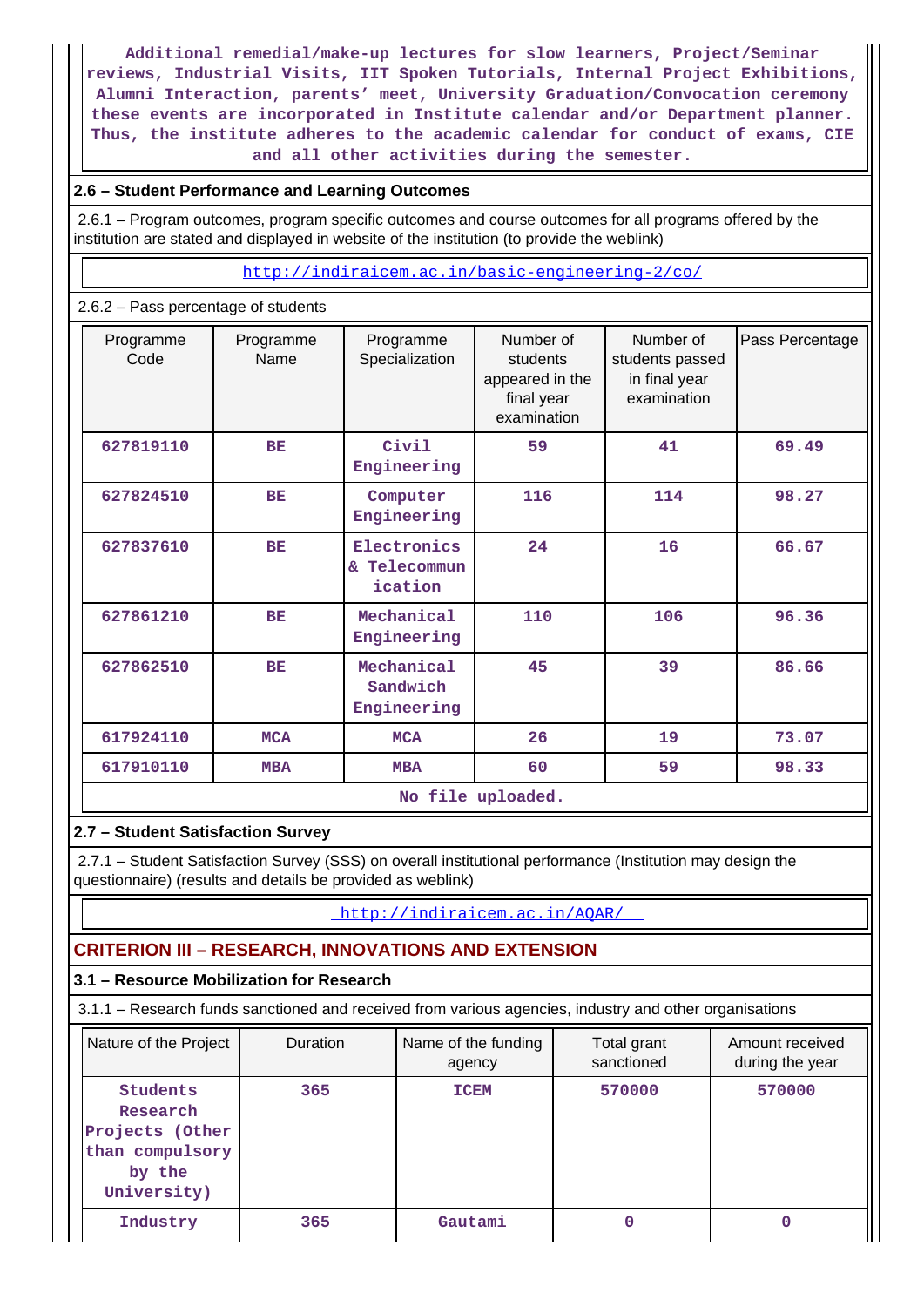| sponsored<br>Projects                                                               |     | Engineering<br>Work                                                     |                |                |
|-------------------------------------------------------------------------------------|-----|-------------------------------------------------------------------------|----------------|----------------|
| Industry<br>sponsored<br>Projects                                                   | 365 | Quadbitz<br>Technologies                                                | $\overline{0}$ | $\overline{0}$ |
| Industry<br>sponsored<br>Projects                                                   | 365 | Yeshwant Udyog                                                          | $\mathbf 0$    | $\overline{0}$ |
| Industry<br>sponsored<br>Projects                                                   | 365 | Protech smart<br>Solution<br>Company                                    | $\mathbf 0$    | $\Omega$       |
| Industry<br>sponsored<br>Projects                                                   | 365 | <b>JCB</b> India<br>Limited                                             | $\overline{0}$ | $\overline{0}$ |
| Industry<br>sponsored<br>Projects                                                   | 365 | TATA MOTORS PVT<br><b>LTD</b>                                           | $\mathbf 0$    | $\overline{0}$ |
| Industry<br>sponsored<br>Projects                                                   | 365 | Integrity<br>Technosys Pvt.<br>Ltd.                                     | $\mathbf 0$    | $\Omega$       |
| Industry<br>sponsored<br>Projects                                                   | 365 | Quantaflux<br>Technology<br>Solutions Pvt.<br>Ltd.                      | $\overline{0}$ | $\mathbf 0$    |
| Students<br>Research<br>Projects (Other<br>than compulsory<br>by the<br>University) | 365 | Onwards<br>Technologies,<br><b>TAT</b><br>Joinflex, Awate<br>Autos, TMS | 190000         | 190000         |
|                                                                                     |     | No file uploaded.                                                       |                |                |

## **3.2 – Innovation Ecosystem**

 3.2.1 – Workshops/Seminars Conducted on Intellectual Property Rights (IPR) and Industry-Academia Innovative practices during the year

| Title of workshop/seminar                                | Name of the Dept.    | Date       |  |  |
|----------------------------------------------------------|----------------------|------------|--|--|
| Sanshodhana : A Quality<br>Research: Tools<br>Techniques | Computer Engineering | 15/09/2018 |  |  |
| Incubation - Seminar on<br>Innovation                    | Institute level      | 02/08/2018 |  |  |
| Incubation - Seminar on<br><b>IPR</b>                    | Institute level      | 19/09/2019 |  |  |

3.2.2 – Awards for Innovation won by Institution/Teachers/Research scholars/Students during the year

| Title of the innovation                 | Name of Awardee | Awarding Agency                                          | Date of award | Category   |
|-----------------------------------------|-----------------|----------------------------------------------------------|---------------|------------|
| Global Cyber<br>Crime helpline<br>award | Priya Pise      | DTF legal<br>services LLP<br>and Cyber crime<br>helpline | 15/12/2018    | Individual |
| Smart India                             | Jagannath       | Ministry of                                              | 31/03/2018    | Individual |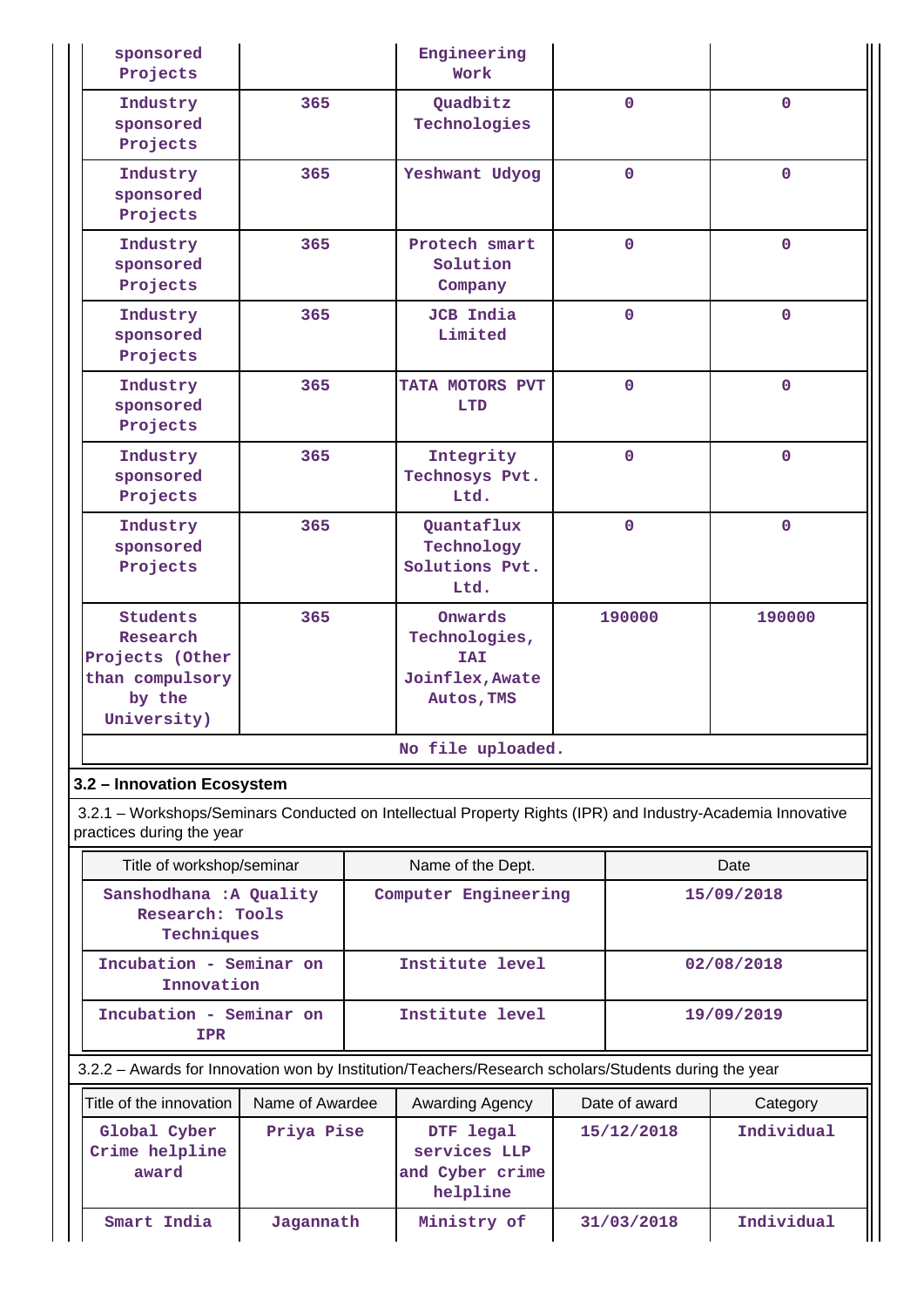| Hackathon 2018<br>Pidaparthy<br>HRD, GOI and<br>AICTE, New<br>Delhi.                                                                                                  |                                                                                         |  |                                            |                        |                       |                                    |  |                                                                    |                                                                    |  |
|-----------------------------------------------------------------------------------------------------------------------------------------------------------------------|-----------------------------------------------------------------------------------------|--|--------------------------------------------|------------------------|-----------------------|------------------------------------|--|--------------------------------------------------------------------|--------------------------------------------------------------------|--|
|                                                                                                                                                                       |                                                                                         |  |                                            |                        | No file uploaded.     |                                    |  |                                                                    |                                                                    |  |
|                                                                                                                                                                       | 3.2.3 – No. of Incubation centre created, start-ups incubated on campus during the year |  |                                            |                        |                       |                                    |  |                                                                    |                                                                    |  |
| Incubation<br>Center                                                                                                                                                  | Name                                                                                    |  | Sponsered By                               |                        |                       | Name of the<br>Start-up            |  | Nature of Start-<br>up                                             | Date of<br>Commencement                                            |  |
| 0                                                                                                                                                                     | 0                                                                                       |  | $\mathbf 0$                                |                        |                       | 0                                  |  | $\mathbf 0$                                                        | 31/12/2019                                                         |  |
|                                                                                                                                                                       |                                                                                         |  |                                            |                        | No file uploaded.     |                                    |  |                                                                    |                                                                    |  |
| 3.3 - Research Publications and Awards                                                                                                                                |                                                                                         |  |                                            |                        |                       |                                    |  |                                                                    |                                                                    |  |
| 3.3.1 – Incentive to the teachers who receive recognition/awards                                                                                                      |                                                                                         |  |                                            |                        |                       |                                    |  |                                                                    |                                                                    |  |
|                                                                                                                                                                       | <b>State</b>                                                                            |  |                                            | National               |                       |                                    |  | International                                                      |                                                                    |  |
|                                                                                                                                                                       | 1                                                                                       |  |                                            | 0                      |                       |                                    |  | 0                                                                  |                                                                    |  |
| 3.3.2 - Ph. Ds awarded during the year (applicable for PG College, Research Center)                                                                                   |                                                                                         |  |                                            |                        |                       |                                    |  |                                                                    |                                                                    |  |
|                                                                                                                                                                       | Name of the Department                                                                  |  |                                            |                        |                       |                                    |  | Number of PhD's Awarded                                            |                                                                    |  |
|                                                                                                                                                                       | 0                                                                                       |  |                                            |                        |                       |                                    |  |                                                                    |                                                                    |  |
| 3.3.3 - Research Publications in the Journals notified on UGC website during the year                                                                                 |                                                                                         |  |                                            |                        |                       |                                    |  |                                                                    |                                                                    |  |
| <b>Type</b>                                                                                                                                                           |                                                                                         |  | Department                                 |                        | Number of Publication |                                    |  |                                                                    | Average Impact Factor (if<br>any)                                  |  |
| International                                                                                                                                                         |                                                                                         |  | Computer                                   |                        | $\overline{a}$        |                                    |  |                                                                    | $\mathbf 0$                                                        |  |
|                                                                                                                                                                       |                                                                                         |  |                                            |                        | No file uploaded.     |                                    |  |                                                                    |                                                                    |  |
| 3.3.4 - Books and Chapters in edited Volumes / Books published, and papers in National/International Conference<br>Proceedings per Teacher during the year            |                                                                                         |  |                                            |                        |                       |                                    |  |                                                                    |                                                                    |  |
|                                                                                                                                                                       | Department                                                                              |  |                                            |                        |                       |                                    |  | <b>Number of Publication</b>                                       |                                                                    |  |
|                                                                                                                                                                       | Computer                                                                                |  |                                            |                        | 1                     |                                    |  |                                                                    |                                                                    |  |
|                                                                                                                                                                       | Mechanical                                                                              |  |                                            |                        |                       |                                    |  | 1                                                                  |                                                                    |  |
|                                                                                                                                                                       |                                                                                         |  |                                            |                        | No file uploaded.     |                                    |  |                                                                    |                                                                    |  |
| 3.3.5 - Bibliometrics of the publications during the last Academic year based on average citation index in Scopus/<br>Web of Science or PubMed/ Indian Citation Index |                                                                                         |  |                                            |                        |                       |                                    |  |                                                                    |                                                                    |  |
| Title of the<br>Paper                                                                                                                                                 | Name of<br>Author                                                                       |  | Year of<br>Title of journal<br>publication |                        |                       | <b>Citation Index</b>              |  | Institutional<br>affiliation as<br>mentioned in<br>the publication | Number of<br>citations<br>excluding self<br>citation               |  |
|                                                                                                                                                                       |                                                                                         |  |                                            |                        |                       | No Data Entered/Not Applicable !!! |  |                                                                    |                                                                    |  |
|                                                                                                                                                                       |                                                                                         |  |                                            |                        | No file uploaded.     |                                    |  |                                                                    |                                                                    |  |
| 3.3.6 - h-Index of the Institutional Publications during the year. (based on Scopus/ Web of science)                                                                  |                                                                                         |  |                                            |                        |                       |                                    |  |                                                                    |                                                                    |  |
| Title of the<br>Paper                                                                                                                                                 | Name of<br>Author                                                                       |  | Title of journal                           | Year of<br>publication |                       | h-index                            |  | Number of<br>citations<br>excluding self<br>citation               | Institutional<br>affiliation as<br>mentioned in<br>the publication |  |
|                                                                                                                                                                       |                                                                                         |  |                                            |                        |                       | No Data Entered/Not Applicable !!! |  |                                                                    |                                                                    |  |
|                                                                                                                                                                       | No file uploaded.                                                                       |  |                                            |                        |                       |                                    |  |                                                                    |                                                                    |  |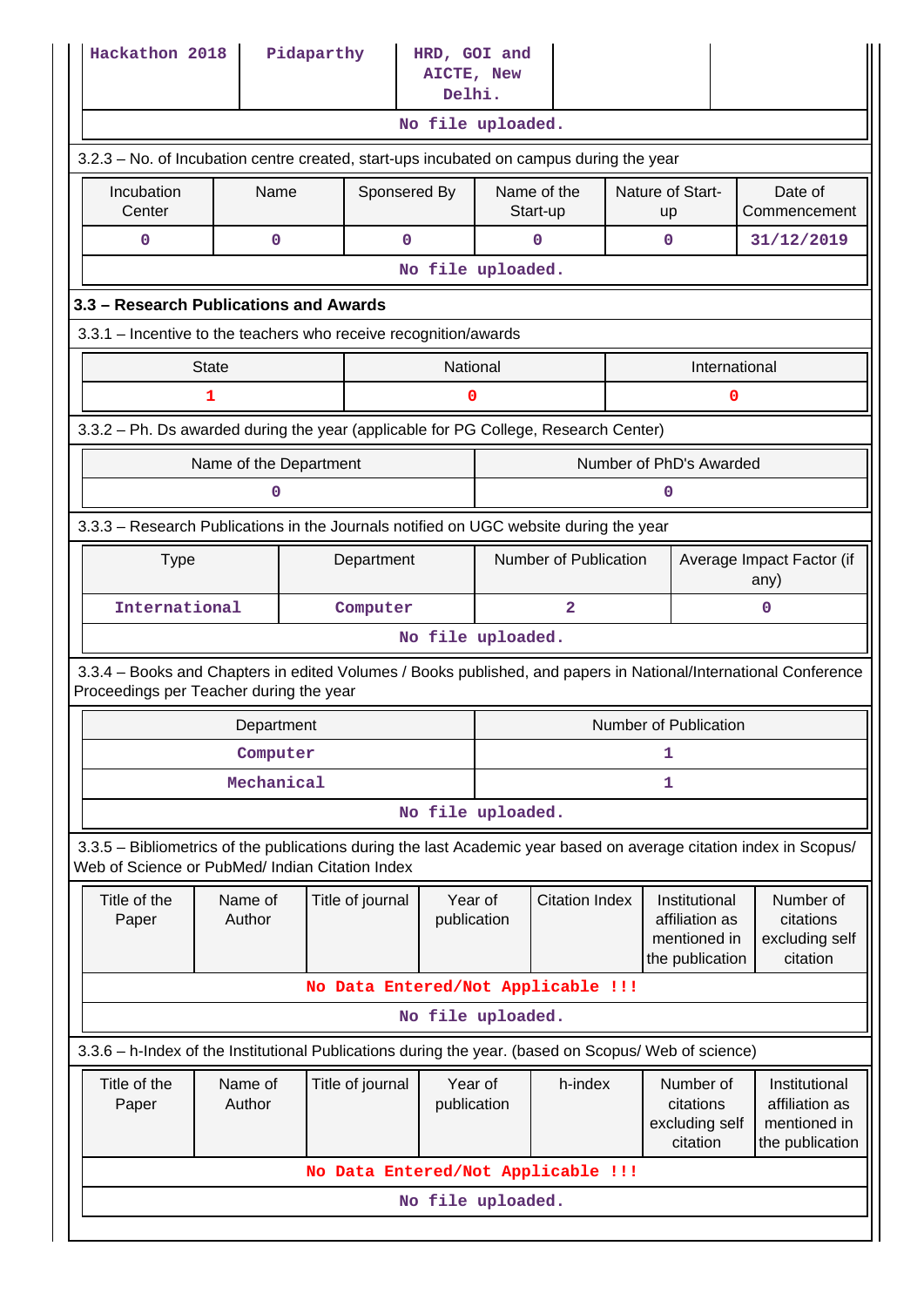| 3.3.7 - Faculty participation in Seminars/Conferences and Symposia during the year:                                                                                                                                |                                                    |                                                       |                                    |                                                                                 |                                       |              |                                                          |          |  |
|--------------------------------------------------------------------------------------------------------------------------------------------------------------------------------------------------------------------|----------------------------------------------------|-------------------------------------------------------|------------------------------------|---------------------------------------------------------------------------------|---------------------------------------|--------------|----------------------------------------------------------|----------|--|
| Number of Faculty<br>International<br>National                                                                                                                                                                     |                                                    |                                                       |                                    |                                                                                 |                                       | <b>State</b> |                                                          | Local    |  |
| Attended/Semina<br>rs/Workshops                                                                                                                                                                                    | $\mathbf 0$                                        |                                                       |                                    | 22                                                                              |                                       | $\mathbf 0$  |                                                          | 11       |  |
| Presented<br>papers                                                                                                                                                                                                | 19                                                 |                                                       | 4                                  |                                                                                 |                                       | $\mathbf 0$  |                                                          | 70       |  |
|                                                                                                                                                                                                                    | No file uploaded.                                  |                                                       |                                    |                                                                                 |                                       |              |                                                          |          |  |
| 3.4 - Extension Activities                                                                                                                                                                                         |                                                    |                                                       |                                    |                                                                                 |                                       |              |                                                          |          |  |
| 3.4.1 – Number of extension and outreach programmes conducted in collaboration with industry, community and<br>Non- Government Organisations through NSS/NCC/Red cross/Youth Red Cross (YRC) etc., during the year |                                                    |                                                       |                                    |                                                                                 |                                       |              |                                                          |          |  |
| Title of the activities                                                                                                                                                                                            |                                                    | collaborating agency                                  | Organising unit/agency/            | Number of teachers<br>participated in such<br>activities                        |                                       |              | Number of students<br>participated in such<br>activities |          |  |
|                                                                                                                                                                                                                    |                                                    |                                                       | No Data Entered/Not Applicable !!! |                                                                                 |                                       |              |                                                          |          |  |
|                                                                                                                                                                                                                    |                                                    |                                                       |                                    | View File                                                                       |                                       |              |                                                          |          |  |
| 3.4.2 - Awards and recognition received for extension activities from Government and other recognized bodies<br>during the year                                                                                    |                                                    |                                                       |                                    |                                                                                 |                                       |              |                                                          |          |  |
| Name of the activity                                                                                                                                                                                               |                                                    | Award/Recognition                                     |                                    |                                                                                 | <b>Awarding Bodies</b>                |              | Number of students<br><b>Benefited</b>                   |          |  |
| <b>Blood</b> donation                                                                                                                                                                                              | Appreciation                                       |                                                       |                                    | Acarya<br>Anandrishiji, Blood<br>Bank, Pune.                                    |                                       | 109          |                                                          |          |  |
| <b>NSS</b>                                                                                                                                                                                                         |                                                    | Appreciation                                          |                                    | Grampanchayat,<br>Pimploli, Dist Pune                                           |                                       |              |                                                          | 25       |  |
|                                                                                                                                                                                                                    |                                                    |                                                       |                                    | No file uploaded.                                                               |                                       |              |                                                          |          |  |
| 3.4.3 - Students participating in extension activities with Government Organisations, Non-Government<br>Organisations and programmes such as Swachh Bharat, Aids Awareness, Gender Issue, etc. during the year     |                                                    |                                                       |                                    |                                                                                 |                                       |              |                                                          |          |  |
| Name of the scheme                                                                                                                                                                                                 | Organising unit/Agen<br>cy/collaborating<br>agency |                                                       |                                    | Number of teachers<br>Name of the activity<br>participated in such<br>activites |                                       |              | Number of students<br>participated in such<br>activites  |          |  |
|                                                                                                                                                                                                                    |                                                    |                                                       | No Data Entered/Not Applicable !!! |                                                                                 |                                       |              |                                                          |          |  |
|                                                                                                                                                                                                                    |                                                    |                                                       |                                    | View File                                                                       |                                       |              |                                                          |          |  |
| 3.5 - Collaborations                                                                                                                                                                                               |                                                    |                                                       |                                    |                                                                                 |                                       |              |                                                          |          |  |
| 3.5.1 – Number of Collaborative activities for research, faculty exchange, student exchange during the year                                                                                                        |                                                    |                                                       |                                    |                                                                                 |                                       |              |                                                          |          |  |
| Nature of activity                                                                                                                                                                                                 |                                                    | Participant                                           |                                    | Source of financial support                                                     |                                       |              |                                                          | Duration |  |
| <b>Student Exchange</b><br>Program                                                                                                                                                                                 |                                                    | 16                                                    |                                    |                                                                                 | Nottingham<br>University,<br>Malaysia |              |                                                          | 15       |  |
|                                                                                                                                                                                                                    |                                                    |                                                       |                                    | No file uploaded.                                                               |                                       |              |                                                          |          |  |
| 3.5.2 - Linkages with institutions/industries for internship, on-the- job training, project work, sharing of research<br>facilities etc. during the year                                                           |                                                    |                                                       |                                    |                                                                                 |                                       |              |                                                          |          |  |
| Nature of linkage<br>Title of the<br>linkage                                                                                                                                                                       |                                                    | Name of the<br>partnering<br>institution/<br>industry | <b>Duration From</b>               |                                                                                 | <b>Duration To</b>                    |              | Participant                                              |          |  |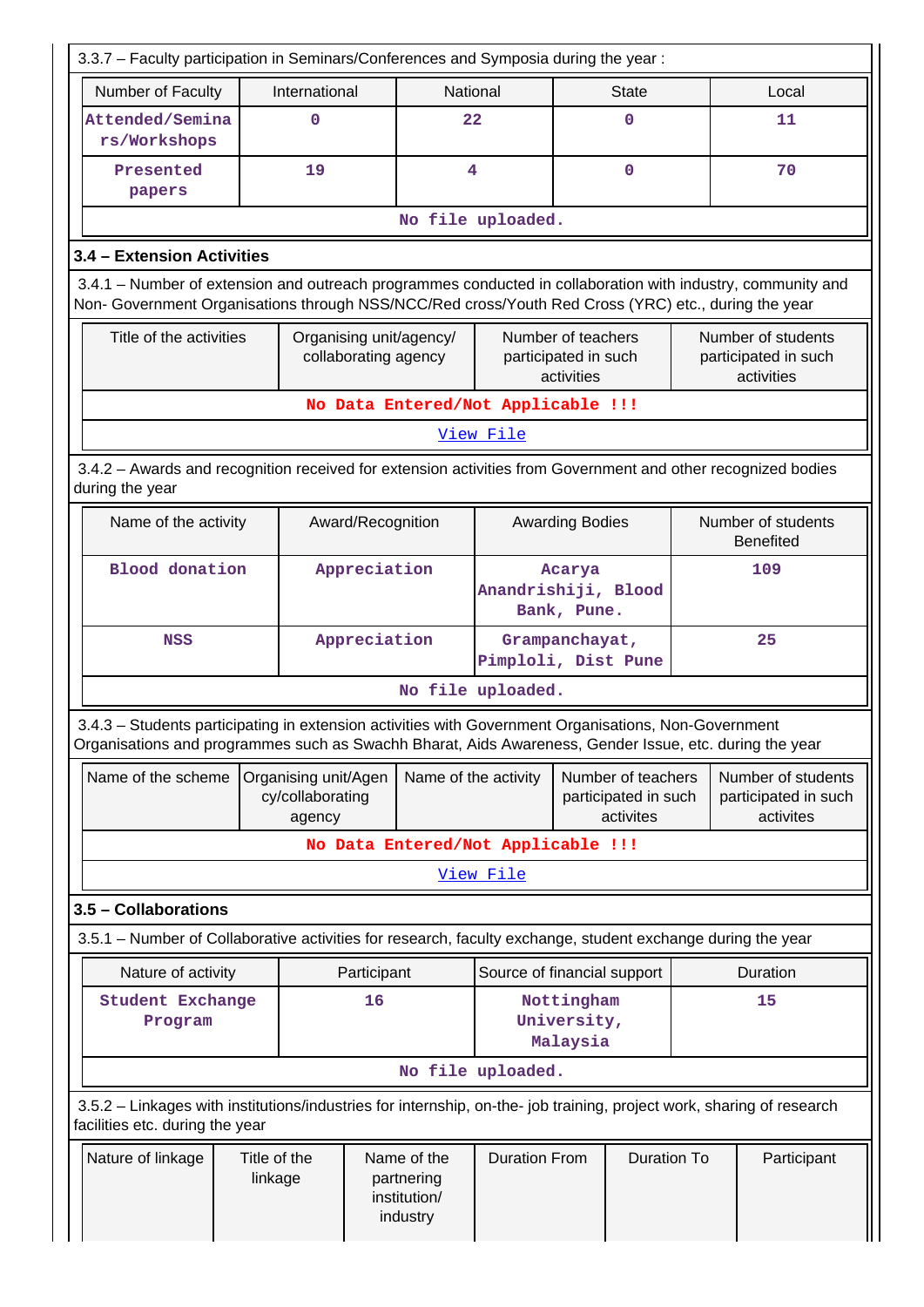|                                                                                                                                                                                                                                                         |                                                                                                                                                       |              | /research lab<br>with contact               |                   |                                                                             |                                    |                    |                                                           |                                                |
|---------------------------------------------------------------------------------------------------------------------------------------------------------------------------------------------------------------------------------------------------------|-------------------------------------------------------------------------------------------------------------------------------------------------------|--------------|---------------------------------------------|-------------------|-----------------------------------------------------------------------------|------------------------------------|--------------------|-----------------------------------------------------------|------------------------------------------------|
|                                                                                                                                                                                                                                                         |                                                                                                                                                       |              | details                                     |                   |                                                                             | No Data Entered/Not Applicable !!! |                    |                                                           |                                                |
|                                                                                                                                                                                                                                                         |                                                                                                                                                       |              |                                             |                   | View File                                                                   |                                    |                    |                                                           |                                                |
|                                                                                                                                                                                                                                                         | 3.5.3 – MoUs signed with institutions of national, international importance, other universities, industries, corporate<br>houses etc. during the year |              |                                             |                   |                                                                             |                                    |                    |                                                           |                                                |
|                                                                                                                                                                                                                                                         | Organisation<br>Date of MoU signed                                                                                                                    |              |                                             |                   | Purpose/Activities                                                          |                                    |                    | Number of<br>students/teachers<br>participated under MoUs |                                                |
|                                                                                                                                                                                                                                                         | No Data Entered/Not Applicable !!!                                                                                                                    |              |                                             |                   |                                                                             |                                    |                    |                                                           |                                                |
|                                                                                                                                                                                                                                                         |                                                                                                                                                       |              |                                             |                   | View File                                                                   |                                    |                    |                                                           |                                                |
| <b>CRITERION IV - INFRASTRUCTURE AND LEARNING RESOURCES</b>                                                                                                                                                                                             |                                                                                                                                                       |              |                                             |                   |                                                                             |                                    |                    |                                                           |                                                |
| 4.1 - Physical Facilities                                                                                                                                                                                                                               |                                                                                                                                                       |              |                                             |                   |                                                                             |                                    |                    |                                                           |                                                |
| 4.1.1 - Budget allocation, excluding salary for infrastructure augmentation during the year                                                                                                                                                             |                                                                                                                                                       |              |                                             |                   |                                                                             |                                    |                    |                                                           |                                                |
| Budget allocated for infrastructure augmentation                                                                                                                                                                                                        |                                                                                                                                                       |              |                                             |                   |                                                                             |                                    |                    |                                                           | Budget utilized for infrastructure development |
|                                                                                                                                                                                                                                                         | 472.9                                                                                                                                                 |              |                                             |                   |                                                                             |                                    | 331.53             |                                                           |                                                |
| 4.1.2 - Details of augmentation in infrastructure facilities during the year                                                                                                                                                                            |                                                                                                                                                       |              |                                             |                   |                                                                             |                                    |                    |                                                           |                                                |
|                                                                                                                                                                                                                                                         | <b>Facilities</b><br><b>Existing or Newly Added</b>                                                                                                   |              |                                             |                   |                                                                             |                                    |                    |                                                           |                                                |
|                                                                                                                                                                                                                                                         |                                                                                                                                                       | Laboratories |                                             |                   | Newly Added                                                                 |                                    |                    |                                                           |                                                |
|                                                                                                                                                                                                                                                         | Value of the equipment purchased<br>during the year (rs. in lakhs)                                                                                    |              |                                             |                   | Newly Added                                                                 |                                    |                    |                                                           |                                                |
|                                                                                                                                                                                                                                                         |                                                                                                                                                       |              |                                             |                   | View File                                                                   |                                    |                    |                                                           |                                                |
| 4.2 - Library as a Learning Resource                                                                                                                                                                                                                    |                                                                                                                                                       |              |                                             |                   |                                                                             |                                    |                    |                                                           |                                                |
| 4.2.1 - Library is automated {Integrated Library Management System (ILMS)}                                                                                                                                                                              |                                                                                                                                                       |              |                                             |                   |                                                                             |                                    |                    |                                                           |                                                |
| Name of the ILMS<br>software                                                                                                                                                                                                                            |                                                                                                                                                       |              | Nature of automation (fully<br>or patially) |                   | Version                                                                     |                                    | Year of automation |                                                           |                                                |
| $Slim-21$                                                                                                                                                                                                                                               |                                                                                                                                                       |              | Fully                                       |                   | 3.6                                                                         |                                    | 2017               |                                                           |                                                |
| 4.2.2 - Library Services                                                                                                                                                                                                                                |                                                                                                                                                       |              |                                             |                   |                                                                             |                                    |                    |                                                           |                                                |
| Library<br>Service Type                                                                                                                                                                                                                                 |                                                                                                                                                       | Existing     |                                             |                   | Newly Added                                                                 |                                    |                    |                                                           | Total                                          |
| Text Books                                                                                                                                                                                                                                              | 26269                                                                                                                                                 |              | 9148226                                     | 2937              |                                                                             | 1472687                            |                    | 29206                                                     | 10620913                                       |
| Reference<br><b>Books</b>                                                                                                                                                                                                                               | 259                                                                                                                                                   |              | 853326                                      | 58                |                                                                             | 102806                             |                    | 317                                                       | 956132                                         |
|                                                                                                                                                                                                                                                         |                                                                                                                                                       |              |                                             | No file uploaded. |                                                                             |                                    |                    |                                                           |                                                |
| 4.2.3 - E-content developed by teachers such as: e-PG- Pathshala, CEC (under e-PG- Pathshala CEC (Under<br>Graduate) SWAYAM other MOOCs platform NPTEL/NMEICT/any other Government initiatives & institutional<br>(Learning Management System (LMS) etc |                                                                                                                                                       |              |                                             |                   |                                                                             |                                    |                    |                                                           |                                                |
| Name of the Teacher                                                                                                                                                                                                                                     |                                                                                                                                                       |              | Name of the Module                          |                   | Platform on which module<br>Date of launching e-<br>is developed<br>content |                                    |                    |                                                           |                                                |
|                                                                                                                                                                                                                                                         |                                                                                                                                                       |              |                                             |                   |                                                                             | No Data Entered/Not Applicable !!! |                    |                                                           |                                                |
|                                                                                                                                                                                                                                                         |                                                                                                                                                       |              |                                             | No file uploaded. |                                                                             |                                    |                    |                                                           |                                                |
|                                                                                                                                                                                                                                                         |                                                                                                                                                       |              |                                             |                   |                                                                             |                                    |                    |                                                           |                                                |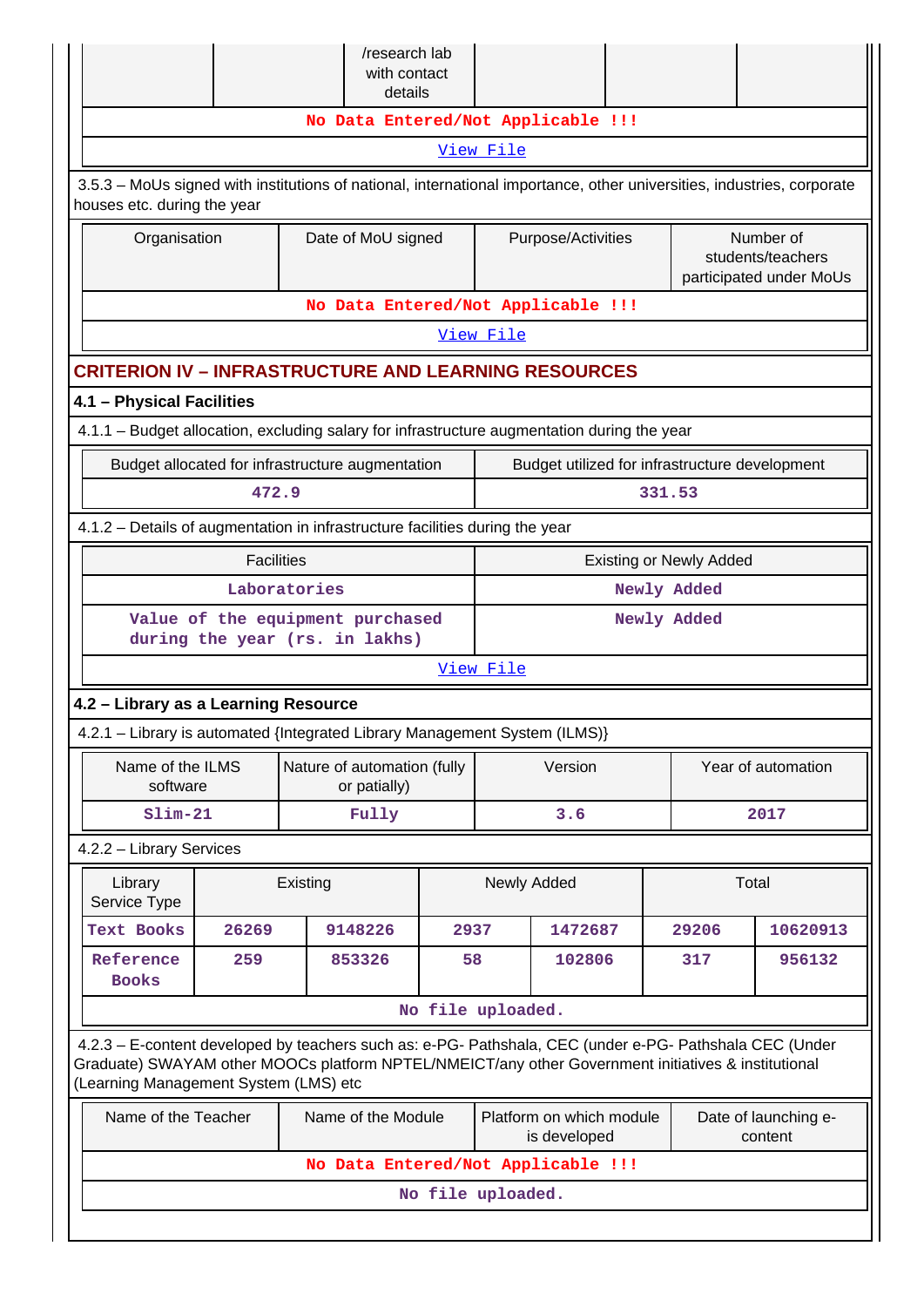|              |                                            | 4.3.1 - Technology Upgradation (overall) |                                                                  |                            |                                                                                     |             |                    |                                                                                                                                                                                                                                                                                                             |               |
|--------------|--------------------------------------------|------------------------------------------|------------------------------------------------------------------|----------------------------|-------------------------------------------------------------------------------------|-------------|--------------------|-------------------------------------------------------------------------------------------------------------------------------------------------------------------------------------------------------------------------------------------------------------------------------------------------------------|---------------|
| <b>Type</b>  | <b>Total Co</b><br>mputers                 | Computer<br>Lab                          | Internet                                                         | <b>Browsing</b><br>centers | Computer<br>Centers                                                                 | Office      | Departme<br>nts    | Available<br><b>Bandwidt</b><br>h (MBPS/<br>GBPS)                                                                                                                                                                                                                                                           | <b>Others</b> |
| Existin<br>g | 747                                        | 639                                      | 100                                                              | $\mathbf 0$                | $\mathbf 0$                                                                         | 38          | 70                 | 100                                                                                                                                                                                                                                                                                                         | 0             |
| Added        | 37                                         | $\mathbf 0$                              | $\mathbf 0$                                                      | $\mathbf 0$                | 25                                                                                  | $\mathbf 0$ | 12                 | $\mathbf 0$                                                                                                                                                                                                                                                                                                 | 0             |
| Total        | 784                                        | 639                                      | 100                                                              | $\mathbf 0$                | 25                                                                                  | 38          | 82                 | 100                                                                                                                                                                                                                                                                                                         | $\mathbf 0$   |
|              |                                            |                                          |                                                                  |                            | 4.3.2 - Bandwidth available of internet connection in the Institution (Leased line) |             |                    |                                                                                                                                                                                                                                                                                                             |               |
|              |                                            |                                          |                                                                  |                            | 100 MBPS/ GBPS                                                                      |             |                    |                                                                                                                                                                                                                                                                                                             |               |
|              | 4.3.3 - Facility for e-content             |                                          |                                                                  |                            |                                                                                     |             |                    |                                                                                                                                                                                                                                                                                                             |               |
|              | Name of the e-content development facility |                                          |                                                                  |                            |                                                                                     |             | recording facility | Provide the link of the videos and media centre and                                                                                                                                                                                                                                                         |               |
|              |                                            |                                          |                                                                  |                            | No Data Entered/Not Applicable !!!                                                  |             |                    |                                                                                                                                                                                                                                                                                                             |               |
|              | 4.4 - Maintenance of Campus Infrastructure |                                          |                                                                  |                            |                                                                                     |             |                    |                                                                                                                                                                                                                                                                                                             |               |
|              | component, during the year                 |                                          |                                                                  |                            |                                                                                     |             |                    | 4.4.1 – Expenditure incurred on maintenance of physical facilities and academic support facilities, excluding salary                                                                                                                                                                                        |               |
|              | Assigned Budget on<br>academic facilities  |                                          | Expenditure incurred on<br>maintenance of academic<br>facilities |                            | Assigned budget on<br>physical facilities                                           |             |                    | Expenditure incurredon<br>maintenance of physical<br>facilites                                                                                                                                                                                                                                              |               |
| 55.85        |                                            |                                          |                                                                  |                            | 213.75                                                                              |             |                    |                                                                                                                                                                                                                                                                                                             |               |
|              |                                            |                                          | 90.02                                                            |                            |                                                                                     |             |                    | 166.93                                                                                                                                                                                                                                                                                                      |               |
|              | institutional Website, provide link)       |                                          |                                                                  |                            |                                                                                     |             |                    | 4.4.2 - Procedures and policies for maintaining and utilizing physical, academic and support facilities - laboratory,<br>library, sports complex, computers, classrooms etc. (maximum 500 words) (information to be available in<br>Institute has appointed external agencies for maintenance and repair of |               |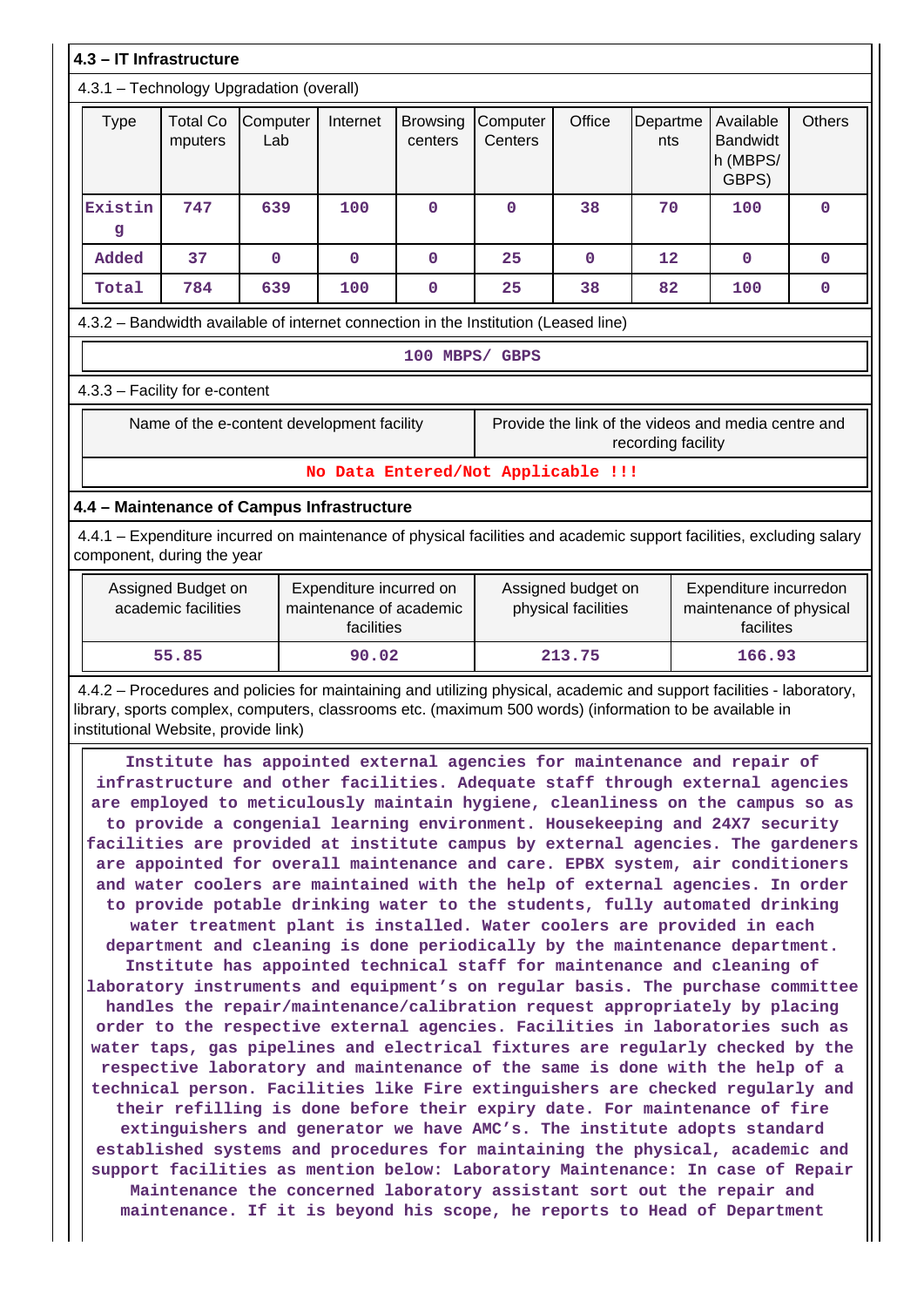**through laboratory in charge. With prior approval from Head of Department the concerned laboratory calls for quotations and prepares a comparative statement of 3 or more quotations. This comparative statement along with requisition form is forwarded through HOD to Hon. Principal for approval. After approval from Principal the equipment maintenance work is assigned to third party through Central Store committee. These experts carry out the repair/maintenance of the equipment. For procurement of new equipment's as per budget provisions similar methodology as mentioned above is followed. Library Maintenance: Maintenance of Hardware is taken care by IT support through e-ticketing Library automation Software is maintained through AMC by external agency. As per budgetary provisions, purchase of new books, journals, magazines etc. are carried out as per centralized purchase procedure. Maintenance of Computers: In case of Repair / Maintenance of computers, peripherals software's the concerned laboratory assistant's reports to IT support cell through e-ticketing which is sorted out by IT support cell. If it is beyond scope of IT support cell, then the problem is sorted out by the external agency with prior approval from Principal. Maintenance of Institute Infrastructure: The infrastructure maintenance includes maintenance of civil works, electrical maintenance, maintenance of fire extinguishers, STP and WTP, water coolers, garden, plumbing maintenance, gym sport complex etc. In case of any maintenance, concern department head forwards the requisition to Dy. Admin. With approval from Principal, Dy Admin gets the work done through respective maintenance team.**

[https://drive.google.com/file/d/1sdCmhPbyFxYOTduE\\_0n6yZJqy0Rzz8cS/view](https://drive.google.com/file/d/1sdCmhPbyFxYOTduE_0n6yZJqy0Rzz8cS/view)

## **CRITERION V – STUDENT SUPPORT AND PROGRESSION**

## **5.1 – Student Support**

5.1.1 – Scholarships and Financial Support

|                                         | Name/Title of the scheme                                              | Number of students | Amount in Rupees |  |  |
|-----------------------------------------|-----------------------------------------------------------------------|--------------------|------------------|--|--|
| Financial Support<br>from institution   | Indira Sustainable<br>Maharashtra<br>Initiative (ISMI)<br>Scholarship | 5                  | 357781           |  |  |
| Financial Support<br>from Other Sources |                                                                       |                    |                  |  |  |
| a) National                             | Government of India                                                   | 934                | 55186281         |  |  |
| b) International                        | 0                                                                     | 0                  | 0                |  |  |
| View File                               |                                                                       |                    |                  |  |  |

 5.1.2 – Number of capability enhancement and development schemes such as Soft skill development, Remedial coaching, Language lab, Bridge courses, Yoga, Meditation, Personal Counselling and Mentoring etc.,

| Name of the capability<br>enhancement scheme | Date of implemetation | Number of students<br>enrolled | Agencies involved                 |  |  |
|----------------------------------------------|-----------------------|--------------------------------|-----------------------------------|--|--|
| Mentroing                                    | 18/06/2019            | 1221                           | Mentors                           |  |  |
| Remedial Coaching                            | 24/09/2018            | 82                             | Teaching staff                    |  |  |
| Softskill                                    | 18/06/2019            | 768                            | Indira Talent<br>management team, |  |  |
| Yoga                                         | 21/06/2019            | 42                             | Yoga teacher                      |  |  |
| Aptitude                                     | 18/06/2019            | 742                            | Indira Talent<br>management team  |  |  |
| No file uploaded.                            |                       |                                |                                   |  |  |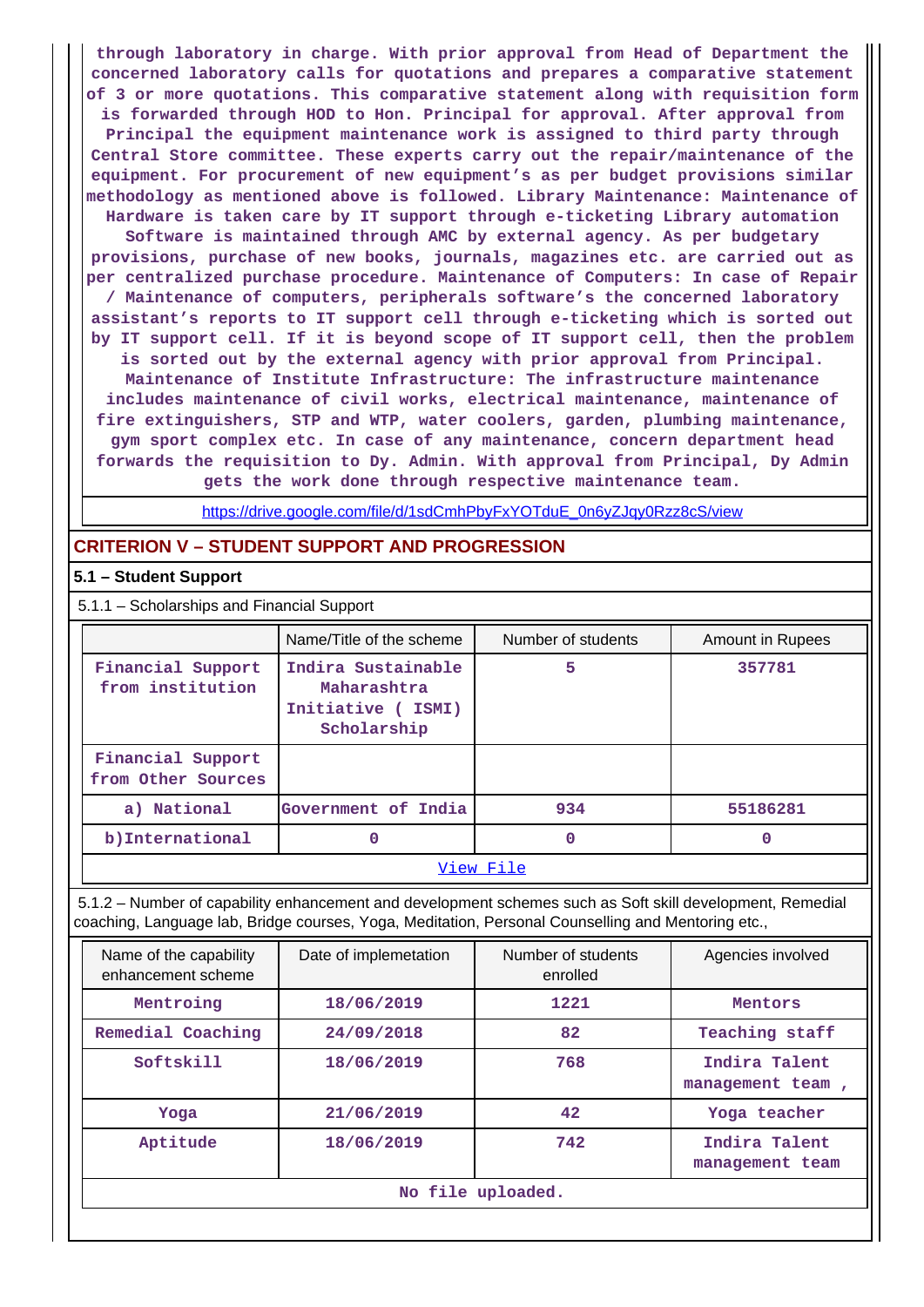5.1.3 – Students benefited by guidance for competitive examinations and career counselling offered by the institution during the year

| Year              | Name of the<br>scheme  | Number of<br>benefited<br>students for<br>competitive<br>examination | Number of<br>benefited<br>students by<br>career<br>counseling<br>activities | Number of<br>students who<br>have passedin<br>the comp. exam | Number of<br>studentsp placed |  |  |
|-------------------|------------------------|----------------------------------------------------------------------|-----------------------------------------------------------------------------|--------------------------------------------------------------|-------------------------------|--|--|
| 2018              | Aptitude<br>training   | 742                                                                  | 430                                                                         | $\mathbf 0$                                                  | $\mathbf 0$                   |  |  |
| 2018              | Soft skill<br>training | 768                                                                  | 510                                                                         | $\mathbf 0$                                                  | $\mathbf 0$                   |  |  |
| 2019              | Aptitude<br>training   | 630                                                                  | 610                                                                         | $\mathbf 0$                                                  | $\mathbf 0$                   |  |  |
| 2019              | Soft skill<br>training | 605                                                                  | 450                                                                         | $\mathbf 0$                                                  | $\Omega$                      |  |  |
| No file uploaded. |                        |                                                                      |                                                                             |                                                              |                               |  |  |

 5.1.4 – Institutional mechanism for transparency, timely redressal of student grievances, Prevention of sexual harassment and ragging cases during the year

| Total grievances received | Number of grievances redressed | Avg. number of days for grievance<br>redressal |
|---------------------------|--------------------------------|------------------------------------------------|
|                           |                                |                                                |

## **5.2 – Student Progression**

5.2.1 – Details of campus placement during the year

|                                    | On campus                             |                              |                                    | Off campus                            |                              |
|------------------------------------|---------------------------------------|------------------------------|------------------------------------|---------------------------------------|------------------------------|
| Nameof<br>organizations<br>visited | Number of<br>students<br>participated | Number of<br>stduents placed | Nameof<br>organizations<br>visited | Number of<br>students<br>participated | Number of<br>stduents placed |
| No Data Entered/Not Applicable !!! |                                       |                              |                                    |                                       |                              |

## [View File](https://assessmentonline.naac.gov.in/public/Postacc/Placement/4908_Placement_1584091361.xlsx)

5.2.2 – Student progression to higher education in percentage during the year

| Year                                                                                                                                                                                   | Number of<br>students<br>enrolling into<br>higher education | Programme<br>graduated from | Depratment<br>graduated from            | Name of<br>institution joined      | Name of<br>programme<br>admitted to                    |  |
|----------------------------------------------------------------------------------------------------------------------------------------------------------------------------------------|-------------------------------------------------------------|-----------------------------|-----------------------------------------|------------------------------------|--------------------------------------------------------|--|
| 2019                                                                                                                                                                                   | 1                                                           | Undergraduat<br>e           | Civil                                   | University<br>of East<br>London    | <b>MSC</b><br>Structural<br>Engineering                |  |
| 2019                                                                                                                                                                                   | 1.                                                          | Undergraduat<br>e           | Mechanical                              | College of<br>Engineering,<br>Pune | Post<br>Graduate<br>program in<br>Electric<br>Mobility |  |
| No file uploaded.                                                                                                                                                                      |                                                             |                             |                                         |                                    |                                                        |  |
| 5.2.3 – Students qualifying in state/ national/ international level examinations during the year<br>(eg:NET/SET/SLET/GATE/GMAT/CAT/GRE/TOFEL/Civil Services/State Government Services) |                                                             |                             |                                         |                                    |                                                        |  |
|                                                                                                                                                                                        | <b>Items</b>                                                |                             | Number of students selected/ qualifying |                                    |                                                        |  |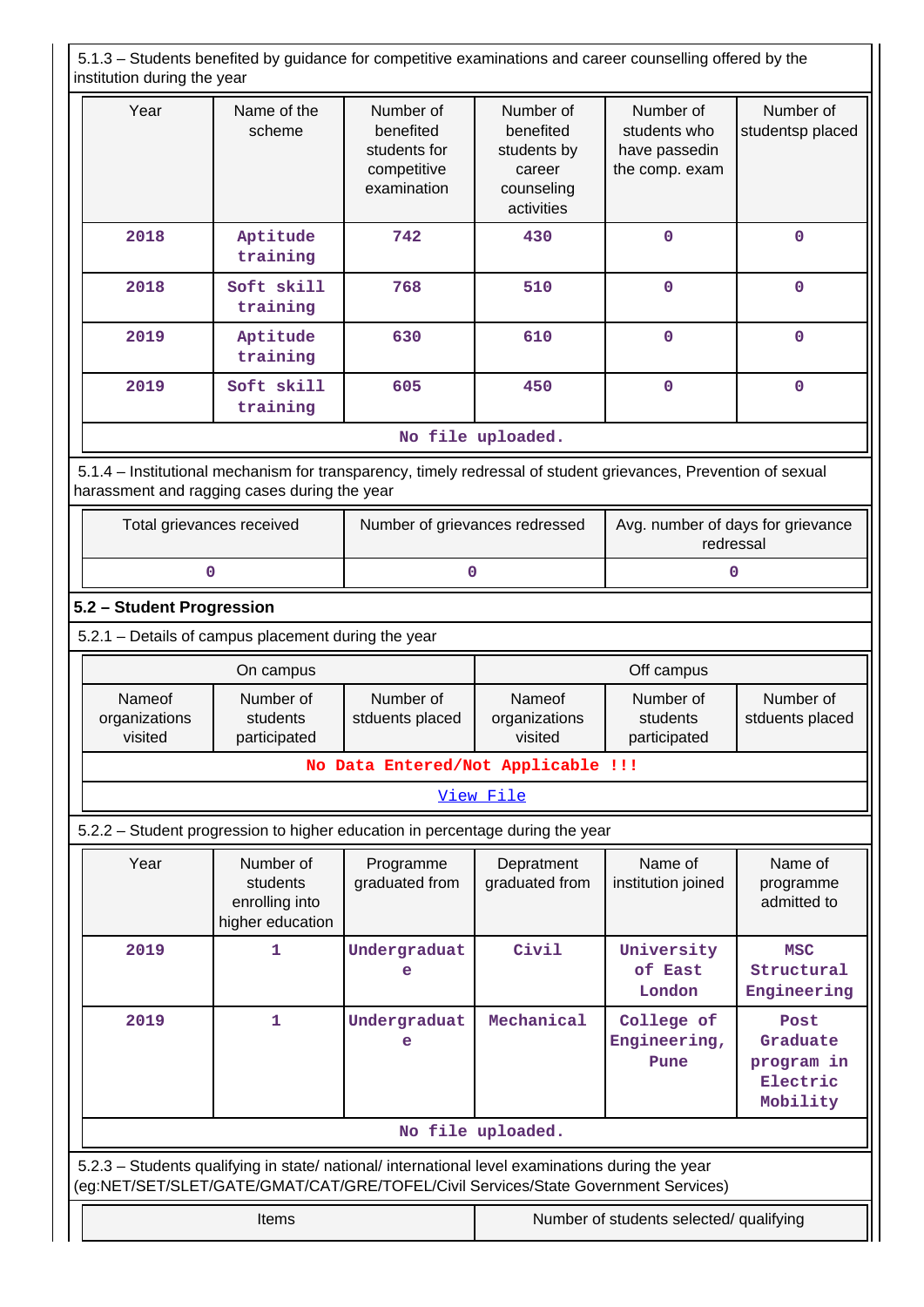| <b>GATE</b><br>$\mathbf{2}$                                                                                                                                                                                                                                                                                                                                                                                                                                                                                                                                                                                                                                                                                                                                                                                                                                                                                                                                                                                                                                                                                                                                                                                                                                                                                                                                                                                                                                                                                                                                                                                                                                                                                                                                                                                                                                                                                              |                                            |                                                                                                                                                                                |                                                                          |                               |    |                      |                        |
|--------------------------------------------------------------------------------------------------------------------------------------------------------------------------------------------------------------------------------------------------------------------------------------------------------------------------------------------------------------------------------------------------------------------------------------------------------------------------------------------------------------------------------------------------------------------------------------------------------------------------------------------------------------------------------------------------------------------------------------------------------------------------------------------------------------------------------------------------------------------------------------------------------------------------------------------------------------------------------------------------------------------------------------------------------------------------------------------------------------------------------------------------------------------------------------------------------------------------------------------------------------------------------------------------------------------------------------------------------------------------------------------------------------------------------------------------------------------------------------------------------------------------------------------------------------------------------------------------------------------------------------------------------------------------------------------------------------------------------------------------------------------------------------------------------------------------------------------------------------------------------------------------------------------------|--------------------------------------------|--------------------------------------------------------------------------------------------------------------------------------------------------------------------------------|--------------------------------------------------------------------------|-------------------------------|----|----------------------|------------------------|
| No file uploaded.                                                                                                                                                                                                                                                                                                                                                                                                                                                                                                                                                                                                                                                                                                                                                                                                                                                                                                                                                                                                                                                                                                                                                                                                                                                                                                                                                                                                                                                                                                                                                                                                                                                                                                                                                                                                                                                                                                        |                                            |                                                                                                                                                                                |                                                                          |                               |    |                      |                        |
| 5.2.4 - Sports and cultural activities / competitions organised at the institution level during the year                                                                                                                                                                                                                                                                                                                                                                                                                                                                                                                                                                                                                                                                                                                                                                                                                                                                                                                                                                                                                                                                                                                                                                                                                                                                                                                                                                                                                                                                                                                                                                                                                                                                                                                                                                                                                 |                                            |                                                                                                                                                                                |                                                                          |                               |    |                      |                        |
| Activity<br>Level                                                                                                                                                                                                                                                                                                                                                                                                                                                                                                                                                                                                                                                                                                                                                                                                                                                                                                                                                                                                                                                                                                                                                                                                                                                                                                                                                                                                                                                                                                                                                                                                                                                                                                                                                                                                                                                                                                        |                                            |                                                                                                                                                                                |                                                                          | <b>Number of Participants</b> |    |                      |                        |
|                                                                                                                                                                                                                                                                                                                                                                                                                                                                                                                                                                                                                                                                                                                                                                                                                                                                                                                                                                                                                                                                                                                                                                                                                                                                                                                                                                                                                                                                                                                                                                                                                                                                                                                                                                                                                                                                                                                          | Poem competition                           |                                                                                                                                                                                | Institute                                                                |                               | 13 |                      |                        |
|                                                                                                                                                                                                                                                                                                                                                                                                                                                                                                                                                                                                                                                                                                                                                                                                                                                                                                                                                                                                                                                                                                                                                                                                                                                                                                                                                                                                                                                                                                                                                                                                                                                                                                                                                                                                                                                                                                                          | Sketch competition                         |                                                                                                                                                                                | Institute                                                                |                               |    | 22                   |                        |
|                                                                                                                                                                                                                                                                                                                                                                                                                                                                                                                                                                                                                                                                                                                                                                                                                                                                                                                                                                                                                                                                                                                                                                                                                                                                                                                                                                                                                                                                                                                                                                                                                                                                                                                                                                                                                                                                                                                          | Quiz competition                           |                                                                                                                                                                                | Institute                                                                |                               | 42 |                      |                        |
|                                                                                                                                                                                                                                                                                                                                                                                                                                                                                                                                                                                                                                                                                                                                                                                                                                                                                                                                                                                                                                                                                                                                                                                                                                                                                                                                                                                                                                                                                                                                                                                                                                                                                                                                                                                                                                                                                                                          | Antakashri competition                     |                                                                                                                                                                                | Institute                                                                |                               |    | 30                   |                        |
|                                                                                                                                                                                                                                                                                                                                                                                                                                                                                                                                                                                                                                                                                                                                                                                                                                                                                                                                                                                                                                                                                                                                                                                                                                                                                                                                                                                                                                                                                                                                                                                                                                                                                                                                                                                                                                                                                                                          | Singing competition                        |                                                                                                                                                                                | Institute                                                                |                               |    | 14                   |                        |
|                                                                                                                                                                                                                                                                                                                                                                                                                                                                                                                                                                                                                                                                                                                                                                                                                                                                                                                                                                                                                                                                                                                                                                                                                                                                                                                                                                                                                                                                                                                                                                                                                                                                                                                                                                                                                                                                                                                          | Football competition                       |                                                                                                                                                                                | Institute                                                                |                               |    | 110                  |                        |
|                                                                                                                                                                                                                                                                                                                                                                                                                                                                                                                                                                                                                                                                                                                                                                                                                                                                                                                                                                                                                                                                                                                                                                                                                                                                                                                                                                                                                                                                                                                                                                                                                                                                                                                                                                                                                                                                                                                          | Kabaddi competition                        |                                                                                                                                                                                | Institute                                                                |                               |    | 144                  |                        |
|                                                                                                                                                                                                                                                                                                                                                                                                                                                                                                                                                                                                                                                                                                                                                                                                                                                                                                                                                                                                                                                                                                                                                                                                                                                                                                                                                                                                                                                                                                                                                                                                                                                                                                                                                                                                                                                                                                                          | Box cricket                                |                                                                                                                                                                                | Institute                                                                |                               |    | 220                  |                        |
|                                                                                                                                                                                                                                                                                                                                                                                                                                                                                                                                                                                                                                                                                                                                                                                                                                                                                                                                                                                                                                                                                                                                                                                                                                                                                                                                                                                                                                                                                                                                                                                                                                                                                                                                                                                                                                                                                                                          | Table tennis competition                   |                                                                                                                                                                                | Institute                                                                |                               |    | 36                   |                        |
|                                                                                                                                                                                                                                                                                                                                                                                                                                                                                                                                                                                                                                                                                                                                                                                                                                                                                                                                                                                                                                                                                                                                                                                                                                                                                                                                                                                                                                                                                                                                                                                                                                                                                                                                                                                                                                                                                                                          | Badminton competition                      |                                                                                                                                                                                | Institute                                                                |                               |    | 88                   |                        |
|                                                                                                                                                                                                                                                                                                                                                                                                                                                                                                                                                                                                                                                                                                                                                                                                                                                                                                                                                                                                                                                                                                                                                                                                                                                                                                                                                                                                                                                                                                                                                                                                                                                                                                                                                                                                                                                                                                                          |                                            |                                                                                                                                                                                | No file uploaded.                                                        |                               |    |                      |                        |
|                                                                                                                                                                                                                                                                                                                                                                                                                                                                                                                                                                                                                                                                                                                                                                                                                                                                                                                                                                                                                                                                                                                                                                                                                                                                                                                                                                                                                                                                                                                                                                                                                                                                                                                                                                                                                                                                                                                          | 5.3 - Student Participation and Activities |                                                                                                                                                                                |                                                                          |                               |    |                      |                        |
|                                                                                                                                                                                                                                                                                                                                                                                                                                                                                                                                                                                                                                                                                                                                                                                                                                                                                                                                                                                                                                                                                                                                                                                                                                                                                                                                                                                                                                                                                                                                                                                                                                                                                                                                                                                                                                                                                                                          |                                            | 5.3.1 - Number of awards/medals for outstanding performance in sports/cultural activities at national/international<br>level (award for a team event should be counted as one) |                                                                          |                               |    |                      |                        |
| Year                                                                                                                                                                                                                                                                                                                                                                                                                                                                                                                                                                                                                                                                                                                                                                                                                                                                                                                                                                                                                                                                                                                                                                                                                                                                                                                                                                                                                                                                                                                                                                                                                                                                                                                                                                                                                                                                                                                     | Name of the<br>award/medal                 | National/<br>Internaional                                                                                                                                                      | Number of<br>Number of<br>awards for<br>awards for<br>Sports<br>Cultural |                               |    | Student ID<br>number | Name of the<br>student |
|                                                                                                                                                                                                                                                                                                                                                                                                                                                                                                                                                                                                                                                                                                                                                                                                                                                                                                                                                                                                                                                                                                                                                                                                                                                                                                                                                                                                                                                                                                                                                                                                                                                                                                                                                                                                                                                                                                                          |                                            |                                                                                                                                                                                |                                                                          |                               |    |                      |                        |
|                                                                                                                                                                                                                                                                                                                                                                                                                                                                                                                                                                                                                                                                                                                                                                                                                                                                                                                                                                                                                                                                                                                                                                                                                                                                                                                                                                                                                                                                                                                                                                                                                                                                                                                                                                                                                                                                                                                          |                                            |                                                                                                                                                                                | View File                                                                |                               |    |                      |                        |
|                                                                                                                                                                                                                                                                                                                                                                                                                                                                                                                                                                                                                                                                                                                                                                                                                                                                                                                                                                                                                                                                                                                                                                                                                                                                                                                                                                                                                                                                                                                                                                                                                                                                                                                                                                                                                                                                                                                          |                                            |                                                                                                                                                                                |                                                                          |                               |    |                      |                        |
| No Data Entered/Not Applicable !!!<br>5.3.2 - Activity of Student Council & representation of students on academic & administrative bodies/committees of<br>the institution (maximum 500 words)<br>The Students' Council (SC) is the representative body of the entire student<br>community of the Indira college of Engineering and Management, Pune. Mission of<br>student council is to encourage and promote the values that represent good<br>character in all students and build responsible leaders within student's<br>community. Student council elections are held every year during first term As<br>per the Section 40 (2) (b) of Maharashtra Public Universities Act, 1994.<br>Different committees are formed from elected students as per their interest,<br>communication skills and active participation in various events. It consists of<br>male and female student representatives. Also students are involved in various<br>academic and administrative committees of the college. Following is the<br>narrative of functions and events conducted by various Committees of the<br>institutions driven by the students: 1. College Development Committee: As per<br>the statute of university act two students are nominated in college development<br>committee to actively contribute in college development plan, academic<br>activities, to make specific recommendations concerned to teaching learning,<br>academic courses and other activities of the institutes. 2. Student affairs<br>committee: The purpose of student affairs committee is to provide broad<br>oversight and policy guidance to promote a safe and supportive learning<br>environment that encourages student academic success, growth and personal<br>development. 3. Student Grievance: This committee addresses student grievances<br>and maintains harmony and discipline among the students. 4. Anti-Ragging: This |                                            |                                                                                                                                                                                |                                                                          |                               |    |                      |                        |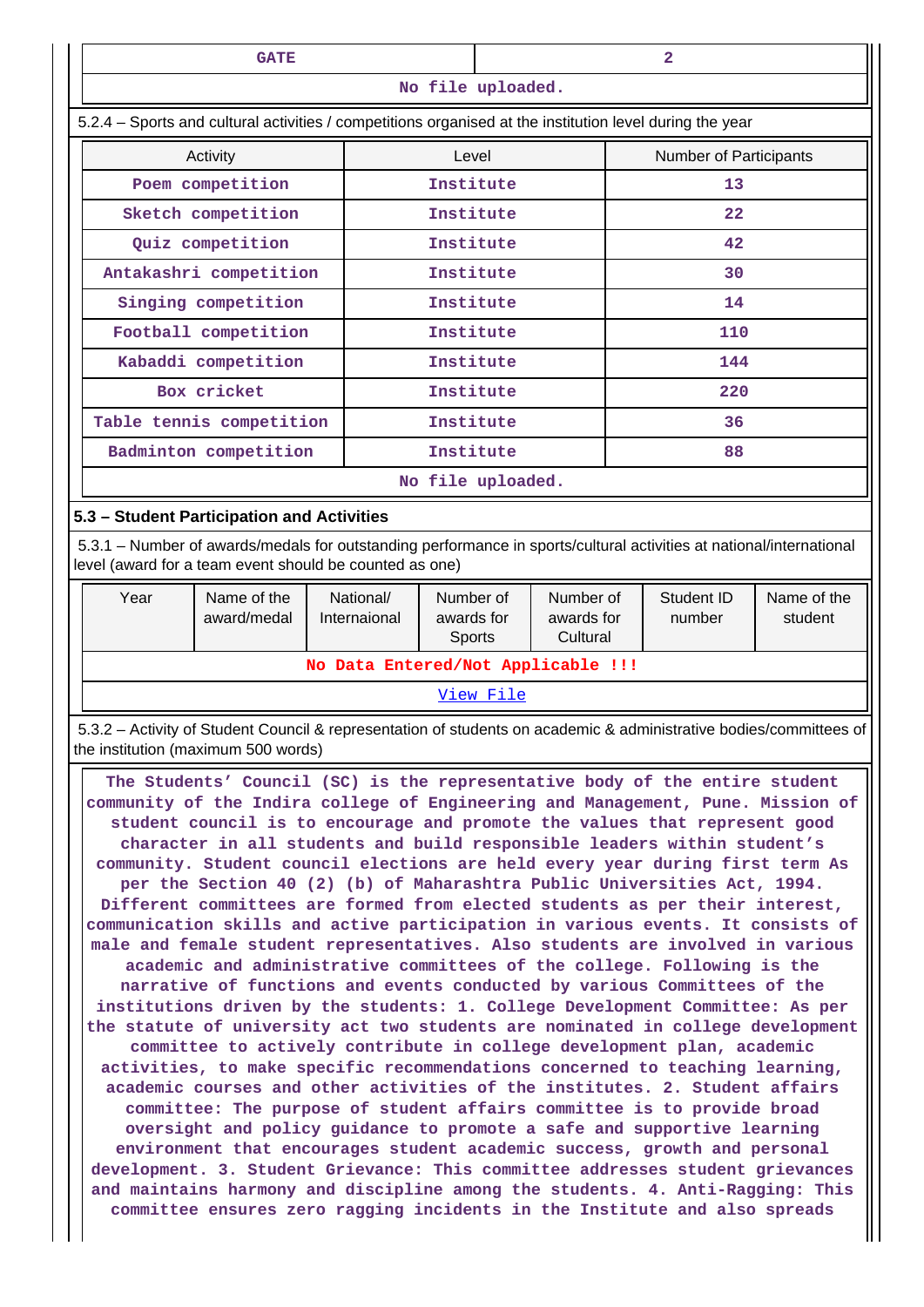**awareness among students against any type of ragging activities. 5. IQAC: Two student representatives are a part of IQAC cell to participate in quality initiatives to ensure the effective teaching learning process. 6. Hostel: The team holds the responsibility of keeping the check on the hostel infrastructure, quality of the mess and other housekeeping issues. 7. Cultural: Rangkarmi is the cultural group of the students which organizes and promotes various cultural activities throughout the year. 8. Sports: This Committee organizes annual sports events. Our students actively participate in various sports in intercollegiate, interuniversity, and state. 9. NSS: This Committee is active in carrying out different social and extension activities such as Blood donation Camp, Swachcha Bharat Abhiyan, Yoga day, Tree plantation, Plastic free campus, Road safety awareness, Fire safety awareness etc. In addition to students representation in academic and administrative bodies various committees (students associations) are functional at respective departments and carry out various activities such as Paper Presentation, Technical Quiz, Robot War, Model Making, Programming, Designing, technical sketching etc.**

#### **5.4 – Alumni Engagement**

5.4.1 – Whether the institution has registered Alumni Association?

#### **Yes**

 **Good alumni relationships bring many aids to both the institution and the alumni. Keeping this in mind, institute seeks to develop everlasting relations with our alumni which in turn will give rise to mutual benefits. Institute has alumni association as Indira College of Engineering Management Alumni Association registered with Charity Commissioner, Pune, with Registration No. MAH/ 1582/ 2011/ Pune, dated 26/08/2011. There are structured ways to network and collaborate with alumni of the Institute. The alumni of Institute is guiding and nurturing our students to become engineering, managerial professionals and entrepreneurs. The contribution of the alumni to the institute plays a vital role in the development of the institute. The objective of the alumni association is to support the institute's goals and strengthen the ties between the Institute and Alumni. Annual alumni meet is organized by the alumni association every year and provides opportunity to the academic heads, faculty and students to interact with the alumni in person and seek guidance in career progression, employment opportunities and current trends in industries. Alumni engagement is done through emails, Face book, WhatsApp and LinkedIn which helps the institute in enhancing the bond of alumni with their Alma matter. The activities and achievements of the Institute are communicated to alumni on a regular basis by the alumni committee. Alumni are the members in the College Development Committee, IQAC and Departmental Academic Advisory Committee of the institute. These members get an opportunity to express their views on curriculum enrichment, academic growth and overall development of the institute. The alumni are invited to deliver guest lectures and also as resource persons for workshops and seminars and conferences on recent trends in technology. They also share their professional experience and motivate and encourage the students. The alumni actively participate as judges in various technical and non-technical competitions organized at the institute. Regular interaction with alumni helps the students to know about the employment opportunities and technical advancements in the Industry. The alumni are the Brand ambassadors and significant stakeholder of the Institute who contribute relentlessly for the overall growth of the Institute. Our alumni groups often support recent alumni and provide a forum to form new friendship and business relationship with the people of similar background. The alumni feedback is solicited during Alumni meet and convocation day. This feedback helps the institute to bring out new reforms in structuring the program and improving the academic system.**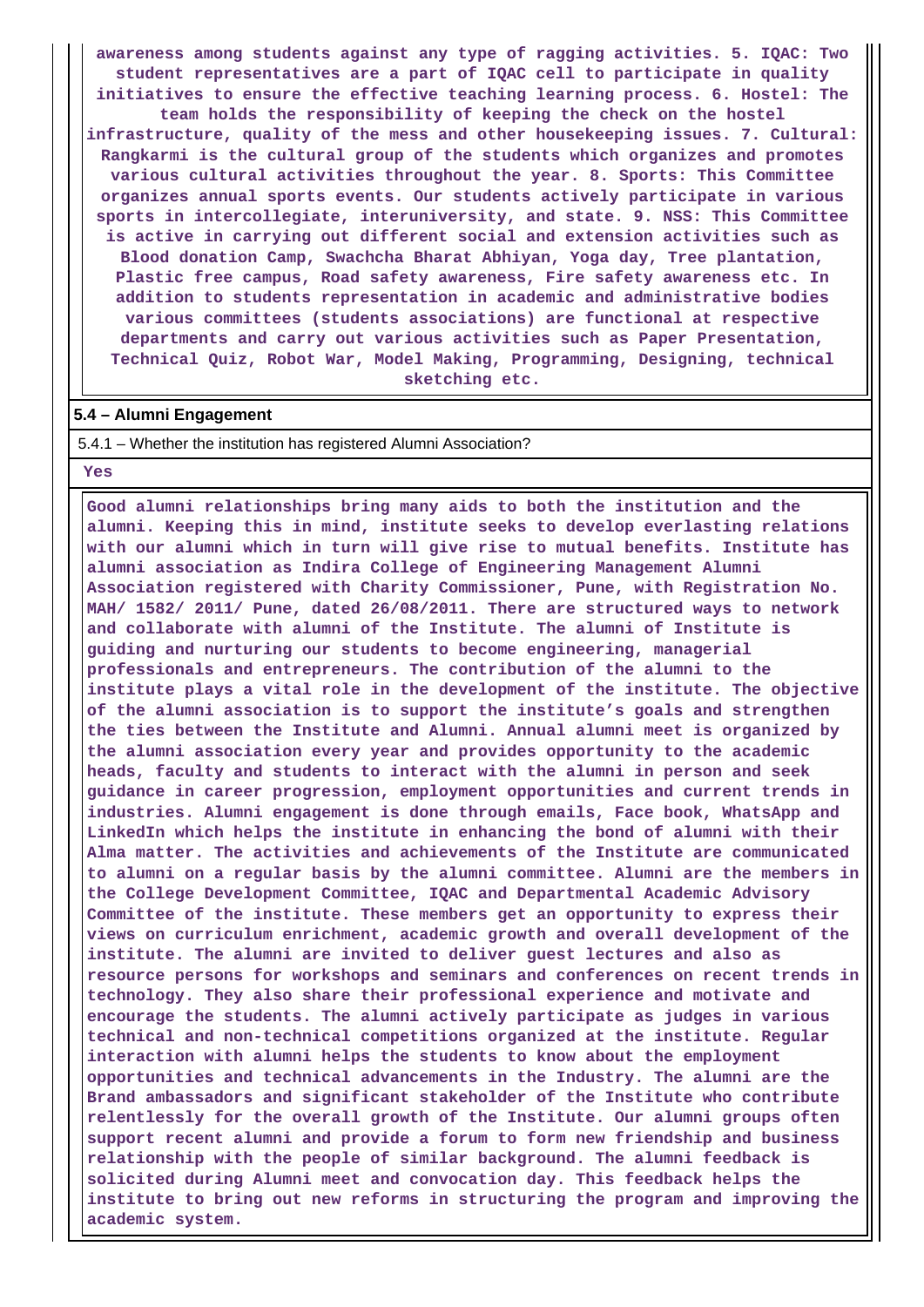5.4.2 – No. of enrolled Alumni:

**1337**

5.4.3 – Alumni contribution during the year (in Rupees) :

**24800**

5.4.4 – Meetings/activities organized by Alumni Association :

 **One alumni meetings is organized by the alumni association to provide opportunity to the academic heads, faculty and students to interact with the alumni in person and seek guidance in career progression, employment opportunities and current trends in industries. The alumni are invited to deliver guest lectures and also as resource persons for workshops and seminars and conferences on recent trends in technology. The alumni actively participate as judges in various technical and non-technical competitions organized at the institute. Total 24 alumni interaction activities are conducted during A.Y.**

**2018-19.**

#### **CRITERION VI – GOVERNANCE, LEADERSHIP AND MANAGEMENT**

#### **6.1 – Institutional Vision and Leadership**

 6.1.1 – Mention two practices of decentralization and participative management during the last year (maximum 500 words)

 **Institution has a belief on decentralized system with definite interrelationships. Governing Body and CDC meetings are held for the future plans and Development of the Institute. The head of department manages the day to day activities of the department by assigning different portfolio to faculty and keep track of curricular, co-curricular activities in the department. Following are the practices implemented through participative management. Case study: 1)Budget Planning and Execution. The budget cycle consists of different phases such as preparation, submission, approval, execution, audit and evaluation. A Budget committee constituted at the group level of IGI, seeks the operating budget for a financial year from the respective Principal. The Principal discusses with all HODs to submit a budget proposal by taking into consideration of library books, laboratory equipment, Guest lectures /Workshop, Honorarium to visiting faculty, FDP, RD expenses, Accreditation expenses, CDP, Student welfare, Industrial visits, Laboratory consumables, Student activities, Repairs Maintenance, furniture, Computer Hardware software, office equipment, Journals, Sports Equipment, College Promotion expenses, Membership, activities, Printing, Stationery, Xerox, Newspaper and periodical, etc. Head of every departments in coordination with their faculty staff review the available resources, identify the required commodities/equipment's/components along with their market costs and prepare the annual budget of the department and submit to the Principal before the beginning of every financial year. Principal reviews and finalize the budget in consultation with Sr. accountant and present the proposed budget in front of the budget committee with proper justifications. The Management and budget committee assess the budget requirement and approve the annual operating budget of every institute. After the approval from management every head receives copy of the approved budget through Principal for the utilization. Head of the departments consumes the budget which is duly approved by Principal throughout the year as and when needed. 2) Enterprise resource planning (ERP) With an aim to streamline all the academic and administrative processes, Management information system (MIS) for the institute as a step towards realization of Enterprise Resource Planning Verifer software has been implemented. This ERP ensures the effective management of the entire administration, campus operations, and academic management and archives the database of the institute in an efficient way.**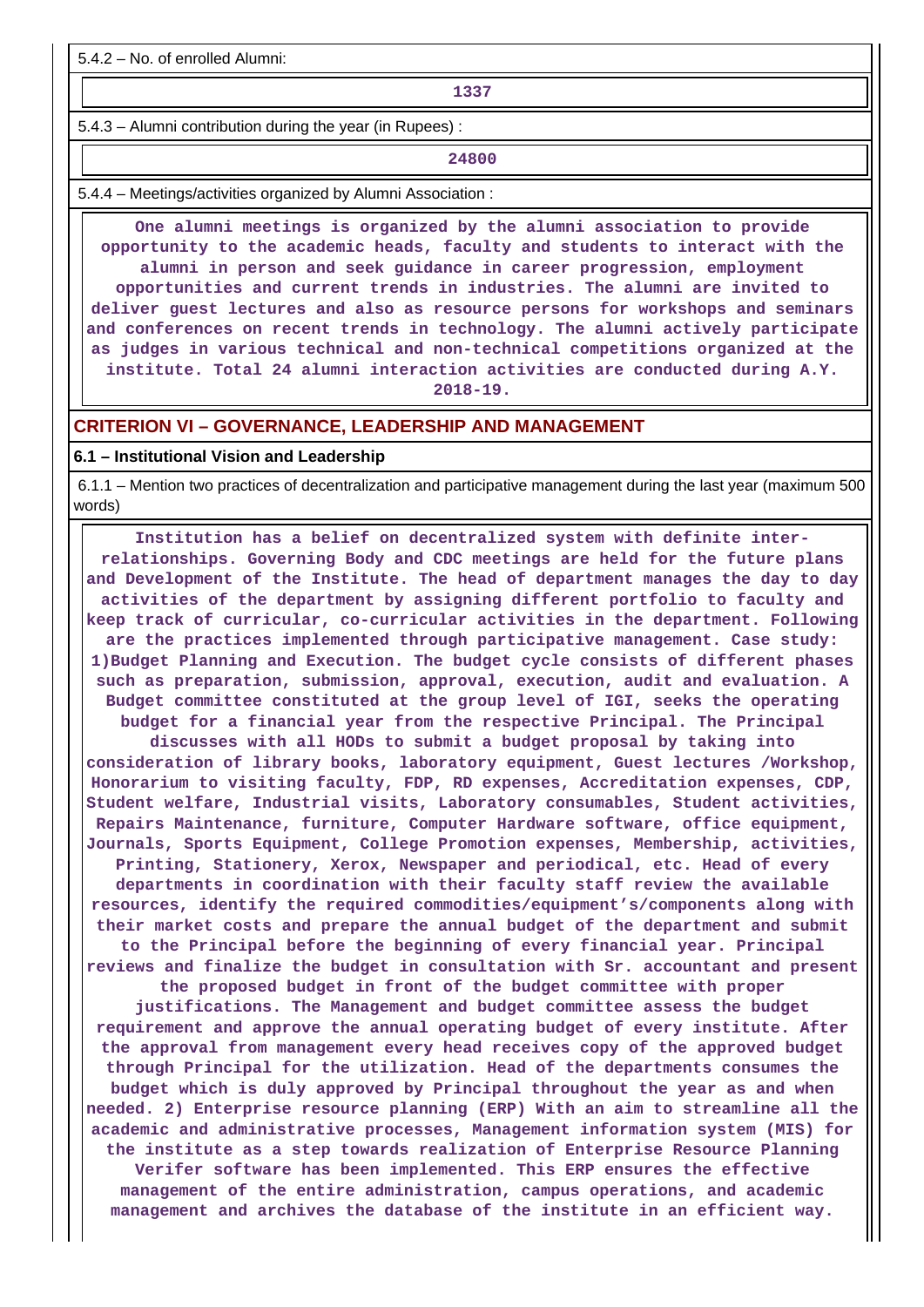**Major functions currently carried by ERP software are: • Students ( Online admission, Student Data with uploading of documents, Mobile app) • HR (Employee data, Profile, Biometric attendance, leave management, salary TDS)Finance (Online fees payment invoice generation) • Academics (Course allotment, Timetable, Teaching Plan, Assignment, Attendance, Feedback) • Library Inventory (Requisition, Purchase order, Existing stock) • Communication (SMS, Alert mails) This ERP has largely reduced the paper based manual work and manages the faculty, students, course, teaching learning process very efficiently. The timely generation of various reports helps in effective monitoring and controlling. The institute experienced a rise in the efficiency, transparency, and improvement in academic and administration processes through the implementation of this ERP and a step towards green initiative.**

6.1.2 – Does the institution have a Management Information System (MIS)?

*Yes* 

#### **6.2 – Strategy Development and Deployment**

6.2.1 – Quality improvement strategies adopted by the institution for each of the following (with in 100 words each):

| <b>Strategy Type</b>                                          | Details                                                                                                                                                                                                                                                                                                                                                                                                                                                                                 |
|---------------------------------------------------------------|-----------------------------------------------------------------------------------------------------------------------------------------------------------------------------------------------------------------------------------------------------------------------------------------------------------------------------------------------------------------------------------------------------------------------------------------------------------------------------------------|
| Admission of Students                                         | The students are admitted to the<br>institute through the guidelines laid<br>down by the DTE after qualifying in<br>several entrance exams namely CET, CAT<br>etc.                                                                                                                                                                                                                                                                                                                      |
| Industry Interaction / Collaboration                          | A senior faculty of the institute have<br>been appointed as the Dean R D Dean<br>Industrial relations to execute RD and<br>Industry activates respectively. For<br>the effective planning in teaching<br>learning, many reforms have taken place<br>in the course planner of the faculty by<br>introducing the initiatives such as<br>content beyond syllabus, "one faculty<br>one industry visit per month", guest<br>lectures etc.                                                    |
| Human Resource Management                                     | Service rules, recruitment, promotional<br>policies are followed as per directives<br>from AICTE, UGC and University, which<br>are published in IGI policy manual.                                                                                                                                                                                                                                                                                                                      |
| Library, ICT and Physical<br>Infrastructure / Instrumentation | Central library headed by librarian is<br>stocked up by reference and text books,<br>e-books and online journals for growth<br>and development of the students. In<br>addition to it every department has its<br>own library with adequate resources.<br>ICT tools are used by the faculties<br>while imparting education to the<br>students. State of the art laboratories<br>with good infrastructure and latest<br>instruments are made available for the<br>students in the campus. |
| Research and Development                                      | Guidance is given to faculty members to<br>pursue Ph.D. programs, to file IPR,<br>publish research articles and present<br>research papers at seminars and                                                                                                                                                                                                                                                                                                                              |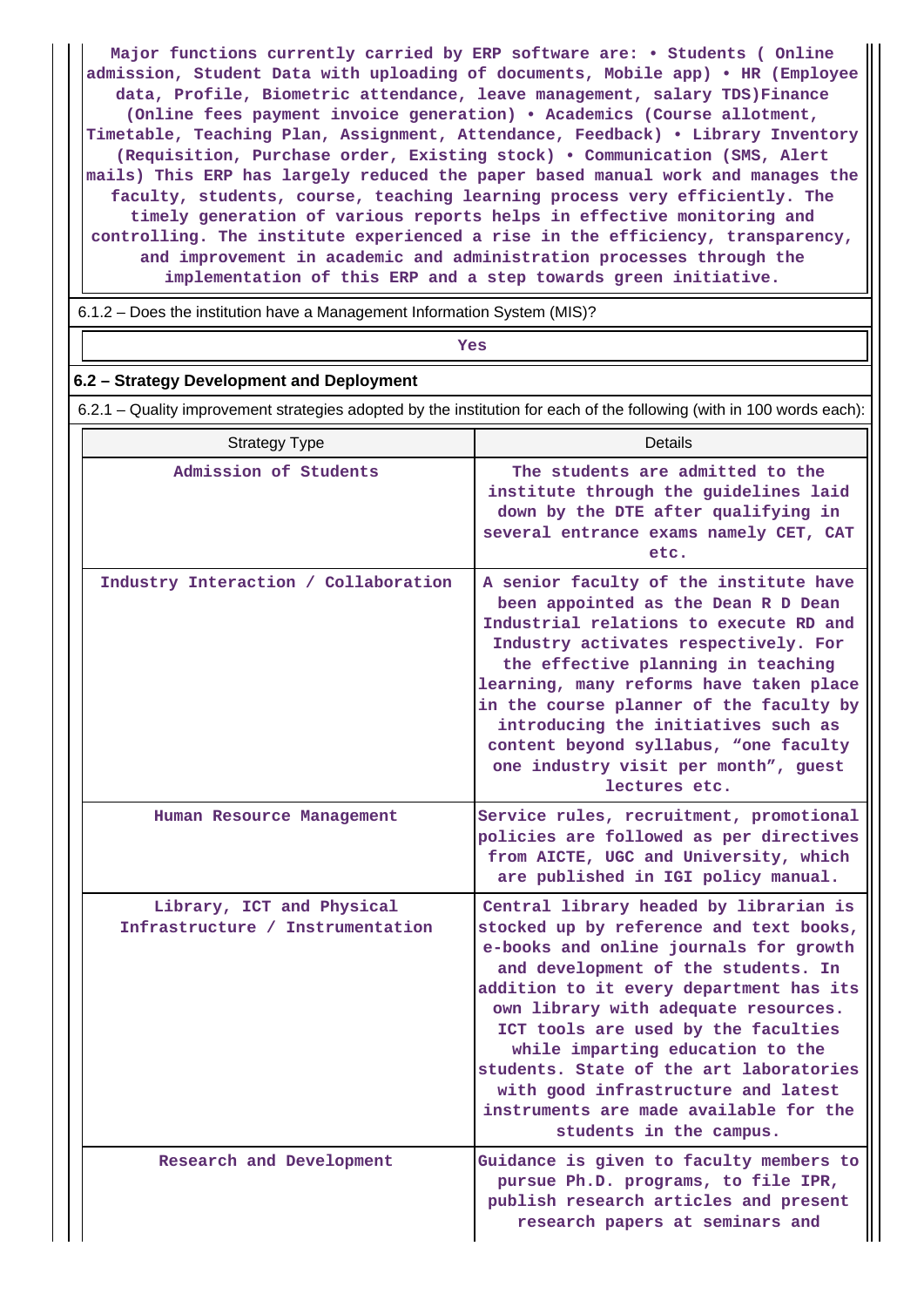|                            | conferences through Sanshodhana<br>research series for faculty members.                                                                                                                                                                                                                                                                                                                                                                                                                                                                                                                                                                                                                                                                                            |
|----------------------------|--------------------------------------------------------------------------------------------------------------------------------------------------------------------------------------------------------------------------------------------------------------------------------------------------------------------------------------------------------------------------------------------------------------------------------------------------------------------------------------------------------------------------------------------------------------------------------------------------------------------------------------------------------------------------------------------------------------------------------------------------------------------|
| Examination and Evaluation | Chief Examination officer is appointed<br>for the planning and smooth conduction<br>of online, in-semester and end semester<br>examinations of the institute under the<br>SPPU guidelines.                                                                                                                                                                                                                                                                                                                                                                                                                                                                                                                                                                         |
| Curriculum Development     | The institute implements the syllabus<br>laid down by the SPPU. To bridge the<br>gap between the curriculum and the<br>industry the institute runs several<br>programs like scholar club, training<br>and placement programs, etc. The<br>Scholar club is initiated for the<br>holistic development of outstanding<br>students, by imparting training in the<br>latest technologies and professional<br>skills. The Dean of Talent of Corporate<br>Relations conducts various training for<br>personal and professional development<br>placement. With a dedicated team of<br>soft skill and aptitude trainers, the<br>talent management cell facilitates the<br>required training to students for "job-<br>readiness".                                            |
| Teaching and Learning      | Institute calendar and departmental<br>academic calendars are designed to plan<br>in advance at the start of every<br>semester several academic activities.<br>The Head of the department, Academic<br>Monitoring Committee and academic<br>coordinators' monitor and enhance the<br>teaching learning process by performing<br>the academic audits on a regular basis.<br>Execution of academic planner and<br>lectures conducted are prepared by<br>department academic coordinators and<br>submitted to Institute level<br>coordinator through HOD for corrective<br>measures. The Principal conducts<br>monthly meeting with academic<br>monitoring committee (AMC) and reviews<br>the academic planning, execution and<br>suggests necessary activities to be |
|                            | implemented for improvement.                                                                                                                                                                                                                                                                                                                                                                                                                                                                                                                                                                                                                                                                                                                                       |

| E-governace area         | Details                                                                                                                                                                                               |
|--------------------------|-------------------------------------------------------------------------------------------------------------------------------------------------------------------------------------------------------|
| Planning and Development | Governance in Planning development is<br>achieved by Academic module which<br>includes: 1. Subject Teacher Mapping 2.<br>Session Plan 3. Timetable Planning 4.<br>Session Completed Report 5. Student |

**Administration Governance in Administration is achieved by HR Administration Module**

**Attendance Report 6. Defaulter List**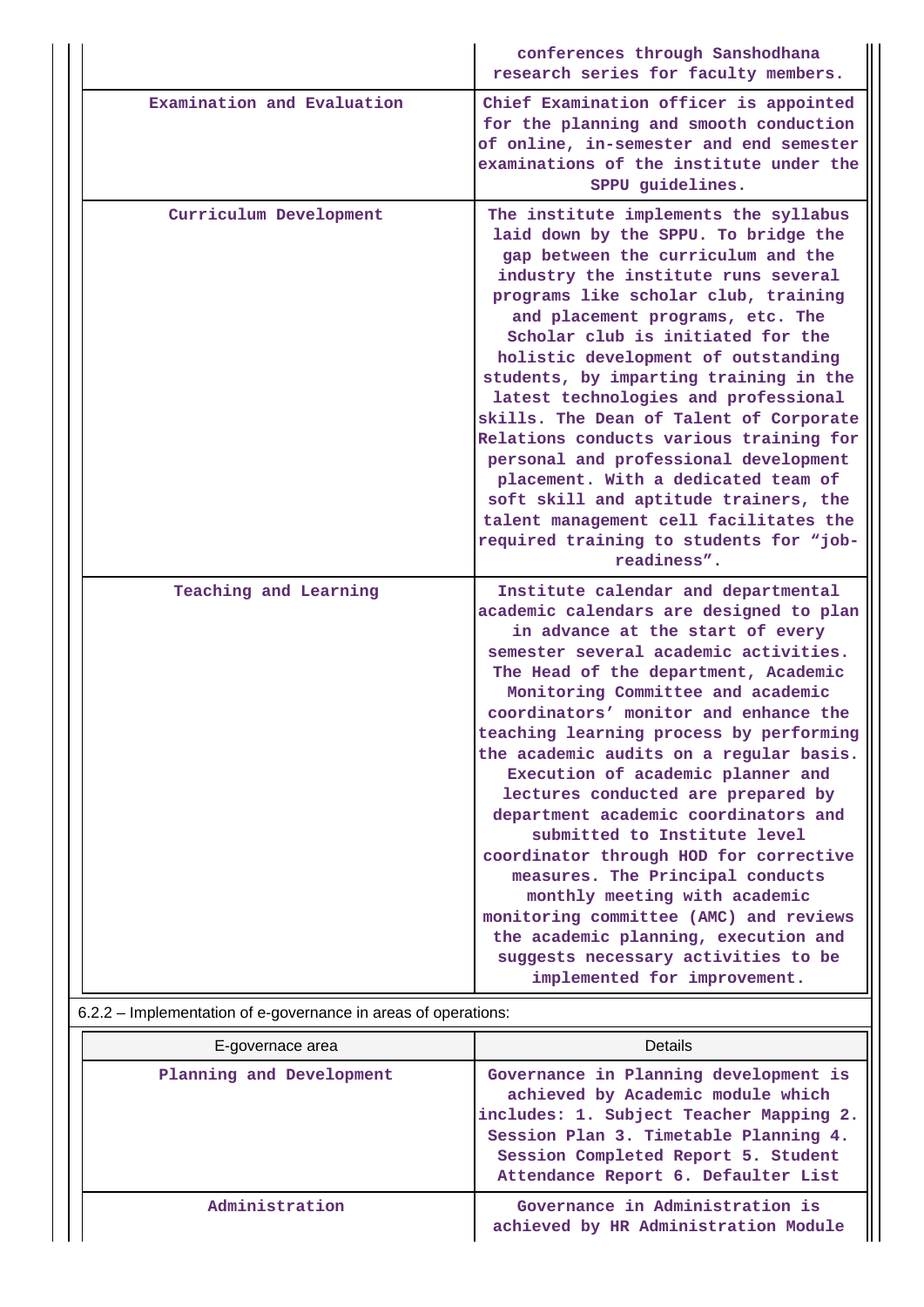|                                                                                                                                                                                                          |                                                                                                                                                                                          |                                    | which includes: 1. HR functions such as<br>Employee Role creation 2. Leave<br>Management 3. Inventory Management 4.<br>Biometric attendance integration.<br>Governance in Finance Accounts is<br>achieved by Finance Module which<br>includes: 1. Fees Structure Creation 2.<br>Fees Allotment as per Category 3. Fees<br>Payment Outstanding Report 4. Fees<br>Collection Report.<br>Governance in Student Admission Support<br>in ERP is achieved by Student Academics<br>Module which includes: 1. Online<br>Admission 2. Online Payment 3. E-<br>Certificates such as Bonafide<br>Certificate etc. 4. Class Division<br>Allocation 5. I-D Card Generation 6.<br>Student Promotion Demotion. 7.<br>Assigning Mentors |                      |         |                                                                                                                         |  |                                                      |  |
|----------------------------------------------------------------------------------------------------------------------------------------------------------------------------------------------------------|------------------------------------------------------------------------------------------------------------------------------------------------------------------------------------------|------------------------------------|-------------------------------------------------------------------------------------------------------------------------------------------------------------------------------------------------------------------------------------------------------------------------------------------------------------------------------------------------------------------------------------------------------------------------------------------------------------------------------------------------------------------------------------------------------------------------------------------------------------------------------------------------------------------------------------------------------------------------|----------------------|---------|-------------------------------------------------------------------------------------------------------------------------|--|------------------------------------------------------|--|
|                                                                                                                                                                                                          | Finance and Accounts                                                                                                                                                                     |                                    |                                                                                                                                                                                                                                                                                                                                                                                                                                                                                                                                                                                                                                                                                                                         |                      |         |                                                                                                                         |  |                                                      |  |
|                                                                                                                                                                                                          | Student Admission and Support                                                                                                                                                            |                                    |                                                                                                                                                                                                                                                                                                                                                                                                                                                                                                                                                                                                                                                                                                                         |                      |         |                                                                                                                         |  |                                                      |  |
|                                                                                                                                                                                                          | Governance in Examination is achieved<br>by Exam Module which includes: 1.<br>Online Exam Scheduling 2. Question Bank<br>Creation 3. Randomization of Question<br>4. Instant Exam Report |                                    |                                                                                                                                                                                                                                                                                                                                                                                                                                                                                                                                                                                                                                                                                                                         |                      |         |                                                                                                                         |  |                                                      |  |
| 6.3 - Faculty Empowerment Strategies                                                                                                                                                                     |                                                                                                                                                                                          |                                    |                                                                                                                                                                                                                                                                                                                                                                                                                                                                                                                                                                                                                                                                                                                         |                      |         |                                                                                                                         |  |                                                      |  |
| 6.3.1 – Teachers provided with financial support to attend conferences / workshops and towards membership fee<br>of professional bodies during the year                                                  |                                                                                                                                                                                          |                                    |                                                                                                                                                                                                                                                                                                                                                                                                                                                                                                                                                                                                                                                                                                                         |                      |         |                                                                                                                         |  |                                                      |  |
| Year                                                                                                                                                                                                     | Name of Teacher<br>workshop attended<br>for which financial<br>support provided                                                                                                          |                                    |                                                                                                                                                                                                                                                                                                                                                                                                                                                                                                                                                                                                                                                                                                                         |                      |         | Name of conference/<br>Name of the<br>Amount of support<br>professional body for<br>which membership<br>fee is provided |  |                                                      |  |
|                                                                                                                                                                                                          |                                                                                                                                                                                          | No Data Entered/Not Applicable !!! |                                                                                                                                                                                                                                                                                                                                                                                                                                                                                                                                                                                                                                                                                                                         |                      |         |                                                                                                                         |  |                                                      |  |
|                                                                                                                                                                                                          |                                                                                                                                                                                          |                                    |                                                                                                                                                                                                                                                                                                                                                                                                                                                                                                                                                                                                                                                                                                                         | View File            |         |                                                                                                                         |  |                                                      |  |
| 6.3.2 - Number of professional development / administrative training programmes organized by the College for<br>teaching and non teaching staff during the year                                          |                                                                                                                                                                                          |                                    |                                                                                                                                                                                                                                                                                                                                                                                                                                                                                                                                                                                                                                                                                                                         |                      |         |                                                                                                                         |  |                                                      |  |
| Year<br>Title of the<br>Title of the<br>professional<br>administrative<br>development<br>training<br>programme<br>programme<br>organised for<br>organised for<br>teaching staff<br>non-teaching<br>staff |                                                                                                                                                                                          |                                    |                                                                                                                                                                                                                                                                                                                                                                                                                                                                                                                                                                                                                                                                                                                         | From date            | To Date | Number of<br>participants<br>(Teaching<br>staff)                                                                        |  | Number of<br>participants<br>(non-teaching<br>staff) |  |
| No Data Entered/Not Applicable !!!                                                                                                                                                                       |                                                                                                                                                                                          |                                    |                                                                                                                                                                                                                                                                                                                                                                                                                                                                                                                                                                                                                                                                                                                         |                      |         |                                                                                                                         |  |                                                      |  |
| View File                                                                                                                                                                                                |                                                                                                                                                                                          |                                    |                                                                                                                                                                                                                                                                                                                                                                                                                                                                                                                                                                                                                                                                                                                         |                      |         |                                                                                                                         |  |                                                      |  |
| 6.3.3 - No. of teachers attending professional development programmes, viz., Orientation Programme, Refresher<br>Course, Short Term Course, Faculty Development Programmes during the year               |                                                                                                                                                                                          |                                    |                                                                                                                                                                                                                                                                                                                                                                                                                                                                                                                                                                                                                                                                                                                         |                      |         |                                                                                                                         |  |                                                      |  |
| Title of the<br>Number of teachers<br>professional<br>who attended<br>development<br>programme                                                                                                           |                                                                                                                                                                                          |                                    |                                                                                                                                                                                                                                                                                                                                                                                                                                                                                                                                                                                                                                                                                                                         | From Date<br>To date |         | Duration                                                                                                                |  |                                                      |  |
| No Data Entered/Not Applicable !!!                                                                                                                                                                       |                                                                                                                                                                                          |                                    |                                                                                                                                                                                                                                                                                                                                                                                                                                                                                                                                                                                                                                                                                                                         |                      |         |                                                                                                                         |  |                                                      |  |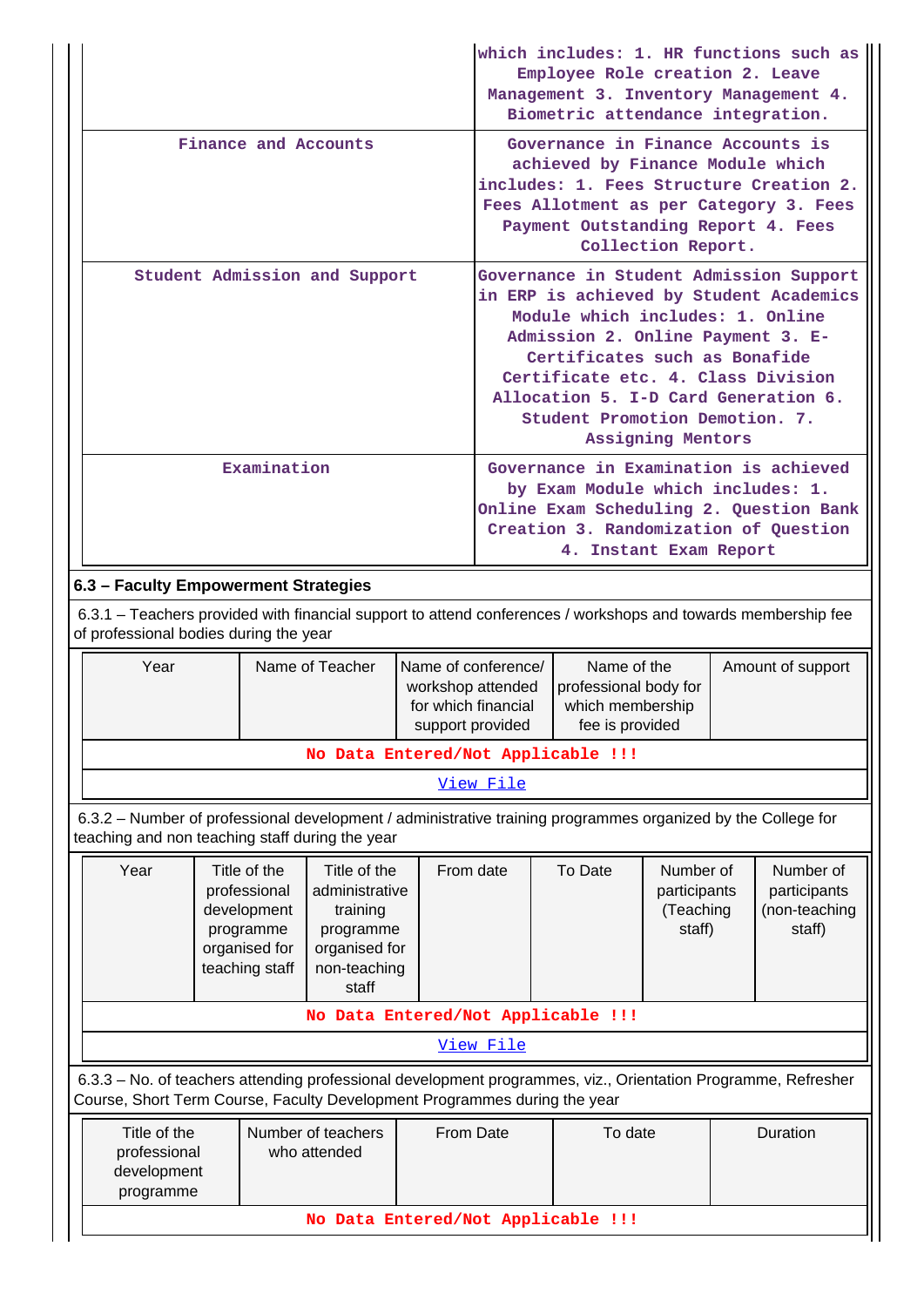| View File                                                                                                                                                                                                                                                                                                                                                                                                                                                                                                                                                                                                                                                                                                                                                                                                                                                                                                                                                                                                                      |  |                                                                                                                                                                                                                                                                                                                                                                                                                                                                                                                                                                                                                                                                                                                                                                                   |    |              |                                                                                                                                                                                                                                                  |  |  |  |
|--------------------------------------------------------------------------------------------------------------------------------------------------------------------------------------------------------------------------------------------------------------------------------------------------------------------------------------------------------------------------------------------------------------------------------------------------------------------------------------------------------------------------------------------------------------------------------------------------------------------------------------------------------------------------------------------------------------------------------------------------------------------------------------------------------------------------------------------------------------------------------------------------------------------------------------------------------------------------------------------------------------------------------|--|-----------------------------------------------------------------------------------------------------------------------------------------------------------------------------------------------------------------------------------------------------------------------------------------------------------------------------------------------------------------------------------------------------------------------------------------------------------------------------------------------------------------------------------------------------------------------------------------------------------------------------------------------------------------------------------------------------------------------------------------------------------------------------------|----|--------------|--------------------------------------------------------------------------------------------------------------------------------------------------------------------------------------------------------------------------------------------------|--|--|--|
| 6.3.4 - Faculty and Staff recruitment (no. for permanent recruitment):                                                                                                                                                                                                                                                                                                                                                                                                                                                                                                                                                                                                                                                                                                                                                                                                                                                                                                                                                         |  |                                                                                                                                                                                                                                                                                                                                                                                                                                                                                                                                                                                                                                                                                                                                                                                   |    |              |                                                                                                                                                                                                                                                  |  |  |  |
| Teaching                                                                                                                                                                                                                                                                                                                                                                                                                                                                                                                                                                                                                                                                                                                                                                                                                                                                                                                                                                                                                       |  |                                                                                                                                                                                                                                                                                                                                                                                                                                                                                                                                                                                                                                                                                                                                                                                   |    | Non-teaching |                                                                                                                                                                                                                                                  |  |  |  |
| Permanent                                                                                                                                                                                                                                                                                                                                                                                                                                                                                                                                                                                                                                                                                                                                                                                                                                                                                                                                                                                                                      |  | <b>Full Time</b><br>Permanent                                                                                                                                                                                                                                                                                                                                                                                                                                                                                                                                                                                                                                                                                                                                                     |    |              | <b>Full Time</b>                                                                                                                                                                                                                                 |  |  |  |
| 63                                                                                                                                                                                                                                                                                                                                                                                                                                                                                                                                                                                                                                                                                                                                                                                                                                                                                                                                                                                                                             |  | 102                                                                                                                                                                                                                                                                                                                                                                                                                                                                                                                                                                                                                                                                                                                                                                               | 58 |              | 83                                                                                                                                                                                                                                               |  |  |  |
| 6.3.5 - Welfare schemes for                                                                                                                                                                                                                                                                                                                                                                                                                                                                                                                                                                                                                                                                                                                                                                                                                                                                                                                                                                                                    |  |                                                                                                                                                                                                                                                                                                                                                                                                                                                                                                                                                                                                                                                                                                                                                                                   |    |              |                                                                                                                                                                                                                                                  |  |  |  |
| Teaching                                                                                                                                                                                                                                                                                                                                                                                                                                                                                                                                                                                                                                                                                                                                                                                                                                                                                                                                                                                                                       |  | Non-teaching                                                                                                                                                                                                                                                                                                                                                                                                                                                                                                                                                                                                                                                                                                                                                                      |    |              | <b>Students</b>                                                                                                                                                                                                                                  |  |  |  |
| Teaching staff -<br>Employee's provident fund<br>scheme is applicable to<br>all teaching employees in<br>institute. Gratuity is<br>payable to employees<br>after five years of<br>permanent service after<br>relieved from service.<br>After completing Ph.D. in<br>service, employee is<br>eligible for three<br>increments. After five<br>years as assistant<br>professor AGP changes<br>from rupees 6000 to<br>rupees 7000. Maternity<br>leave is applicable as<br>per policy rules.<br>Institute facilitates<br>group Mediclaim. Employee<br>can attain higher<br>education to improve<br>qualification.Through<br>scrutiny, institute<br>selects and appreciates<br>best teaching<br>staff. Institute promotes<br>teaching faculty to<br>participate in workshops/<br>seminar/conference with<br>necessary fund. Institute<br>encourages for sport.<br>Institute celebrates<br>Navratri Utsav and Ganesh<br>festival, organises<br>professional drama /<br>play. Institute serves<br>tea twice a day to all<br>employees. |  | Non Teaching staff -<br>Employee's provident fund<br>scheme is applicable to<br>all non-teaching<br>employees in institute.<br>Gratuity is payable to<br>employees after five<br>years of permanent<br>service after relieved<br>from service. Maternity<br>leave is applicable as<br>per policy rules.<br>Institute facilitates<br>group Mediclaim. Employee<br>can attain higher<br>education to improve<br>qualification. Through<br>scrutiny, institute<br>selects and appreciates<br>best non-teaching staff.<br>Institute encourages for<br>sport. Institute<br>celebrates Navratri Utsav<br>and Ganesh festival,<br>organises professional<br>drama / play. Institute<br>serves tea twice a day to<br>all employees. Diwali<br>bonus and uniform to<br>class IV employees. |    |              | Students - ISME- Indira<br>sustainable Maharashtra<br>initiative scheme for<br>poor students of farmer<br>who did suicide. Earn and<br>learn scheme is available<br>for all students. Book<br>bank facility is<br>available for all<br>students. |  |  |  |

**6.4 – Financial Management and Resource Mobilization**

6.4.1 – Institution conducts internal and external financial audits regularly (with in 100 words each)

 **Our Society has maintained a very transparent financial system in the Institutions. College conducts the internal as well as external/statutory financial audits regularly. An internal approval system for all expenses is in**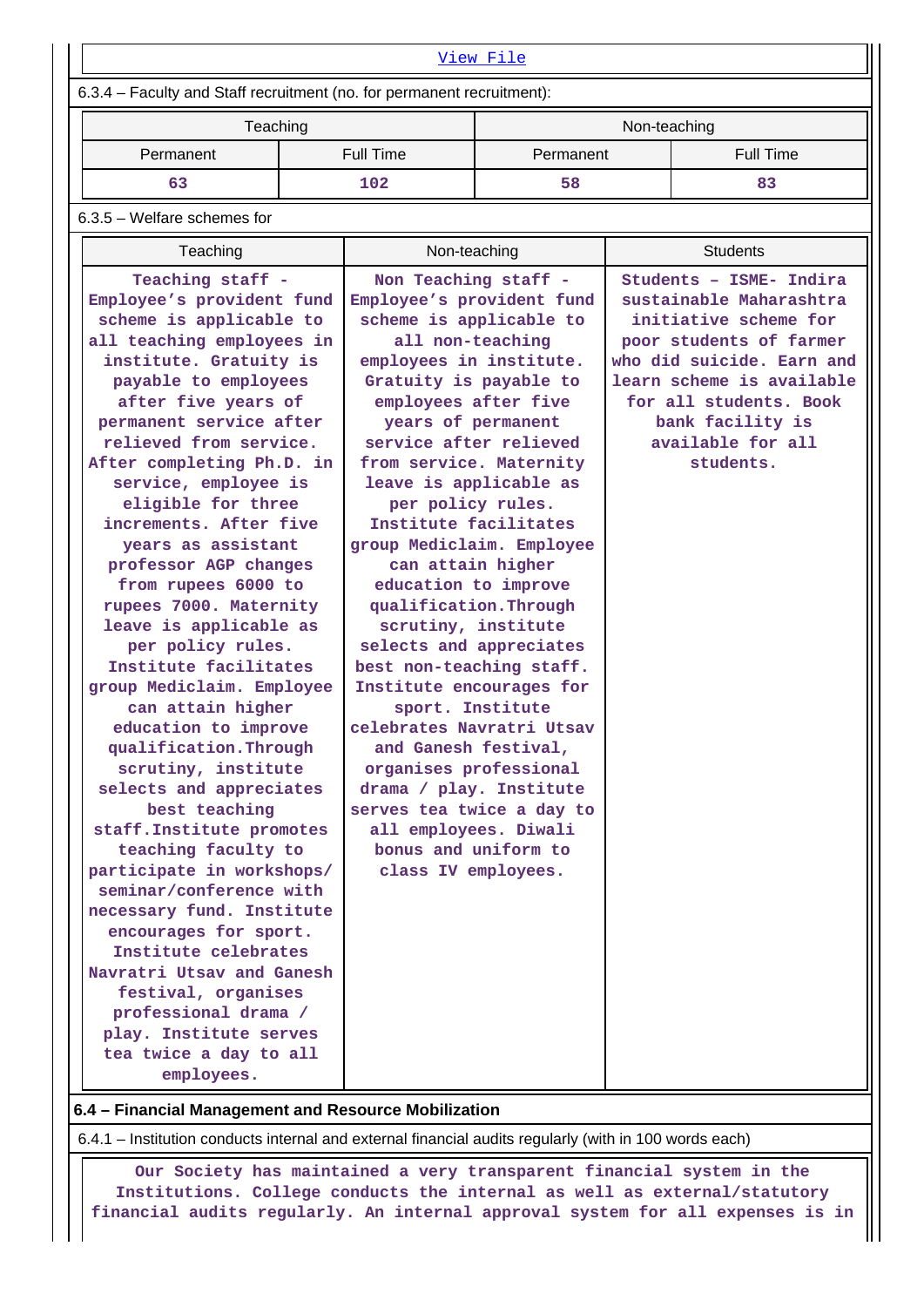**place. Accordingly bill/voucher is recommended by the Head of the Department and are approved by the Principal. Proper record of all the expenses is maintained by the accounts department.The internal financial accounting is completed every month. The internal auditor appointed by the institute cross checks and verifies Books of Accounts (Bills/Vouchers, Bank Reconciliation, etc.) and also finds out the shortcomings / errors. These errors and/or shortcomings are explained to the institute Accountant and the principal by the internal Auditor. The errors/Shortcomings in the accounts are rectified as per the instructions of the internal auditor immediately. For external/statutory audit Institute has appointed Chartered Accountant M/s Shashank Patki and Associates. They visits the institute twice every year for external audit and checks the books of accounts and then prepares his audit report audited statements which is presented to management. The shortcomings and errors/rectifications in the audit are enlisted in the report of the external/Statutory auditor's report. Finalization of the account is completed and audited statements are prepared signed by the Principal, and chartered accountant. So far, no major objections are found in the audit by the statutory auditors and minor audit suggestions are compiled as per procedure.**

 6.4.2 – Funds / Grants received from management, non-government bodies, individuals, philanthropies during the year(not covered in Criterion III)

 Name of the non government funding agencies /individuals

**No Data Entered/Not Applicable !!!**

Funds/ Grnats received in Rs. | Purpose

**No file uploaded.**

6.4.3 – Total corpus fund generated

#### **No Data Entered/Not Applicable !!!**

#### **6.5 – Internal Quality Assurance System**

6.5.1 – Whether Academic and Administrative Audit (AAA) has been done?

| Audit Type     | External   |                                                                                                         | Internal   |                     |  |  |
|----------------|------------|---------------------------------------------------------------------------------------------------------|------------|---------------------|--|--|
|                | Yes/No     | Agency                                                                                                  | Yes/No     | Authority           |  |  |
| Academic       | <b>Yes</b> | 1. Dr.Karjinni<br>Vilas, 2.<br>Mr.Mahesh B.<br>Shinde Kolhapur<br>Institute of<br>Technology.           | <b>Yes</b> | <b>IOAC Members</b> |  |  |
| Administrative | <b>Yes</b> | IGI IQAC member<br>Dr. Anagha<br>Joshi, and<br>Executive<br>Director, Admin<br>HR Mr.Sandeep<br>Gaikwad | <b>Yes</b> | <b>IOAC Members</b> |  |  |

6.5.2 – Activities and support from the Parent – Teacher Association (at least three)

 **1. Parent Teachers Meet (PTM): Parent-teachers meeting is organized between parents and students teacher to discuss students progress in college. A meeting is arranged for their low attendance and to discuss about their problem areas and academic progress.It is been conducted on 25th August 2018 in SEM I and 23rd Feb of 2019. 2.. Departmental Academic Advisory Committee (DAAC): Arranged DAAC for bringing industry standards in academic in order to bridge gap between**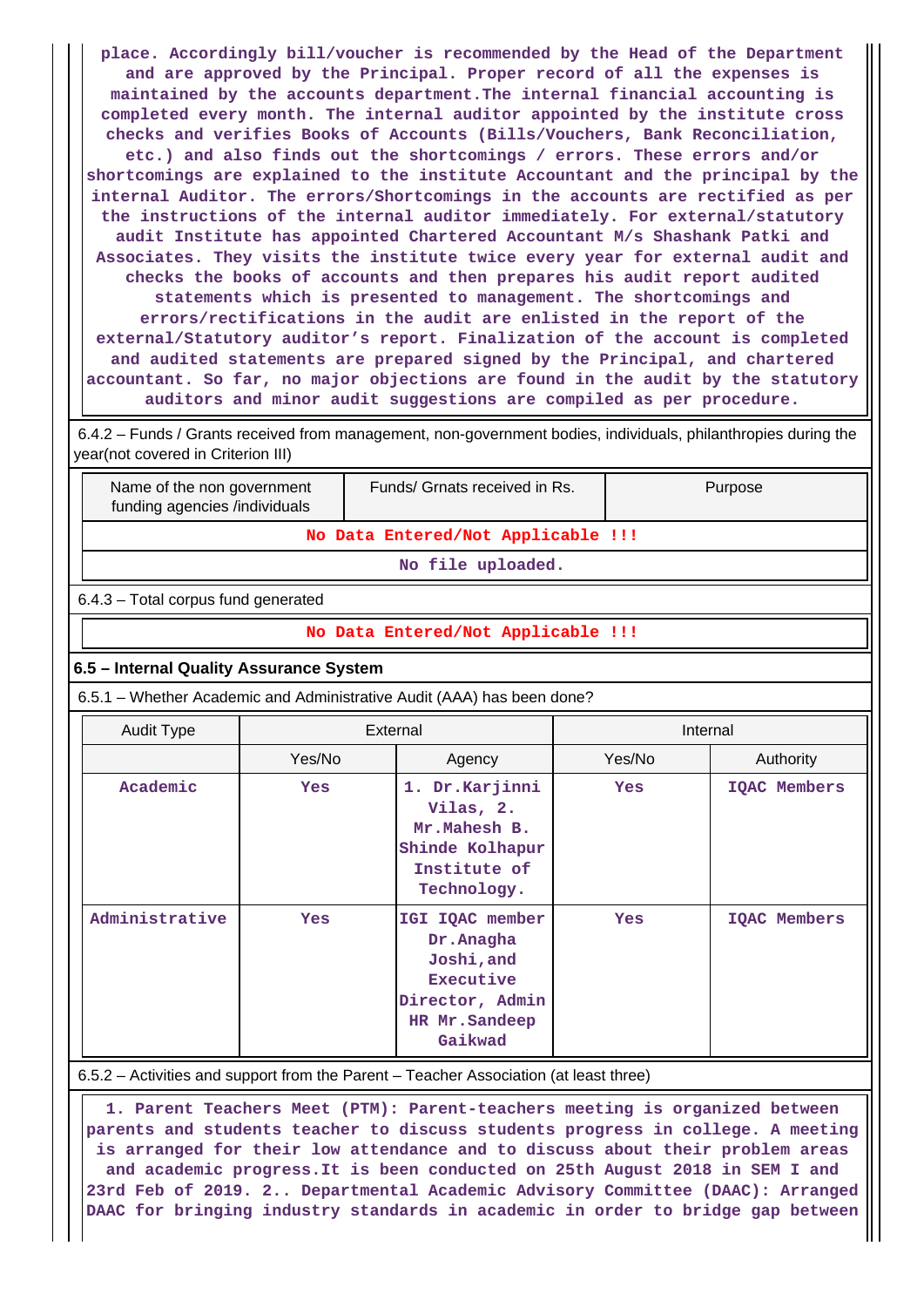**industry and academics. It is arranged for improving department by its structure and its academics by understanding the current and former students need by their parents and alumni respectively . It is been conducted on 25th August 2018 in SEM I and 7th March of 2019. 3. Parent Support in referring the companies for placements, internships and industry visits**

6.5.3 – Development programmes for support staff (at least three)

 **1. FDP on Paradigm Shift : The programme enabled participants to develop competence in teaching-learning process, interpersonal relationship, as well as in time management and team building. The programme is conducted on 12 and 13 December 2018 for non-teaching staff. 2. FDP on Communication skills : The programme enabled the supporting staff to understand the importance of enhancing the communication skills. The interpersonal skills and general etiquettes required in the organisation were also taught. 3. FDP on financial awareness and tax filing : The programme covered the necessity of savings and online procedure of Income Tax – efiling.**

6.5.4 – Post Accreditation initiative(s) (mention at least three)

 **1. Staff Development Cell : It aims for overall holistic development of staffs through different welfare schemes. It also provides a channel for increase in interaction with each other for the benefits of staffs. 2. Art Club : The Art club aims at promoting inspirational art , thereby giving all students equal opportunities to contribute to the college through their artistic talents. 3. ISTE Chapter and Activity : Main objective of ISTE is to provide quality training to teachers for timely up gradation of knowledge in their specific area. It also provides a platform for personality development and skills learning. 4. College Magazine committee: College magazine ASHWATH capitulate expressions for all tasteful readers. It showcases the literary expressions, social awareness and recognition to all academic and extra-curricular activities achievers.**

| 6.5.5 - Internal Quality Assurance System Details                                                                                                        |                                        |                                    |     |    |           |  |      |  |  |  |
|----------------------------------------------------------------------------------------------------------------------------------------------------------|----------------------------------------|------------------------------------|-----|----|-----------|--|------|--|--|--|
|                                                                                                                                                          | a) Submission of Data for AISHE portal | Yes                                |     |    |           |  |      |  |  |  |
|                                                                                                                                                          | b) Participation in NIRF               |                                    | Yes |    |           |  |      |  |  |  |
|                                                                                                                                                          | c)ISO certification                    |                                    |     | No |           |  |      |  |  |  |
|                                                                                                                                                          | d)NBA or any other quality audit       |                                    |     |    | <b>No</b> |  |      |  |  |  |
| 6.5.6 – Number of Quality Initiatives undertaken during the year                                                                                         |                                        |                                    |     |    |           |  |      |  |  |  |
| Name of quality<br><b>Duration From</b><br><b>Duration To</b><br>Year<br>Date of<br>Number of<br>initiative by IQAC  <br>conducting IQAC<br>participants |                                        |                                    |     |    |           |  |      |  |  |  |
|                                                                                                                                                          |                                        | No Data Entered/Not Applicable !!! |     |    |           |  |      |  |  |  |
| No file uploaded.                                                                                                                                        |                                        |                                    |     |    |           |  |      |  |  |  |
| <b>CRITERION VII – INSTITUTIONAL VALUES AND BEST PRACTICES</b>                                                                                           |                                        |                                    |     |    |           |  |      |  |  |  |
| 7.1 - Institutional Values and Social Responsibilities                                                                                                   |                                        |                                    |     |    |           |  |      |  |  |  |
| 7.1.1 – Gender Equity (Number of gender equity promotion programmes organized by the institution during the<br>year)                                     |                                        |                                    |     |    |           |  |      |  |  |  |
| Period from<br>Period To<br>Title of the<br><b>Number of Participants</b><br>programme                                                                   |                                        |                                    |     |    |           |  |      |  |  |  |
|                                                                                                                                                          |                                        |                                    |     |    | Female    |  | Male |  |  |  |
| Computer<br>Society of<br>India (CSI)                                                                                                                    | 22/09/2018                             | 22/09/2018                         |     |    | 24        |  | 28   |  |  |  |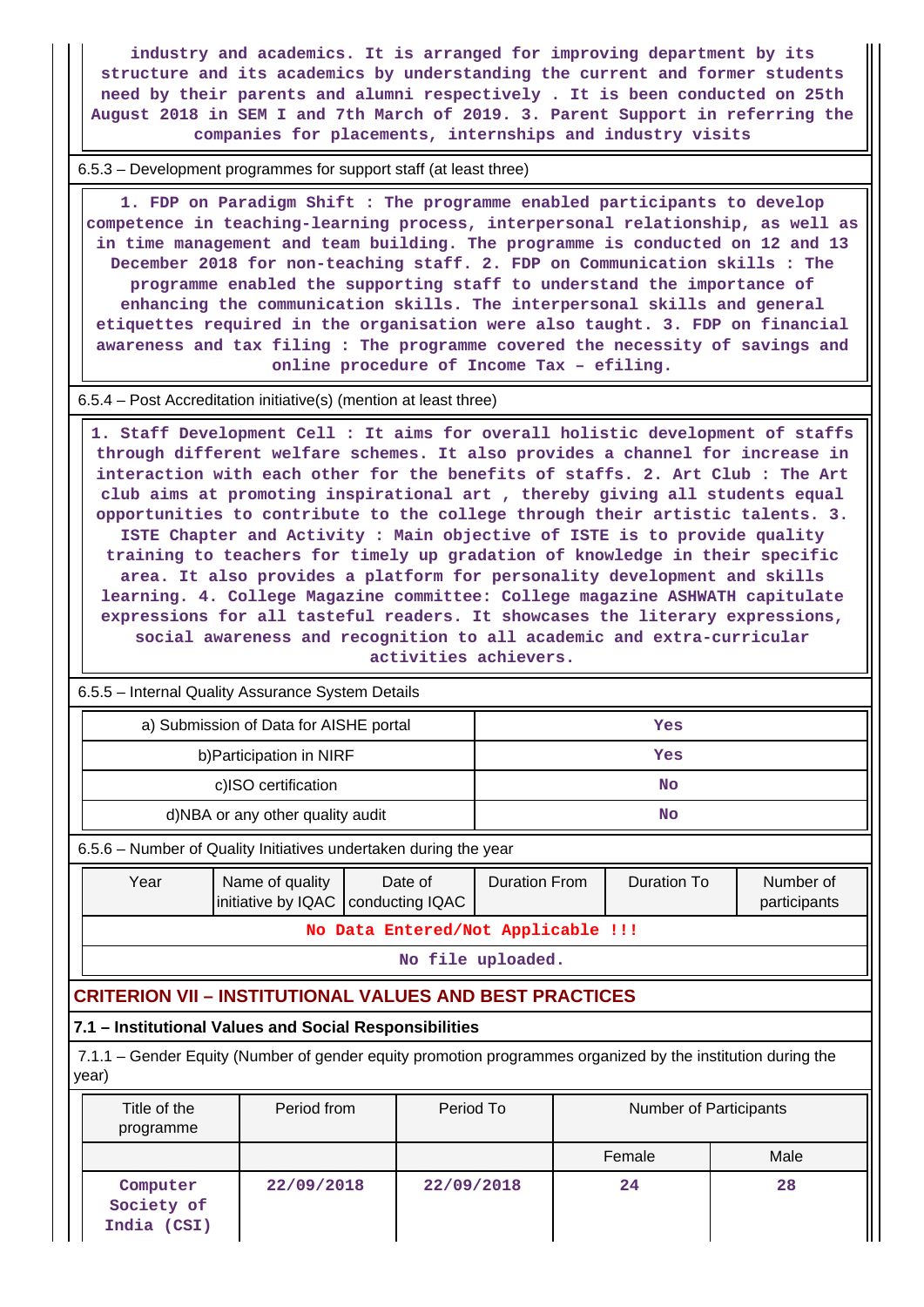| Student Annual<br>Convention -<br>2018                                                  |            |            |                |    |
|-----------------------------------------------------------------------------------------|------------|------------|----------------|----|
| Introductory<br>Sessio under<br>EDC by NSDC                                             | 18/09/2018 | 18/09/2018 | 28             | 32 |
| MCA Yoga<br>Session                                                                     | 23/08/2018 | 23/08/2018 | 10             | 28 |
| Interdisciplina<br>ry projects in<br>Engineering                                        | 13/08/2018 | 13/08/2018 | 28             | 32 |
| Poster<br>Exhibition on<br>Swach Bharat<br>Abhiyan                                      | 07/08/2018 | 07/08/2018 | 12             | 20 |
| Opportunities<br>in higher<br>education in<br>abroad                                    | 19/07/2018 | 19/07/2018 | 34             | 42 |
| Creative<br>Thinking                                                                    | 14/07/2018 | 14/07/2018 | 32             | 46 |
| Linkedln<br>Profile<br>and Email<br>Etiquates                                           | 14/07/2018 | 14/07/2018 | 28             | 34 |
| Womens Helath<br><b>Awarness</b><br>Program by Dr.<br>Pramod $(ENT)$ &<br>Pooja (Gynac) | 07/07/2018 | 07/07/2018 | 38             | 6  |
| International<br>Yoga Day<br>Celebration                                                | 21/06/2018 | 21/06/2018 | 28             | 44 |
| $EDC - 2 day$<br>workshop                                                               | 28/12/2018 | 29/12/2018 | 40             | 38 |
| FE Induction<br>Training<br>Progarm                                                     | 23/07/2018 | 04/08/2018 | 24             | 48 |
| Teaching and<br>Research<br>Methods                                                     | 18/07/2018 | 23/07/2018 | 26             | 30 |
| Smart India<br>Hackathon 2019                                                           | 02/03/2019 | 02/03/2019 | $\overline{4}$ | 6  |
| <b>Gate Awarness</b><br>Talk                                                            | 07/11/2018 | 07/11/2018 | 8              | 20 |
| <b>SPPU Power</b><br>Lifting<br>Tournament One<br>Page Report                           | 26/10/2018 | 26/10/2018 | 26             | 60 |
| Sanshodhana - "<br>A Quality                                                            | 15/10/2018 | 15/10/2018 | 38             | 44 |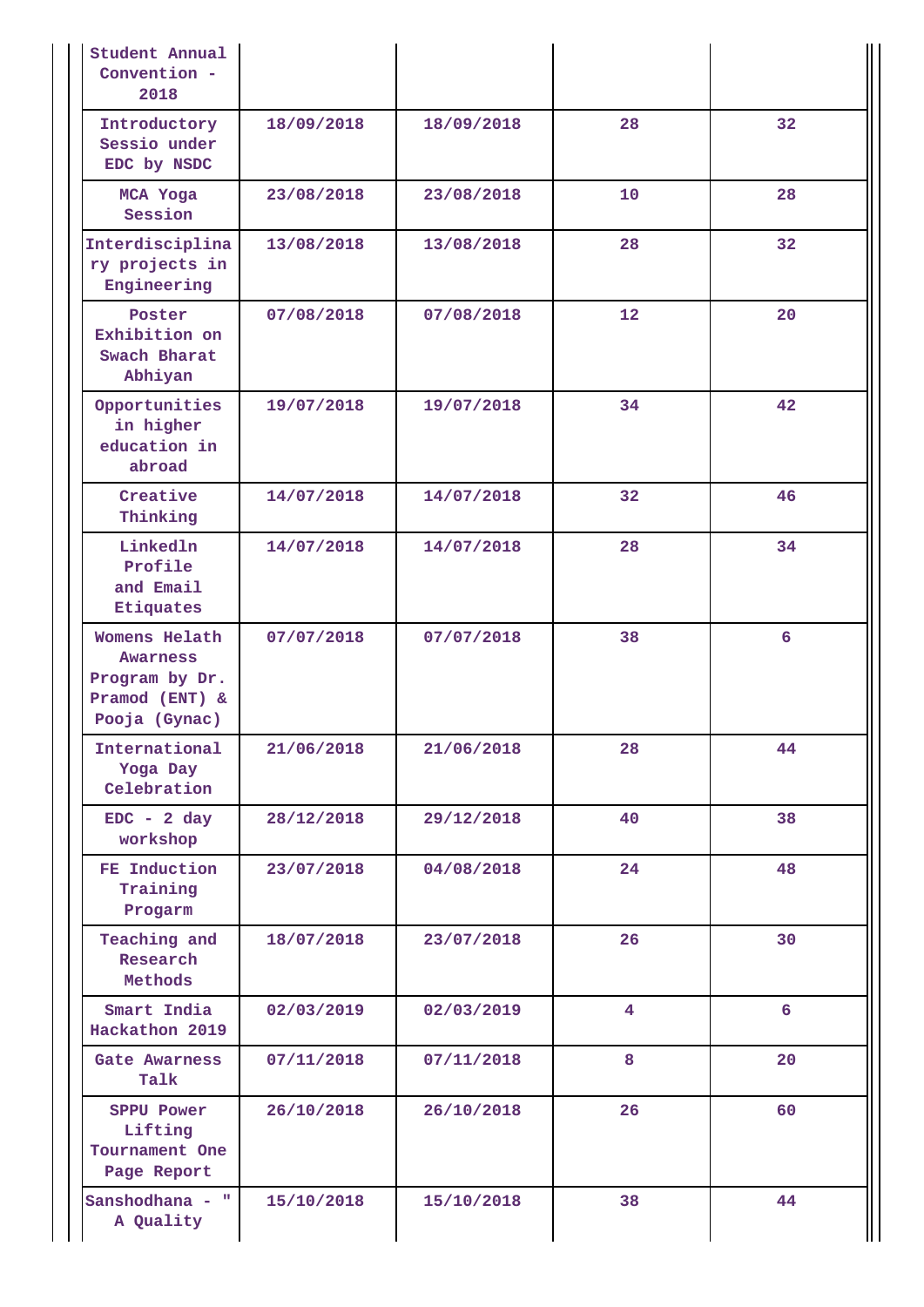| Research -<br>Tools &<br>Techniques "                                                                                                                                                                    |                                                                                       |                                    |                     |            |           |                                                                                                                                                                                                                                                          |                         |                            |                                                     |  |
|----------------------------------------------------------------------------------------------------------------------------------------------------------------------------------------------------------|---------------------------------------------------------------------------------------|------------------------------------|---------------------|------------|-----------|----------------------------------------------------------------------------------------------------------------------------------------------------------------------------------------------------------------------------------------------------------|-------------------------|----------------------------|-----------------------------------------------------|--|
| Environmental<br>Campaign                                                                                                                                                                                | 29/09/2018                                                                            |                                    |                     | 29/09/2018 |           |                                                                                                                                                                                                                                                          | 24                      |                            | 40                                                  |  |
| 7.1.2 - Environmental Consciousness and Sustainability/Alternate Energy initiatives such as:                                                                                                             |                                                                                       |                                    |                     |            |           |                                                                                                                                                                                                                                                          |                         |                            |                                                     |  |
|                                                                                                                                                                                                          | Percentage of power requirement of the University met by the renewable energy sources |                                    |                     |            |           |                                                                                                                                                                                                                                                          |                         |                            |                                                     |  |
|                                                                                                                                                                                                          | Nil                                                                                   |                                    |                     |            |           |                                                                                                                                                                                                                                                          |                         |                            |                                                     |  |
| 7.1.3 - Differently abled (Divyangjan) friendliness                                                                                                                                                      |                                                                                       |                                    |                     |            |           |                                                                                                                                                                                                                                                          |                         |                            |                                                     |  |
| Item facilities                                                                                                                                                                                          |                                                                                       |                                    | Yes/No              |            |           |                                                                                                                                                                                                                                                          | Number of beneficiaries |                            |                                                     |  |
| Physical facilities                                                                                                                                                                                      |                                                                                       |                                    |                     | Yes        |           |                                                                                                                                                                                                                                                          |                         | 0                          |                                                     |  |
| Provision for lift                                                                                                                                                                                       |                                                                                       |                                    |                     | Yes        |           |                                                                                                                                                                                                                                                          |                         | 1300                       |                                                     |  |
| Scribes for examination                                                                                                                                                                                  |                                                                                       |                                    |                     | Yes        |           |                                                                                                                                                                                                                                                          |                         | 1                          |                                                     |  |
| <b>Braille</b><br>Software/facilities                                                                                                                                                                    |                                                                                       |                                    |                     | Yes        |           |                                                                                                                                                                                                                                                          |                         | 0                          |                                                     |  |
| <b>Rest Rooms</b>                                                                                                                                                                                        |                                                                                       |                                    |                     | Yes        |           |                                                                                                                                                                                                                                                          |                         | 0                          |                                                     |  |
| Ramp/Rails                                                                                                                                                                                               |                                                                                       |                                    |                     | Yes        |           |                                                                                                                                                                                                                                                          |                         | 0                          |                                                     |  |
| 7.1.4 - Inclusion and Situatedness                                                                                                                                                                       |                                                                                       |                                    |                     |            |           |                                                                                                                                                                                                                                                          |                         |                            |                                                     |  |
| Year<br>Number of<br>Number of<br>initiatives to<br>initiatives<br>address<br>taken to<br>locational<br>engage with<br>advantages<br>and<br>and disadva<br>contribute to<br>local<br>ntages<br>community |                                                                                       |                                    |                     | Date       | Duration  |                                                                                                                                                                                                                                                          | Name of<br>initiative   | <b>Issues</b><br>addressed | Number of<br>participating<br>students<br>and staff |  |
|                                                                                                                                                                                                          |                                                                                       | No Data Entered/Not Applicable !!! |                     |            |           |                                                                                                                                                                                                                                                          |                         |                            |                                                     |  |
|                                                                                                                                                                                                          |                                                                                       |                                    |                     |            | View File |                                                                                                                                                                                                                                                          |                         |                            |                                                     |  |
| 7.1.5 - Human Values and Professional Ethics Code of conduct (handbooks) for various stakeholders                                                                                                        |                                                                                       |                                    |                     |            |           |                                                                                                                                                                                                                                                          |                         |                            |                                                     |  |
| Title                                                                                                                                                                                                    |                                                                                       |                                    | Date of publication |            |           | Follow up(max 100 words)                                                                                                                                                                                                                                 |                         |                            |                                                     |  |
| Code of Conduct for<br>students                                                                                                                                                                          |                                                                                       |                                    | 15/06/2018          |            |           | Code of Conduct for the<br>students is shared to<br>every students joined in<br>new batch of admission<br>every year at the time of<br>induction program. The<br>same information is made<br>available to the students<br>and parents through<br>website |                         |                            |                                                     |  |
| Code of Conduct for staff                                                                                                                                                                                |                                                                                       |                                    | 30/05/2018          |            |           | Code of Conduct is shared<br>to the staff at the time<br>of joining and inform<br>them though website on<br>24X7 manner.                                                                                                                                 |                         |                            |                                                     |  |
| 7.1.6 - Activities conducted for promotion of universal Values and Ethics                                                                                                                                |                                                                                       |                                    |                     |            |           |                                                                                                                                                                                                                                                          |                         |                            |                                                     |  |
| Activity                                                                                                                                                                                                 | <b>Duration From</b><br><b>Duration To</b><br>Number of participants                  |                                    |                     |            |           |                                                                                                                                                                                                                                                          |                         |                            |                                                     |  |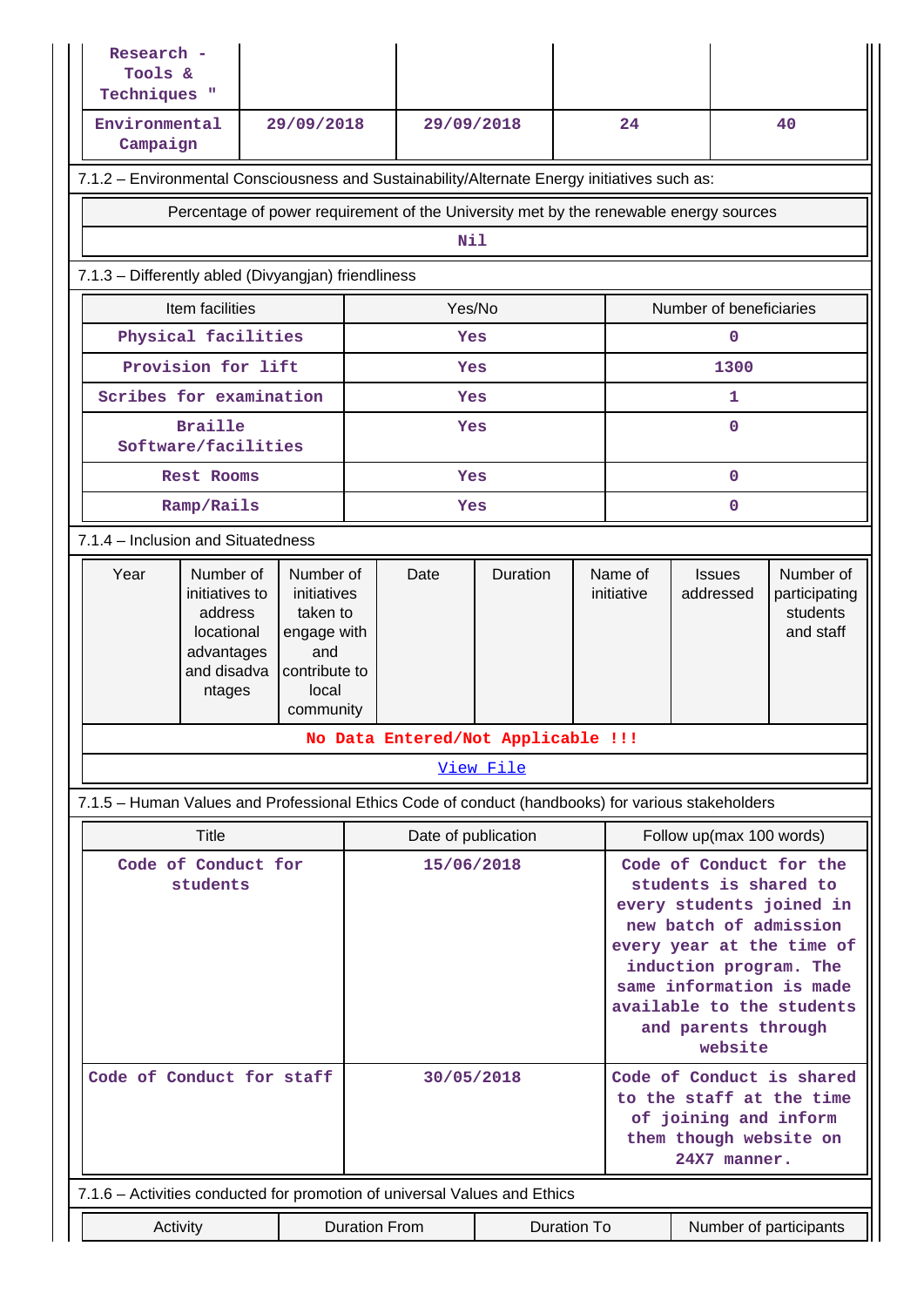#### **No Data Entered/Not Applicable !!!**

[View File](https://assessmentonline.naac.gov.in/public/Postacc/promotion_activities/4908_promotion_activities_1584170774.xlsx)

7.1.7 – Initiatives taken by the institution to make the campus eco-friendly (at least five)

 **1. Green landscaping: Institute is cognizant of the need for keeping the campus green and eco- friendly. The greenery of the campus is maintained extensive green coverage has been created. The extensive growth of trees in the campus is ample proof of the intent of the institute to make the campus eco-friendly 2. Vanmahotsav: Institute has a NSS cell which persistently carries out Tree plantation activity every year. 3. Plastic free campus activity: Institute encourages use of non-plastics items in the campus through awareness programs. Institute has taken a special plastic free campus drive. During different functions in the institute, we prefer to use glasses in place of plastic bottles. 4. Project Development: Civil engineering students have developed projects using plastic waste. To promote eco-friendliness. 5. Notices are circulated on LED display units and through ERP software. 6. Paperless office: To make paperless office Institute is using ERP system (website mobile APP) and office365 for all the inter office communications, academic and administrative work. In addition to that institute encourages vendors to send purchase orders and invoices via email as PDFs. Wherever there is necessity of hard copy, we prefer one side used paper 7. Vehicle pooling to reduce air pollution: Institute motivates students and staff members to use common bus facility which is available from almost every corner of the Pune city. Staff members and students those are residing at similar locality use carpooling system and share their vehicle to reach college 8. Liquid Waste Management: Institute has STP plant for waste liquid management. The waste from the wash rooms, hostels, laboratories and canteen is treated with a full-fledged STP, and the treated water is extensively used for gardening to maintain greenery in the campus. Periodical maintenance of the STP is done, So that it functions efficiently throughout the year without interruption. 9. E-waste management disposal: Time to time a status report is prepared in each department for all computers, supporting devices and lab set ups. After studying the report, concerned authorities takes necessary actions regarding repairing and scrapping of outdated electronic gadgets. E-waste disposal is done by handing over it to Ewaste recycling agencies for proper dispose**

#### **7.2 – Best Practices**

7.2.1 – Describe at least two institutional best practices

 **1.Liasoning with Industry: 2. Objectives : 1. To bridge the gap between the curriculum and industrial practices. 2. To expose the students to industrial environment through in-plant training, internships, field visits etc. 3. To provide a platform for industry to interact with our students who propose solutions to the industry problems through sponsored projects 3. The Context The industry trend and technology changes at a faster pace, however curriculum for the courses are upgraded after periodic interval as the institute is affiliated to university, which generates gap between industry and academia. Hence, in order to bridge the gap it is essential to give the industrial exposure to the students. Institute has a vision to develop successful Engineers, managers and entrepreneurs who are technically competent, having right attitude and socially responsible citizens. It is intended that, the students should have an application based approach to the domain knowledge, from laboratory to Industry. Students can relate the class room teaching with the practical problem skills by doing projects based on industry problem statements. Along with the students, faculties are also required to get updated with the recent industry trends. The institute hence focusses on having a sound interaction with the industry to provide our faculties a chance to upgrade**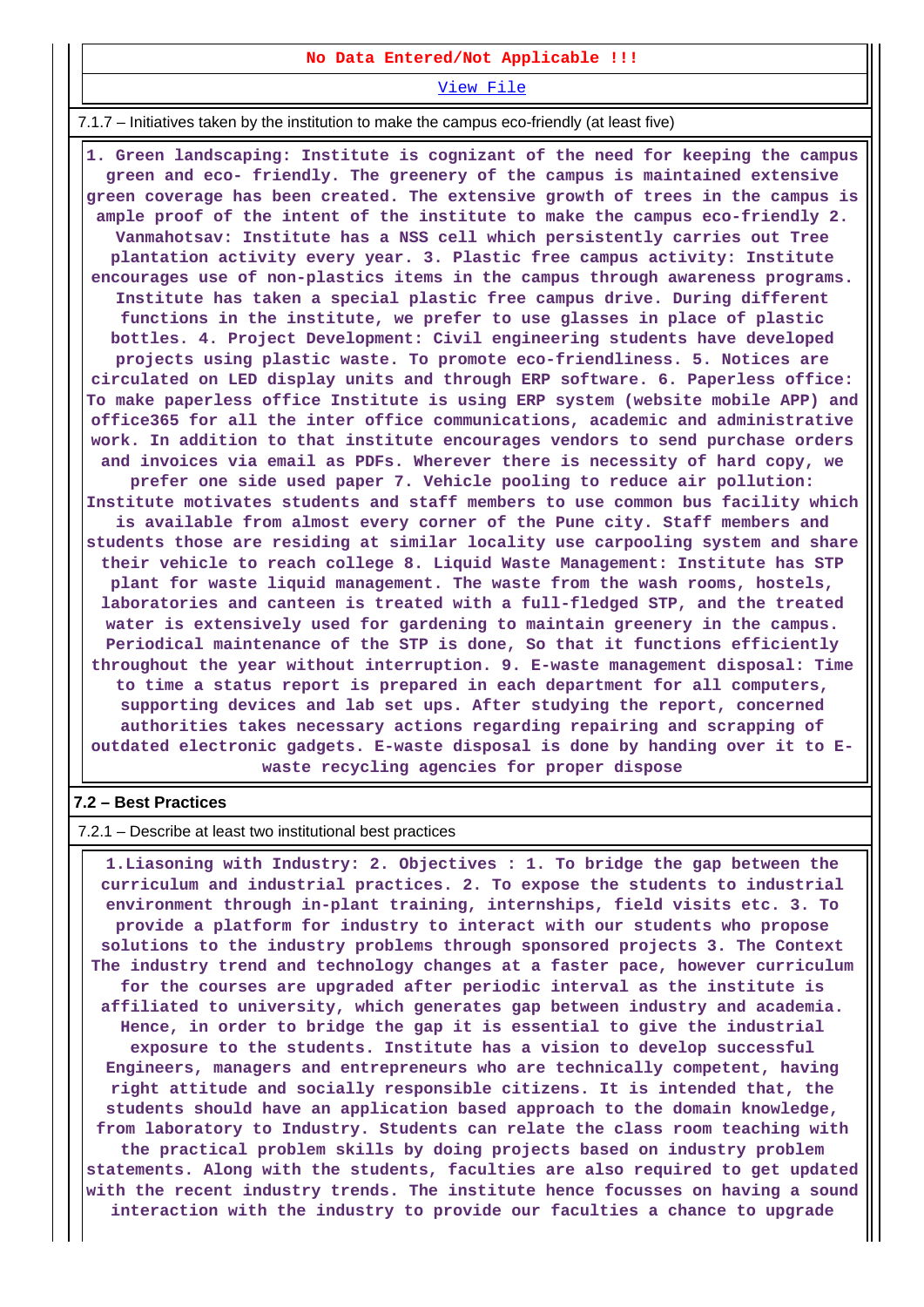**their technical skills as per the changing industry trends. 4. The Practice Industry representatives are invited to deliver expert lectures for the students, to update them with content beyond syllabus. Institute organizes workshops for the students to give hands on practice on latest technological trends. Regular industrial visits for the students are planned to give them practical exposure to the industrial applications and technologies. Final year students' work on the problem statements given by the industry in the form of industry sponsored projects. Institute has signed MoUs with core and other industries to provide benefits of technical sessions, sponsored projects and industry Visits. The institute has also adopted the practice for teachers to visit the industry regularly. Each faculty visits industry once in a semester with a group of students from their respective departments. The experience and knowledge gained by the faculty is also discussed with the students during their regular teaching sessions. At every department, there is representation from industry in academic advisory committee. Institute conducts Value Added Programs (VAP) comprising of additional technical sessions to cater the need of industry. The students are provided with certification programs on latest industry trends of different domains to enhance their skills and compete with the global market. This also strengthens their resumes while appearing for placements. Students are groomed and kept updated as per industry standards by arranging industry expert lectures regularly. Students are connected with the industries for in-plant training/ Internship for a duration ranging from one month to one year, where the students get on site application based experience. 5. Evidence of Success Institute has organized more than 21 technical and domain based workshops by industry experts. Around 138 Industries have been visited by the 8164 students across all streams. In last five years more than 463 students went to industry for in-plant training for a period of one year during their study. More than 996 students underwent internships in industry and more than 626 students completed industry sponsored projects. The continuous focus on industry-institute Liaisoning has resulted in 18 MOU's with the various domains of industry. Around 150 faculty members got exposure to the industry due to the one faculty one industry initiative by the institute. This has benefitted the faculties to enrich their practical skills and share their knowledge effectively in teaching learning process. The suggestions from DAAC (Departmental Academic Advisory Committee) constituted at each department has helped to enrich the curriculum. Around 500 Students received national and international certification on latest domain specific industry trends. Such practices at the institute help student to solve real life problems of the industry which leads to enhance their technical, management and leadership skills. 2. Scholar Club: 1. Title: Scholar Club 2. Objectives of the Practice: 1. To improve the versatile skills of the students not only in good academics but also a global citizen by imparting trainings on etiquettes professional ethics. 2. To enhance skill of students to empower them to meet the industry needs and to be recognized globally through group discussion and mock interview 3. To determine scholars and groom them. 4. To excel scholar students with technical education in latest subject areas and interpersonal skills 3. The Context: As students are from village areas they were trained to improve English Communication skills such as grammar, passage writing and telephonic conversation. These practices not only improve professional English Communication but also build their confidence to face an interview. SPPU syllabus is revised frequently so to cope up and to bridge the gaps hands on trainings certification programs have been organized for students faculties. Training programs are conducted to groom them beyond basic subject knowledge. And help students to become ready to work by improving subject knowledge, personality, aptitude soft kills. 4. The Practices: Students Selection Process for Scholar Club: SE/ TE/ BE students who are toppers in university results in last academic year, who are also best in extra-curricular activities get chance to become part of this club to avail numerous advantages under this club such**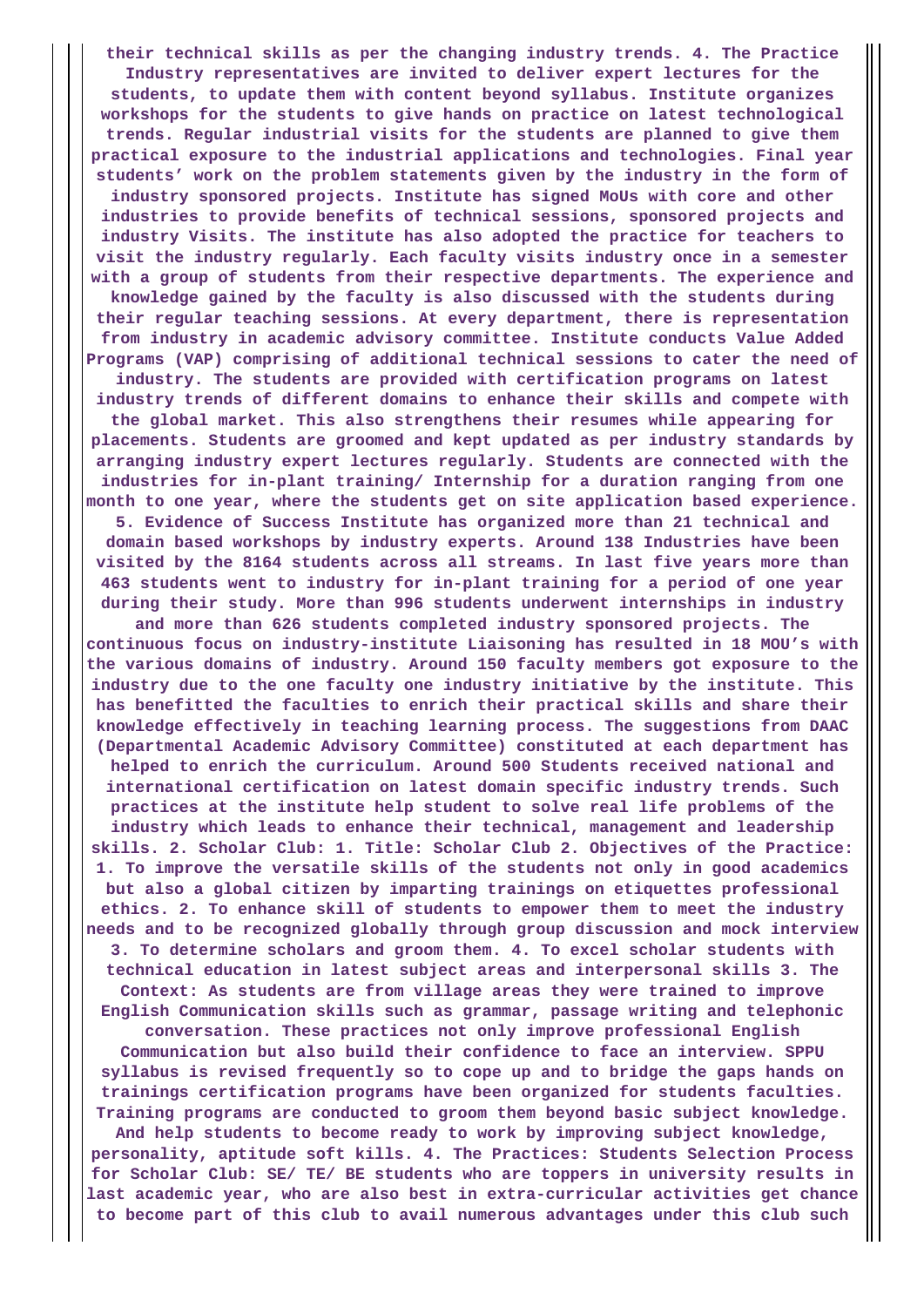**as , 1. Soft skill training certification programs like Trinity Grade Certifications 2. Book bank from college library as well as dept. library 3. Language certification programs like Autodesk, Catia, C, Java, Python, STAAD.PRO, PLC- SCADA and ETABS. The domains for certification programs are identified with respect to the trends demands in the industry by the respective depts. activities are planned accordingly. Renowned personalities from the respective domains are invited to deliver the hands-on session .Scholar club organized various domain specific activities to technically equip students as follows: 1. Programs for creating a business centric apps and gaining extended leads in the form of new customers. As customers are embracing the method of interacting with the business through their smartphones, it is more than essential for business owners to have their own Android mobile apps, R, Hadoop, and Postgres. 2. STAAD.PRO is a structural analysis and design program with applications primarily in the building and Real-estate industry- like commercial buildings, bridges and highway structures, industrial structures, chemical plant structures, dams, Turbine foundations, culverts, other embedded structures etc. 3. ETABS is a highly efficient analysis and design program developed especially for building systems. It is loaded with an integrated system with an ability to handle the largest and most complex building models and configurations. 4. STAAD. PRO is a new tool for Civil Engineering Students which is in huge demand now a days. 5. Students getting more hands-on practice of different Mechanical softwares like Autodesk, Catia, etc 6. E TC student were exposed to PLC-SCADA handson training programs on the industry tool kit. The details of the soft skill training program are as follows: • The students were trained for the international Graded Examination in Spoken English (GESE) by Trinity College, London. • Total 57 students were selected for the scholar club. 50 students enrolled for the certification, 27 for Grade 4 and 23 for Grade 5 during academic year 2014-2015, 2015-16. 5. Evidence of Success: Over 350 students were certified for 10 certification programs in different domains by the experts during last five academic years. Year No.of students identified Name of certification program organized Resource Person/Organization Department 2018-19 25 Staad Pro E-Tab Apollo Technologies, Pune Civil 2017-18 25 Staad Pro E-Tab Sky Leap Technologies LLP, Pune 2016-17 15 Staad Pro E-Tab Apex Consultant,Pune 2015-16 54 Staad Pro E-Tab Hitesh Lahoti Associates, Pune 2018-19 25 Android App Development Mr. Rahul Patil Computer 2017-18 25 Data Science and Big Data Analytics Internal Faculty Members (who were Trained by Mr.Ravichandiran) 2016-17 32 Android App Development Mr. Siddharh Garg 2015-16 30 Spoken English Mrs. Zulekha Merchant 2015-16 35 Diploma in Android App Development Mr.Rahul Patil 2014-15 13 Spoken English Mrs. Zulekha Merchant 2014-15 5 BSNL Certification BSNL Chinchwad EnTC 2015-16 75 ARM training in embedded systems Eduvance, the educational arm of Vanmat Technologies Pvt. Ltd. 2017-18 6 PLC Automation SKADA Technology Solution Private Limited 2015-16 37 CATIA V5 Matrix Design Training Institute Mech 2015-16 31 AutoDesk Inventor 2015 Professional Impetus IT Service 2014-15 49 CATIA Brilliant CAD Services 6. Problems Encountered and Resources required 1. One of the challenge was to accommodate this activity during routine timetable so extra hours are devoted in time table 2. Scholar students are only the parts of this activity, they were less in number hence industry wasn't ready to come on campus to train them hence we sent students to industry.**

 Upload details of two best practices successfully implemented by the institution as per NAAC format in your institution website, provide the link

<http://indiraicem.ac.in/scholar-club/about-scholar-club/>

#### **7.3 – Institutional Distinctiveness**

 7.3.1 – Provide the details of the performance of the institution in one area distinctive to its vision, priority and thrust in not more than 500 words